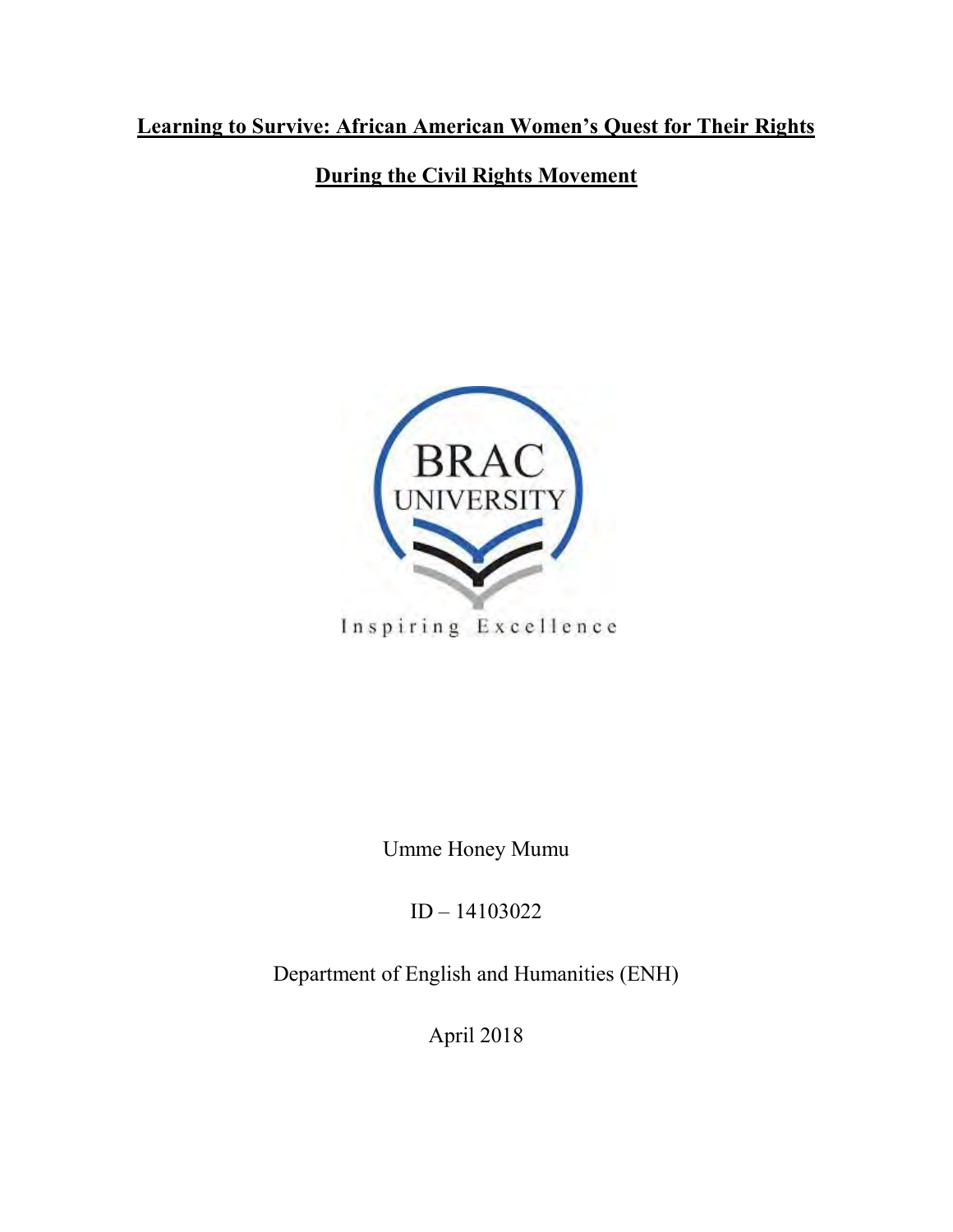Learning to Survive: African American Women's Quest for Their Rights During the Civil Rights

Movement

### A Thesis

### Submitted To

The Department of English and Humanities

Of

### BRAC University

By

Umme Honey Mumu

ID – 14103022

In Partial Fulfillment of the Requirements

For the Degree of

Bachelor of Arts in English

April 2018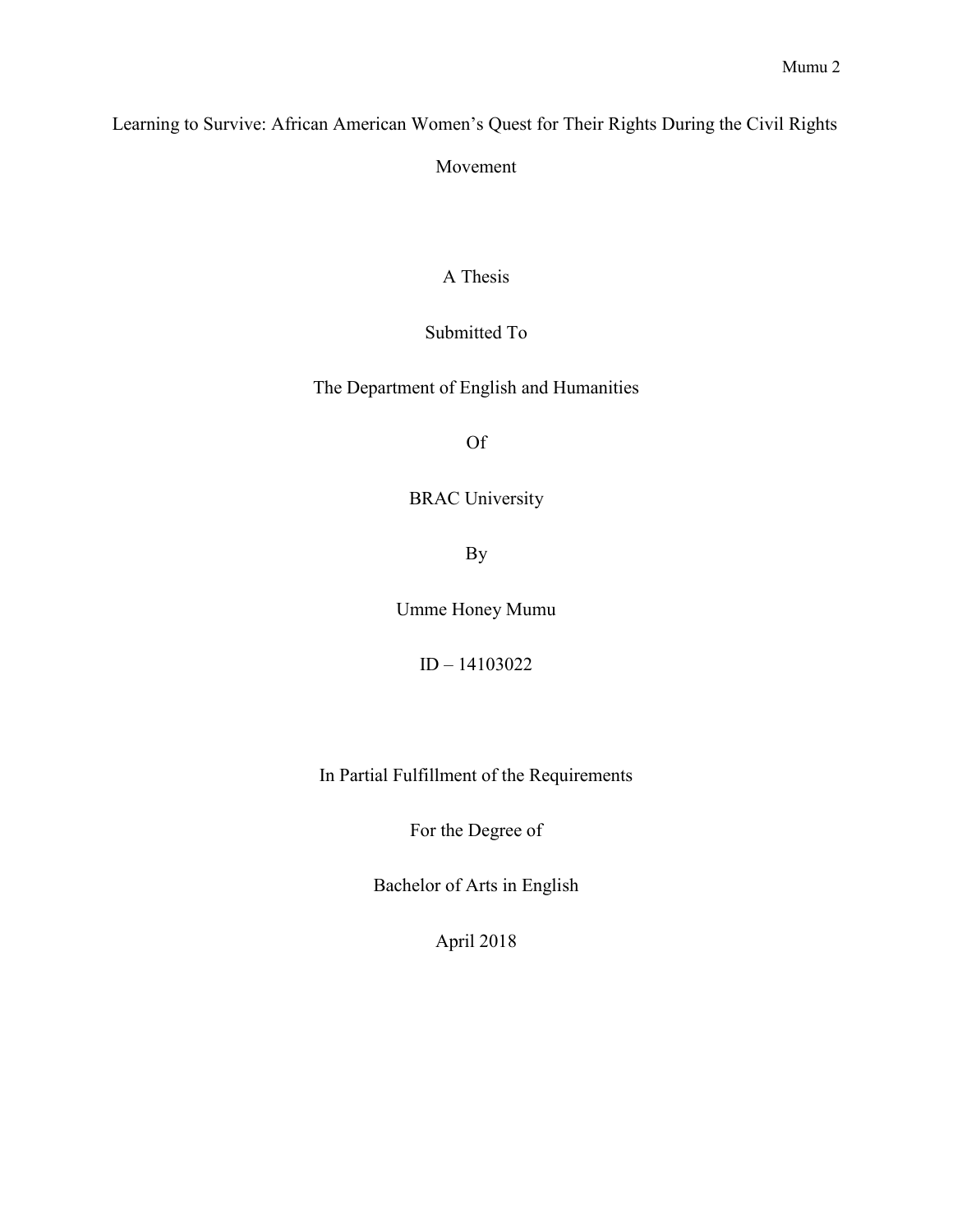#### **Acknowledgement**

With this dissertation, I end my journey as an undergraduate student at the Department of English and Humanities in BRAC University. Firstly, I would like thank Almighty Allaah for bestowing me the strength and motivation to complete my thesis and my graduation. I would like to show my earnest gratitude to my supervisors, Dr. Firdous Azim and Dr. Saira Rahman Khan, who had guided, encouraged and motivated me while writing this thesis, through their knowledge and enthusiasm. Thank you so much for believing in me.

I would like to sincerely express my gratefulness to Professor Syed Manzoorul Islam, Dr. Rifat Mahbub, Rukhsana Rahim Chowdhury, Nawshaba Ahmed, Roohi Huda and all the faculty members in the ENH department who have helped me and encouraged me throughout my academic years.

Lastly, I would like to convey my heartfelt gratitude to my parents, who have always supported me through everything and have never failed to believe in me. And finally, my friends, the ones who motivated and encouraged me every time I struggled and were always by my side during this amazing four-year journey.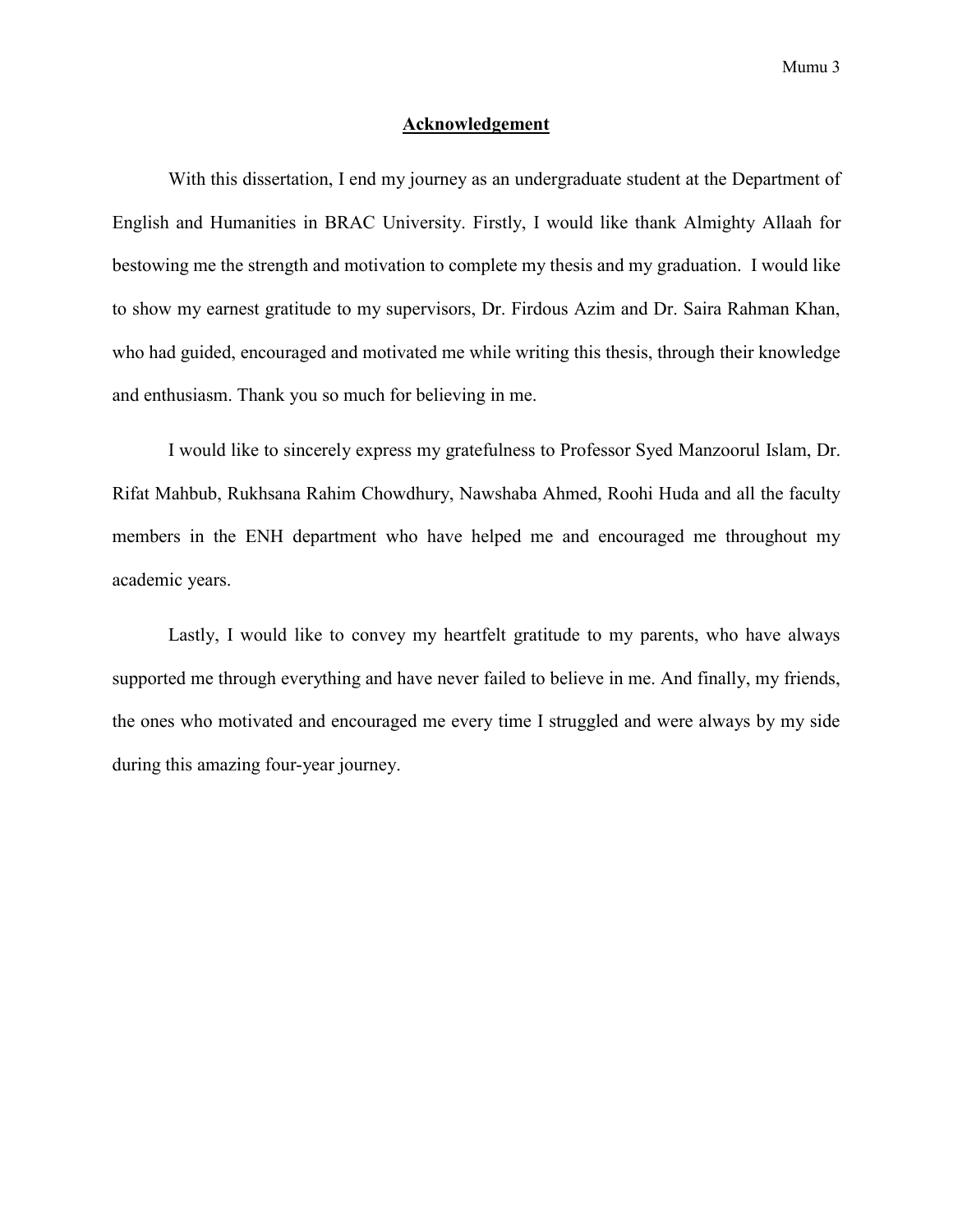### **Contents**

|  | 2. African American Women and their roles in the American Civil Rights Movement 16   |
|--|--------------------------------------------------------------------------------------|
|  | 3. Racism, Gender and Female Sexuality as Explored in Toni Morrison's The Bluest Eye |
|  |                                                                                      |
|  | 4. Women, Law and Literature in the wake of the Civil Rights Movement  39            |
|  |                                                                                      |
|  |                                                                                      |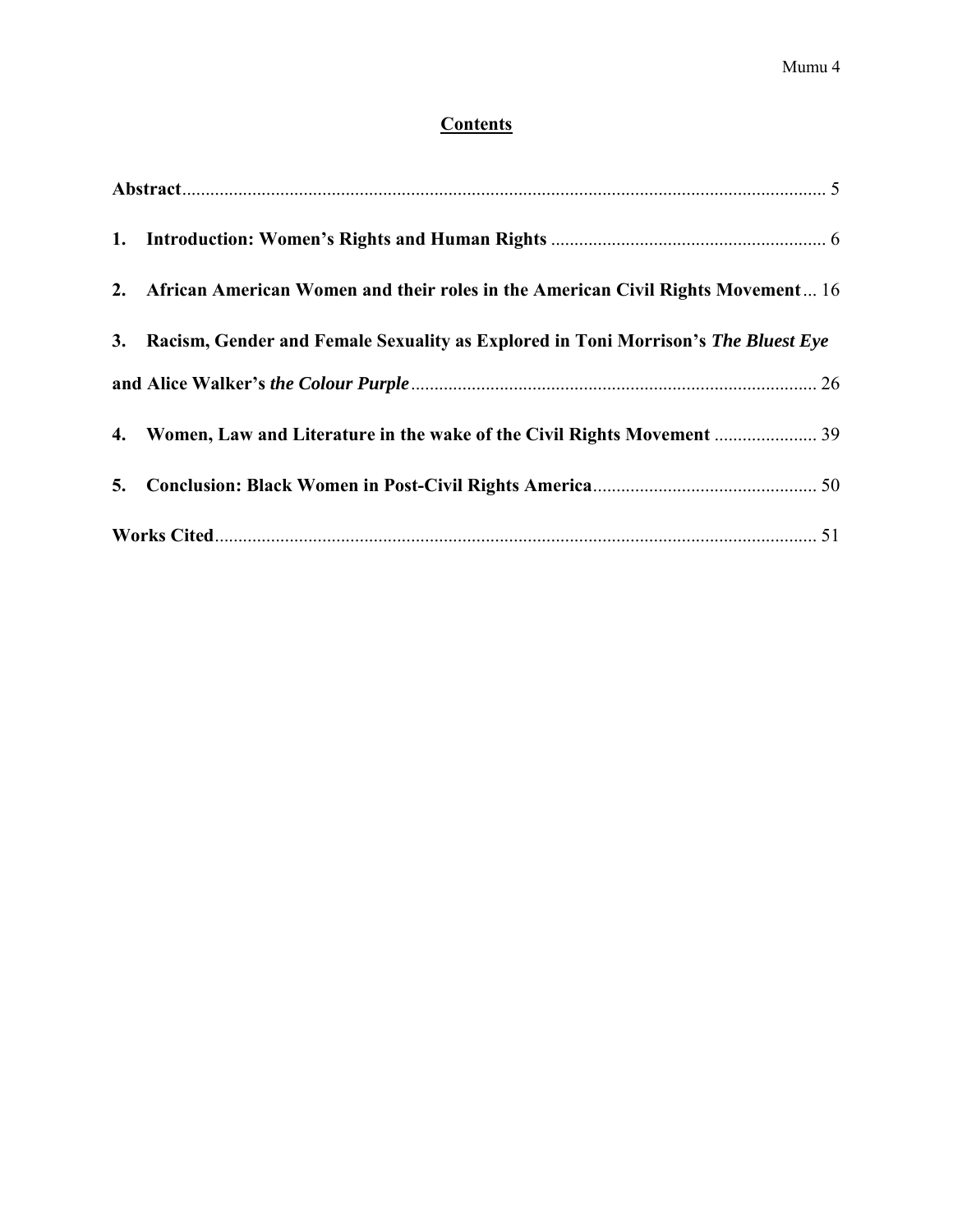#### **Abstract**

<span id="page-4-0"></span>The twentieth century marked one of the greatest events in African American history as people fought for their rights which sparked the protest of the African American Civil Rights Movement of America. The African Americans had been subjugated since the day they were brought to America as slaves to work on the plantations, even the abolition of slavery did not improve their conditions much. Moreover, the women in the African American community were the only minor group who were doubly marginalized. They were always under oppression at their own house, as was the position of any women in the  $19<sup>th</sup>$  century. However, when the feminist movement took place, African American women found that they did not have a place for them either because the movement was dominantly led by white women. On the other hand, in case of the Civil Rights Movement, though the Black women were given a position as an activist, their job was usually pretty menial, and they were not really the face of the movement itself. Therefore, as the bill for the Civil Rights Act of 1964 passed, it gave an opportunity of equal employment to women in America. Even though it includes women, it did not specify whether black women were included, however it is safe to assume that they were because the law was passed right during a movement involving the African Americans, and it does include all women.

This report will explore the idea of how the Civil Right movement of America is actually a drive to protect the human rights of the African Americans and also question the position of the African American women in the Civil Rights Movement. The paper will also examine how these women were treated when they had limited rights and then observe whether the Civil Rights Movement had actually helped them.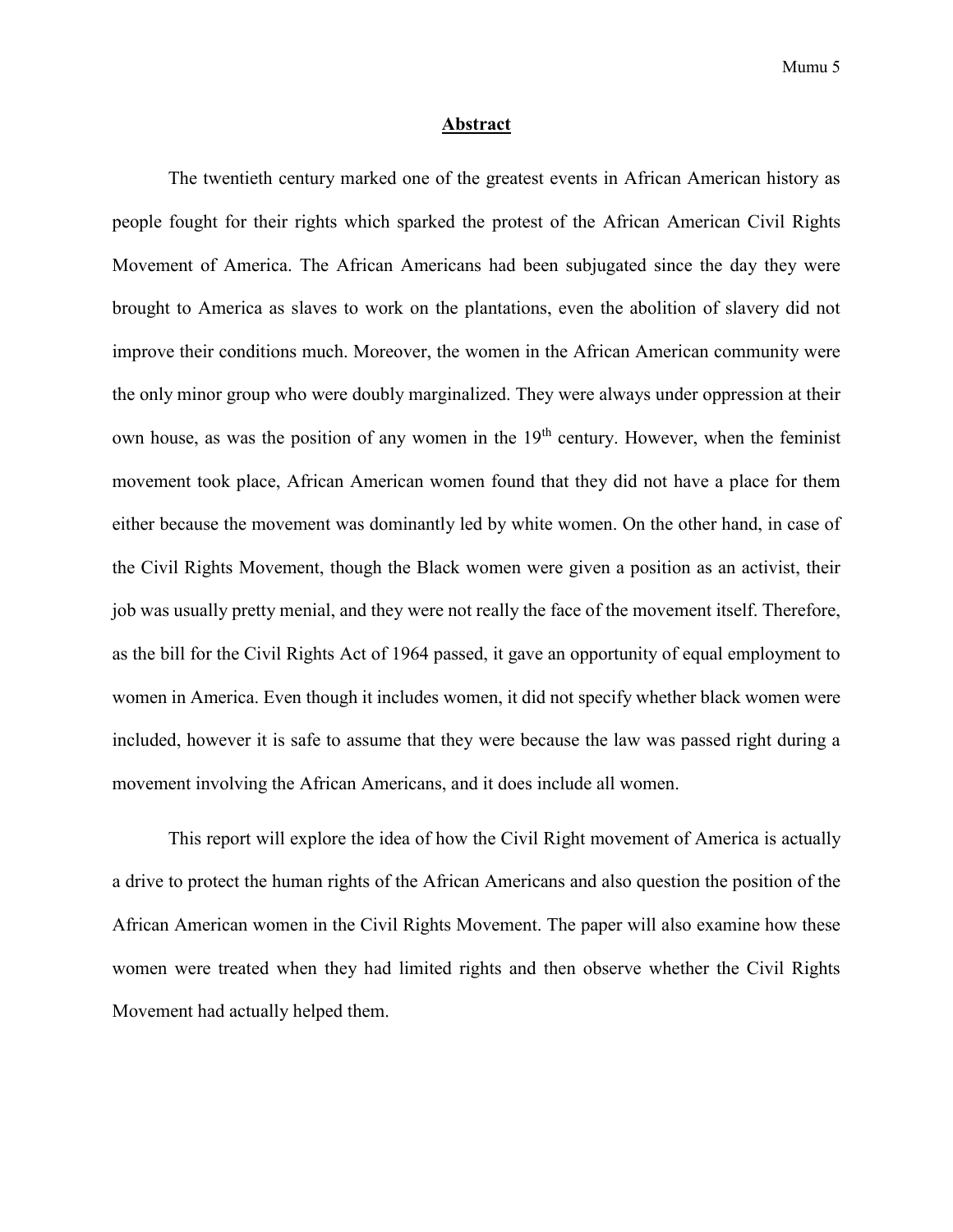#### <span id="page-5-0"></span>**1. Introduction: Women's Rights and Human Rights**

The Universal Declaration of Human Rights (UDHR) was announced in 1948 during the third assembly of the United Nations which was held in France. This declaration holds the first ever documented rules dedicated towards upholding the rights of being human. Even though, historians have unearthed evidences of human rights practice in the past, UDHR was first ever document to ensure human rights in the modern world. The Declaration has 30 articles with clauses under them, which ensure human rights on economic transfer, political category and basically ensures every human being on Earth equal rights<sup>1</sup>. However, these laws may declare that all human beings have equal rights in life, they might actually not be binding unless they were incorporated into domestic laws. The UN Declaration of Human Rights does not require any state to ratify to it, so no states are legally bound to the Declaration. However the declaration has served as a foundation for two of the biggest binding Covenants, and they are, "The International Covenant on Civil and Political Rights" and "The International Covenant on Economic, Social and Cultural Rights" and it also drilled the groundwork some of the most important treaties by United Nations such as the International Convention on the Elimination of All Forms of Racial Discrimination, the International Convention on the Elimination of Discrimination Against Women, the United Nations Convention on the Rights of the Child*,* the United Nations Convention Against Torture and many more.

The International Human rights law were formed as a retaliation to the destruction and death that occurred during World War II and protect and provide the basic rights that humans deserve to people all over the world. Even though, there were many delegates from countries from all over

l

<sup>&</sup>lt;sup>1</sup> Universal Declaration of Human Rights. United Nations.  $\lt$ http://www.un.org/en/universal-declarationhumanrights/index.html>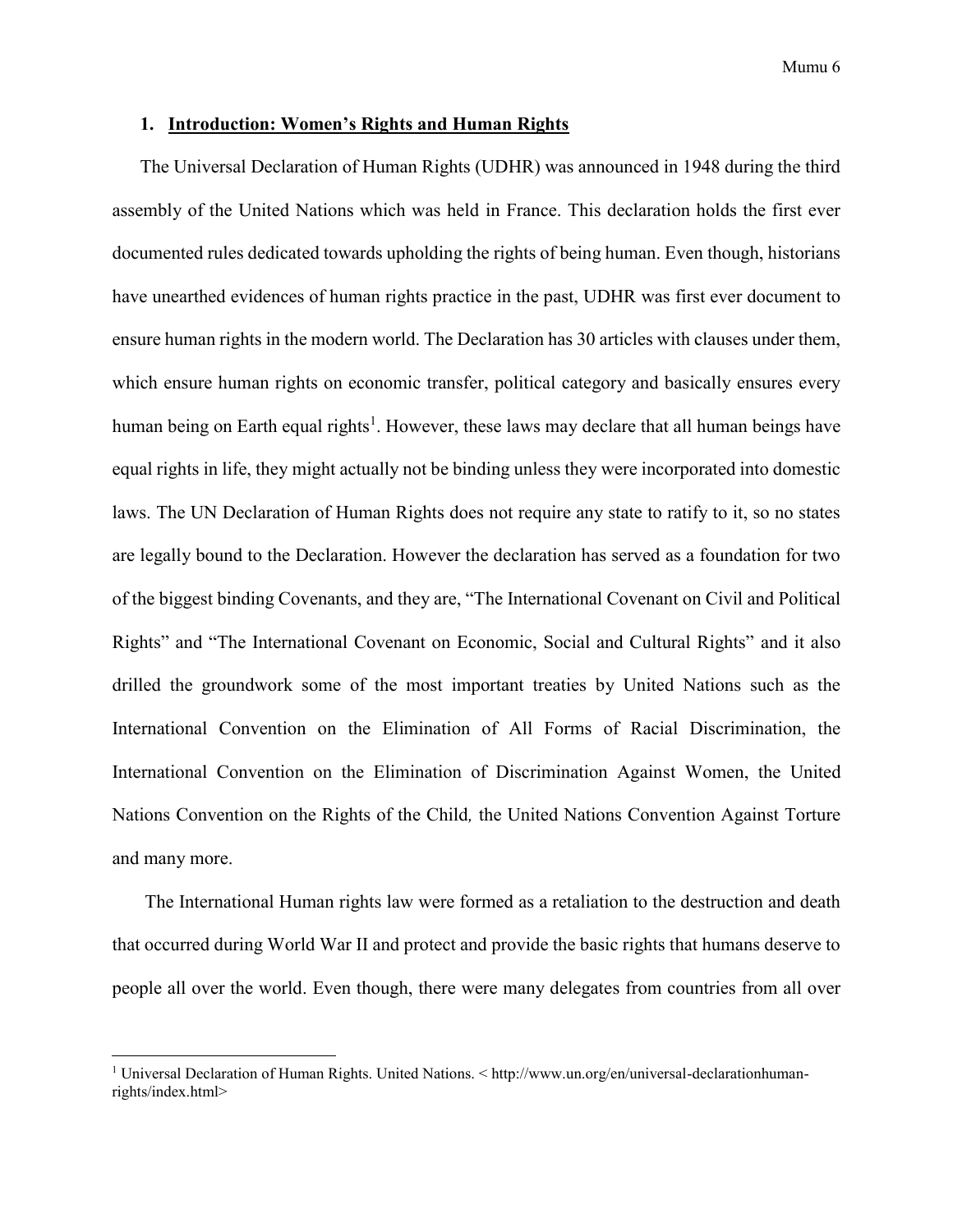the world that joined forces to form the UDHR and created the Commission of Human Rights, the drafting committee for UDHR consisted of eight members who were Dr. Charles Malik (Lebanon), Alexandre Bogomolov (USSR), Dr. Peng-chun Chang (China), René Cassin (France), Charles Dukes (United Kingdom), William Hodgson (Australia), Hernan Santa Cruz (Chile), and John P. Humphrey (Canada), with Eleanor Roosevelt (U.S.) as the chairperson<sup>2</sup>. As the UDHR was largely formed to make sure that the devastation of the World War was never repeated, it was clearly based on the ravages of war, which were more likely pertained to male experiences. The topic and experiences of wars have always been a male area of concern and involves men. Therefore, when laws were made to protect the basic rights of humans after World War II, it was quite clear that even though the laws were supposed to be against discrimination, they were based largely on male experiences. Because the laws addressed the rights of human beings in general, they left out female experiences and ignored the fact that the experiences of women are extremely different than that of a man and thus women's rights must also contain a different discourse. For example, sexual assault on women is an extreme form human rights violation, it is downright vile and an inhuman crime committed against a woman, and yet it had not been mentioned in the UDHR. The only part where women is specifically mentioned is in Section 2 of Article 25, where it says "Motherhood and childhood are entitled to special care and assistance. All children, whether born in or out of wedlock, shall enjoy the same social protection"<sup>3</sup>. Only the motherhood of women had been given a brief mention in this article. Therefore, "This separation of women's rights from human rights

<sup>2</sup> "The Drafters of the Universal Declaration of Human Rights". *United Nations*.

<sup>&</sup>lt;http://www.un.org/en/sections/universal-declaration/drafters-universal-declaration-humanrights/index.html>

<sup>3</sup> "Universal Declaration of Human Rights". *United Nations.* <http://www.un.org/en/universaldeclaration-humanrights/index.html>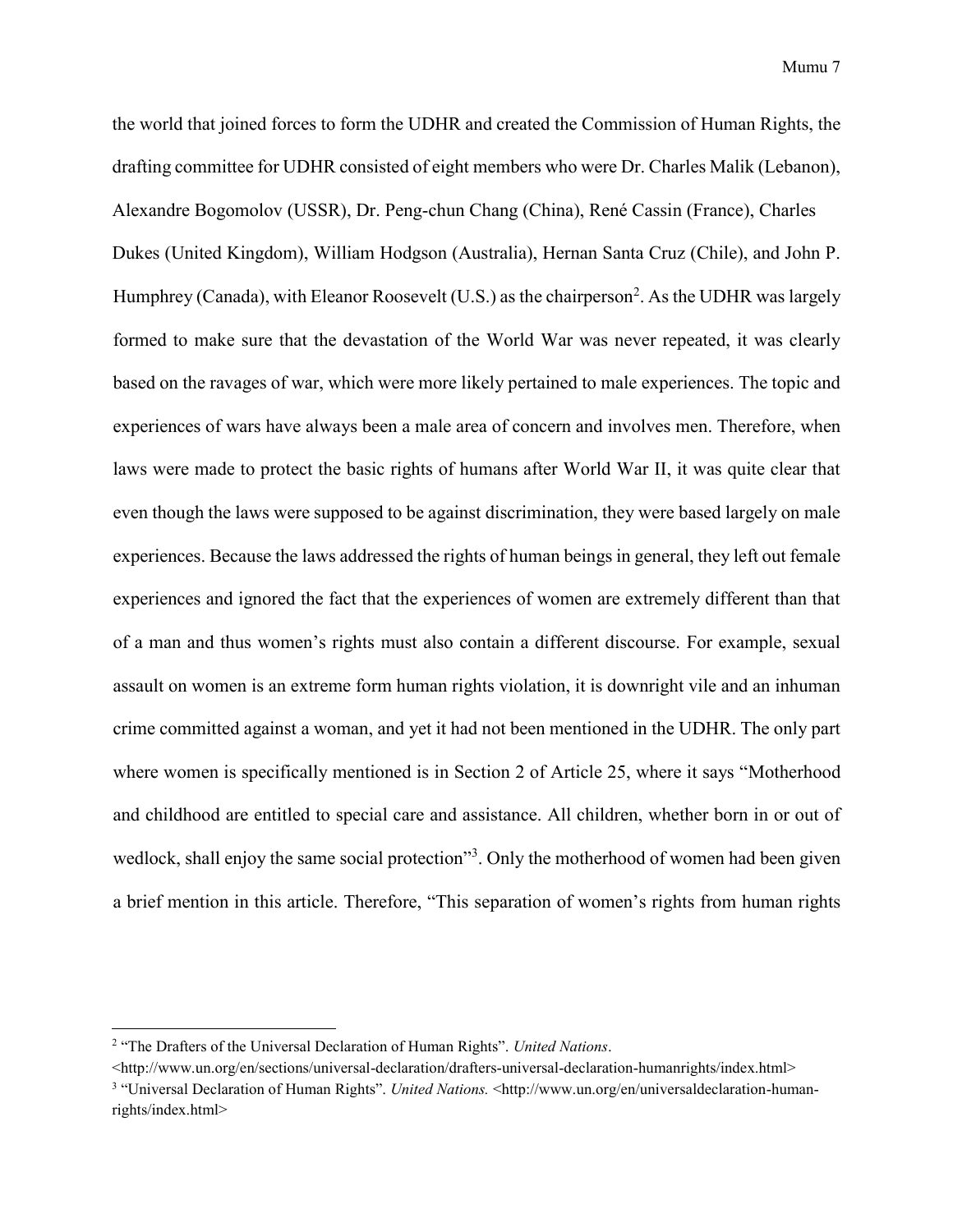has perpetuated the secondary status of women and highlights the importance of recognizing specific women's human rights concerns<sup>"4</sup>

One may argue that the UN does have a convention that concerns women only and that is the Convention on the Elimination of Discrimination Against Women (CEDAW) but the most important question would be if CEDAW has actually been able to improve the standards of life for women. CEDAW was passed as a bill much later, in 1981 that is more than three decades after the UDHR was declared. Before all these laws were passed, women had a very marginal position in the society that even the Universal Declaration of Human Rights could not amend. This happened because the idea of women's rights as a contender of human rights was ostensibly left out from the whole process of the making of the Declaration, which in turn made the laws "built on typically male life experiences and in their current form do not respond to the most pressing risks women face"<sup>5</sup>. This notion brings us to a more concerning matter and that is what about the women who already belong to a minority group in a racially diverse country. The perfect example for this would be the women belonging to the African American community in the United States. Before there was the Civil Rights Movement or before the Civil Rights Act or before CEDAW ever emerged, these women were doubly marginalized by the men of their own community and by men at large. Therefore, the most important timeline for this paper is the mid- $20<sup>th</sup>$  century that saw the protests of the African American Civil Rights Movement and also the Feminist Movement in the United States, which took place simultaneously, and this was also the time period when the Civil Rights Act of 1964 was passed.

<sup>4</sup> Bunch, Charlotte. "Transforming Human Rights from a Feminist Perspective". *Women's Rights Human* Rights, Edited by Julia Peters and Andrea Wolper, Routledge, 1995, P 12.

<sup>5</sup> Charlesworth, Hilary. "What are "Women's International Human Rights"?" *Human Rights of Women: National and International Perspectives*, Edited by Rebecca J. Cook, University of Pennsylvania Press, 1994, P 59.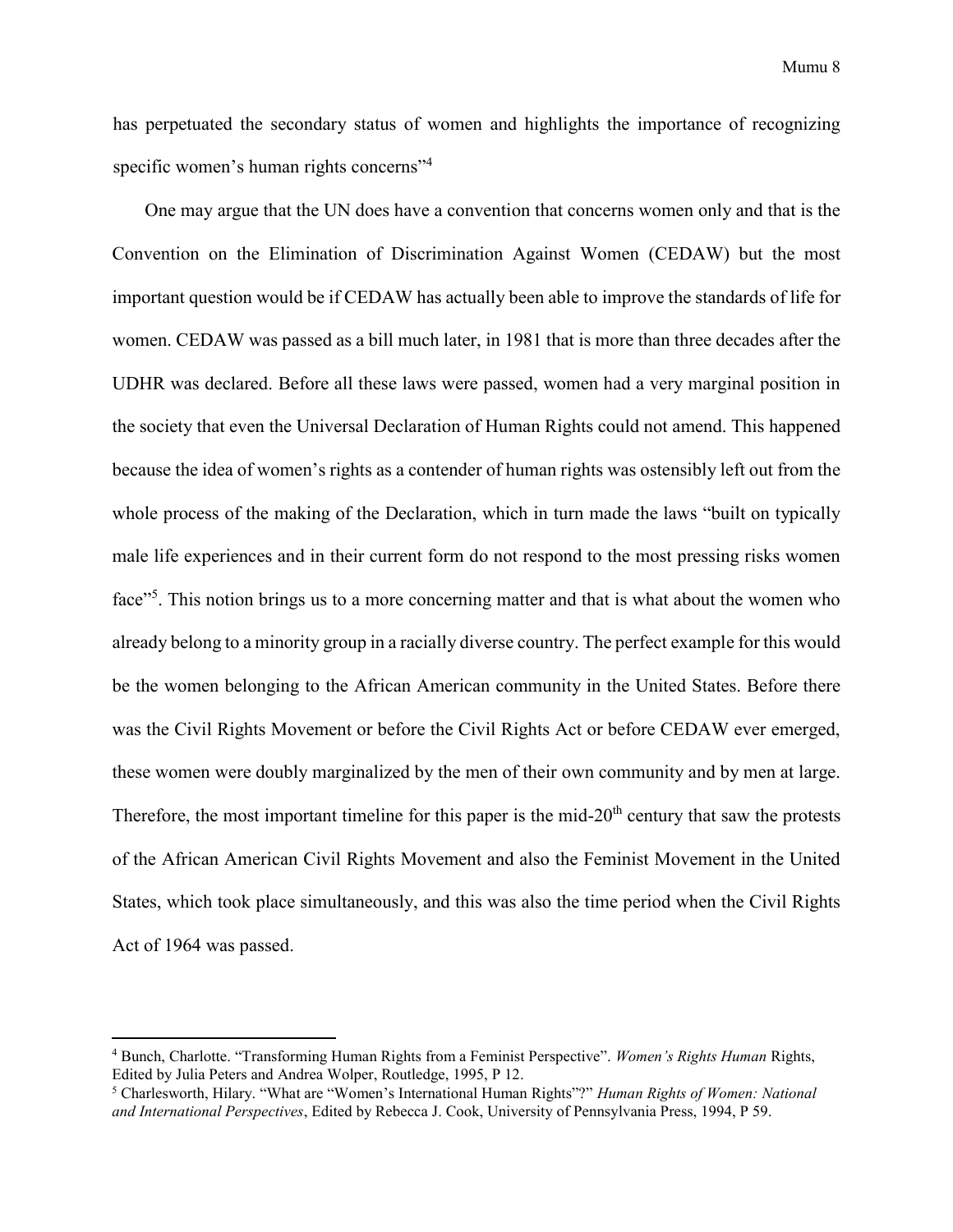Pausing the discussion about the rights of women for now, if we look back to history, when most dominant countries were ruled by the monarchs and the Church, any rights in general was absent from the lives of ordinary people, men and women alike. The earliest sign of severe breach in human rights that occurred was during the Atlantic Slave Trade, where the British forcefully brought slaves from Africa through the middle passage to work in their plantations in the Americas. Jamestown, Virginia in the  $17<sup>th</sup>$  century, was one of the first and largest ports in America, which operated in the slave trade. The slaves were brought by vessels in Jamestown and would promptly be auctioned off to others who were willing to buy them as quickly as soon they set foot at the port. After the journey these slaves had to go through half of them would die either from disease or would commit suicide<sup>6</sup>. By the 18<sup>th</sup> century, most African slaves were working in the tobacco and cotton plantations which were owned by their masters. It was mostly in the American South that slaves were needed to work in the plantations and the slaves in North America were used for cheap labor by the European settlers. However, tensions were starting to form between the British colonizers and the colonists, who were starting to resist against the British legislations in America.

One of the earliest battles against the forces of domination and acquiring freedom and equal rights for the people was the American Revolution, which broke out in 1775 and lasted till 1783<sup>7</sup>. The American War of Independence finally shows the resistance of the colonies against further subjugation and their rise as persons of their own agency. The rebellion mainly started when the British government tried to raise revenue by imposing taxes on the colony, even though there were

<sup>6</sup> Wood, William J. "The Illegal Beginning of American Negro Slavery". American Bar Association Journal. 1970. Pp 46-47. < /www.jstor.org/stable/25725011>

<sup>7</sup> "Revolutionary War". *History.com*. 2009.

<sup>&</sup>lt;http://www.history.com/topics/american-revolution/american-revolution-history>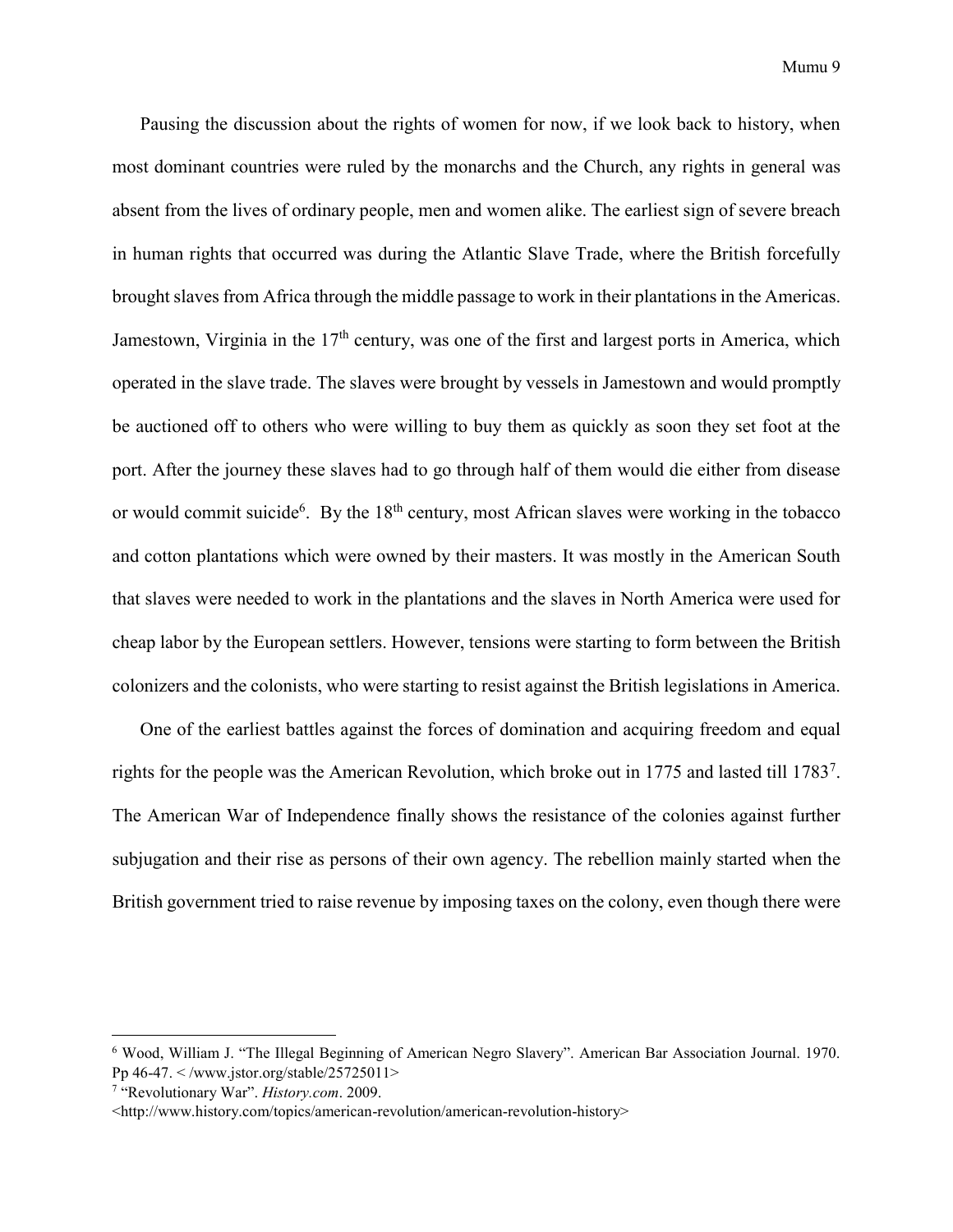existing tensions between the British and the colonists because of the Boston Massacre<sup>8</sup>. The rebellion soon changed its course and turned into the American war of Independence when, during July 1776, the Continental Congress voted to adopt the Declaration of Independence which was drafted by five men that includes Benjamin Franklin, John Adams and Thomas Jefferson<sup>9</sup>. The biggest issue that brought forward the rebellion was imposing taxes on the people of the colony without their consent, for even in the U.S Declaration of Independence, one of the clauses say "For imposing Taxes on us without our Consent:"<sup>10</sup>. It is a great violation of the rights of those who were already living under the domination of a colony to pay for any additional taxes without any prior notice. As it happened, the colonies rebelled. The war marked a turning point in history, because for the first time, a colonized group was able to usurp a dominant group and came out victorious. This was a brand-new revelation for many of the soldiers who participated in the war, especially the French soldiers who joined the American army to fights against their common enemy, the British.

After the American Revolution, there were uprising and turmoil that started among the citizens in America that was mainly about slavery. That was because there were certain instances when the entire African American race were associated with slavery. The Northerners saw the subjugation of the slaves as a variant of their own domination by the British. Slavery was never very prominent in the American North, but when the business of cotton plantation thrived in the American South, they were in more need of slaves. That was when the abolitionist law was demanded for being

<sup>8</sup> "Revolutionary War". *History.com*. 2009.

<sup>&</sup>lt;http://www.history.com/topics/american-revolution/american-revolution-history> <sup>9</sup> Ibid.

<sup>10</sup> "The Declaration of Independence". *UShistory.org.* 

<sup>&</sup>lt;http://www.ushistory.org/declaration/document/>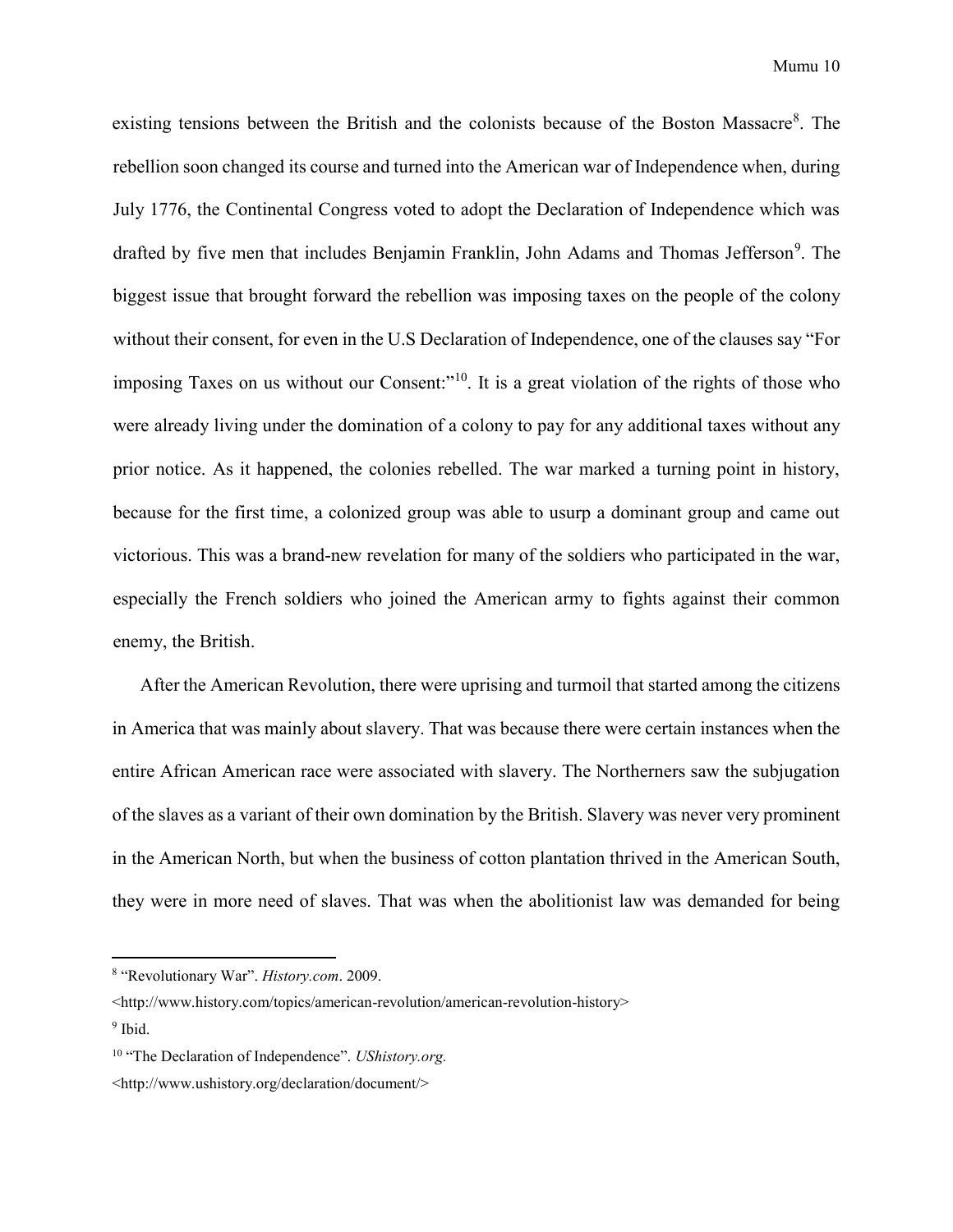passed for the freedom of slaves in the American North, which sparked the kindling of the abolitionist movement to spread throughout America. By the early  $19<sup>th</sup>$  century, the import of slaves to America was abolished however, domestic slavery was still in full swing. Plantation owners had no qualms about trading slaves inside America, even church ministers who owned plantations justified keeping slaves. All that ended after Abraham Lincoln became President in 1860, shortly after which the Civil War of America (1861-1865) erupted, and subsequently that led to the Emancipation Proclamation of 1863, which effectively ended slavery. After the Reconstruction period of America, the African Americans were faced with a new law which threatened the independence that they found after the Civil War. The Jim Crow laws were enacted by the Democratic dominated legislature that the government imposed which segregated the African America community from the rest of the population. It mainly started to be enforced in the American South, where the African Americans were separated from their white counterparts publicly, which put them to a disadvantage socially, economically and also in terms of education. The African American were believed to be inferior to the White population because they were slaves before so they should not be socially communicated. On the other hand, in the American North, the segregation was different, the Africa Americans could find houses in a respectable community, they were discriminated against in employment and so on. The oppression from the Jim Crow laws continued right until the African Americans started protesting and The Civil Rights Movement took place. The Civil Rights Movement of America and Human Rights are very similar in characteristics because both were created and spread because of the desire to provide humans with their basic human rights so that everyone can live equally in the society without the fear of persecution at every turn. Therefore, the idea of the Civil Rights Movement does coincide with Human Rights as the notion for both emerged in the mid- $20<sup>th</sup>$  century.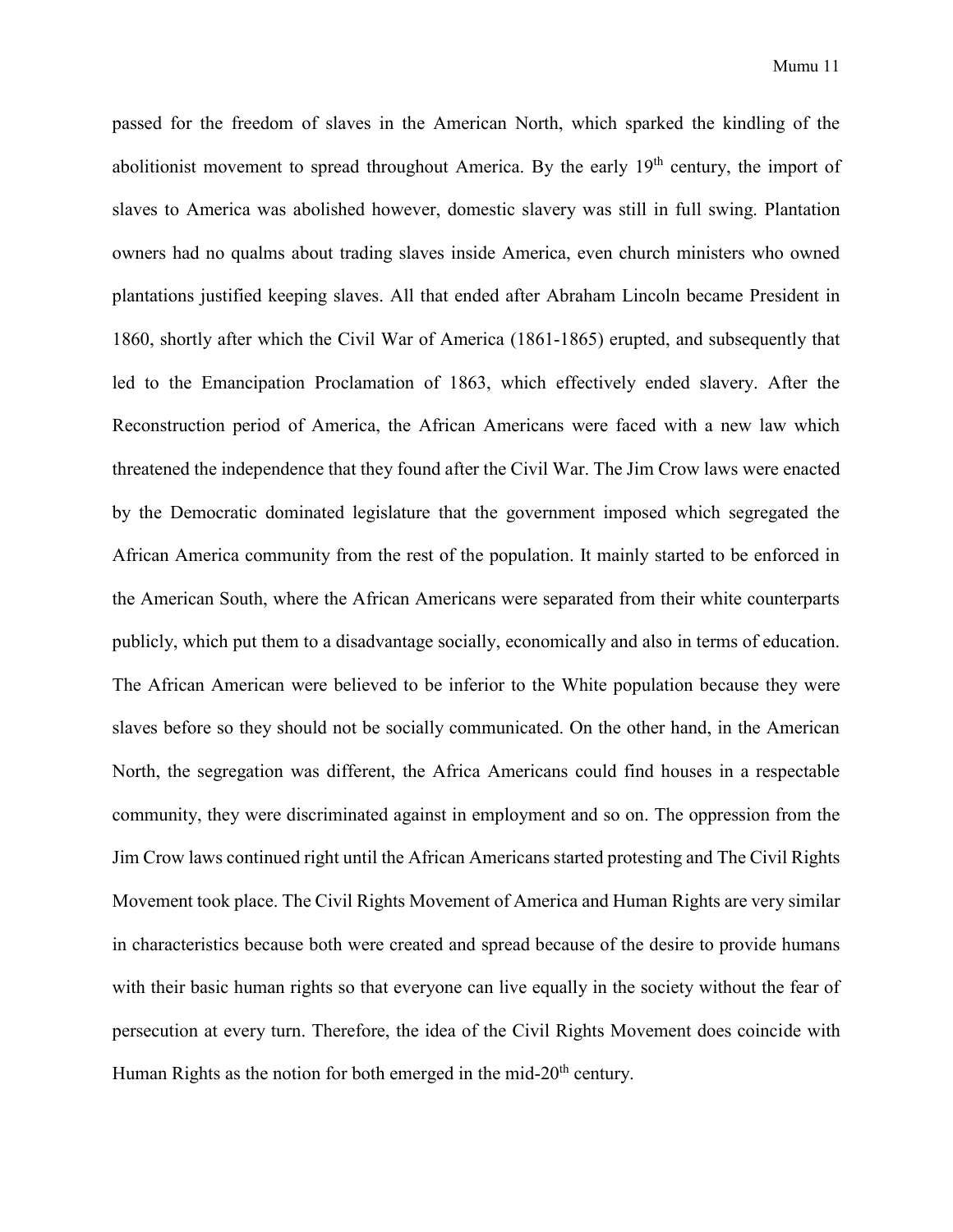It is often claimed that the American War of Independence has galvanized the whole world towards democracy. It gave birth to the idea of freedom and independence and the emergence of the idea of "republicanism". That is, the state should be ruled by a government chosen by the people and their elected representatives as opposed to monarchy. His new concept created a ripple of realization among all the subjugated classes around the world and historians believe that this idea of abolishing the monarchy and choosing a government through the votes of the people really appealed to the bourgeoisie class in France and that was what ultimately led to the French Revolution (1789 - 1799). Granted, the causes for the French Revolution were not similar to that of the American Revolution, they are two different events in their own way. Whereas the American Revolution had more of a political agenda, the French Revolution is more of a societal and economic phenomenon. During the  $18<sup>th</sup>$  century, France suffered a major downturn in its economy mainly because of bad harvest, and the economy also suffered from financial problems because of their cooperation with the Independence War of America<sup>11</sup>. Also, the teachings of the Enlightenment about the reconstruction of society and institutions that would free people from the tyranny of the Church and the monarchs<sup>12</sup> which gave strength to the middle-class citizens of France. Therefore, the rise in power of the bourgeoisie along with the monetary problems in France served as a catalyst for the beginning of the French Revolution and the idea of "Liberty, Equality and Fraternity" was formed.

The French Revolution was one of the earliest battles that people fought for their individual rights. The beginning of the revolution was marked by the passing of the "Declaration of the Rights

<http://www.port.ac.uk/special/france1815to2003/chapter1/interviews/filetodownload,38770,en.pdf> <sup>12</sup> Ibid

<sup>11</sup> Campbell, Dr. Peter. "The Origins of The French Revolution". *Interview with The University of Portsmouth.* 2005. P. 2.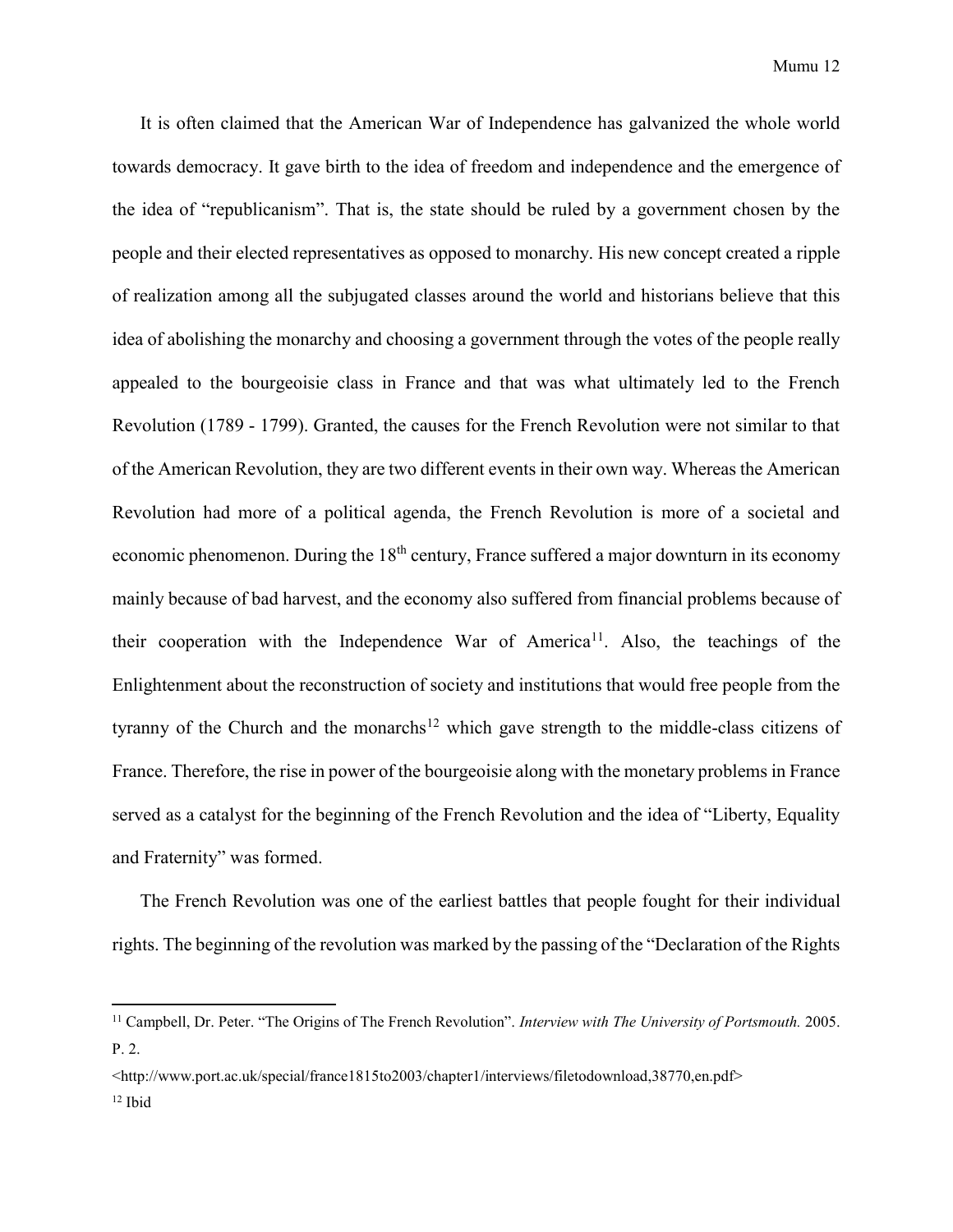of Man and of the Citizen", by the National Constituent Assembly in France ensuring human and civil rights for all the citizens, and also considered to be one of the pioneers that has inspired the United Nation's "Universal Declaration of Human Rights". The "Declaration of the rights of Man and of the Citizen" has laid down a vision of a state where the government and laws will be made on the consent of the general public and which will favor them and their wellbeing equally. Equality is an important part of the Declaration because Article 1 says, "Men are born and remain free and equal in rights. Social distinctions can be founded only on the common good<sup>13</sup>. Clearly the article said that "men" has the right to claim their freedom and equality, however that also begs the question that 'what constitutes "men"?'. As expected, the Declaration had no place for woman, because the creators of the bill did not believe that women were part of the Political agenda<sup>14</sup> The only person who had advocated for the rights of women in France was Nicolas de Condorcet<sup>15</sup> and his advocacy was always shot down by the political leaders and often met with derision and skepticism. The lack of female concern on a document as important as the "Declaration of the Rights of Man and of the Citizen", prompted the French activist, feminist, and playwright Olympe de Gouges, who was also a member of the French feminist group *Cercle Social,* to write her own "Declaration of the Rights of Woman and the Female Citizen" in response, that led to her accusation of treason, arrest and immediate execution by the guillotine<sup>16</sup>. Her declaration has the same format as the original declaration and the first article says, "Woman are born free and remains

<sup>13</sup> Declaration of the Rights of Man and of the Citizen (1789). *Wikipedia.org.* 

<sup>&</sup>lt;https://en.wikipedia.org/wiki/Declaration\_of\_the\_Rights\_of\_Man\_and\_of\_the\_Citizen#cite\_note-30>

<sup>&</sup>lt;sup>14</sup> Hunt, Lynn. *The French Revolution and Human Rights: A Brief Documentary History.* Bedford Books of St. Martin's Press: Boston and New York. P. 27.

 $15$  Ibid

<sup>16</sup> "Olympe de Gouges (1748—1793)". *Internet Encyclopedia of Philosophy IEP*. <http://www.iep.utm.edu/gouges/>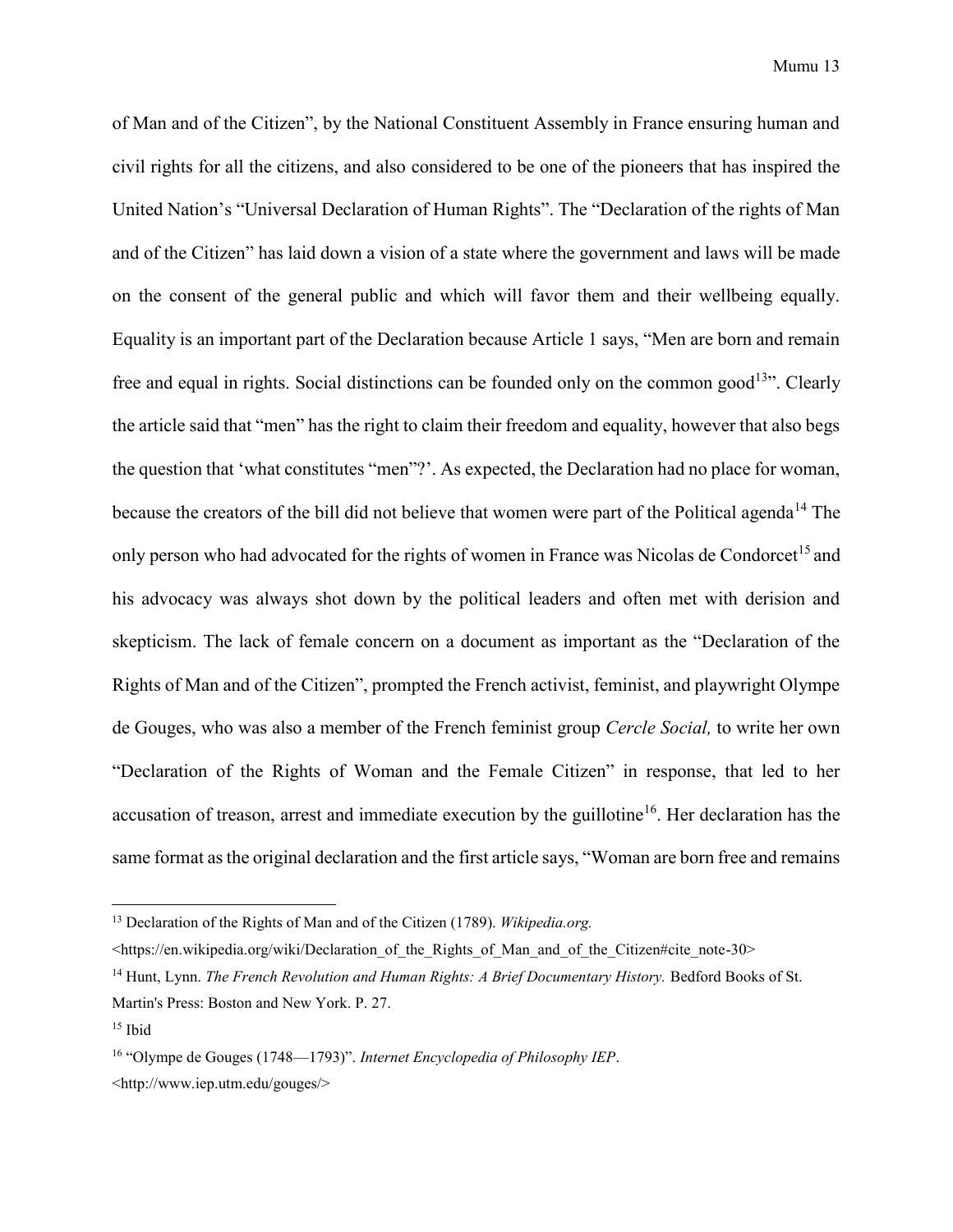Mumu 14

equal to man in rights. Social distinctions may only be based on common utility". However, it did not create the impact of women rights movement as it should have, the document was lost among the political uprising of their French revolution and her immediate death. On the other hand, one of the most important document that created a stir in the whole world and was immensely successful was Mary Wollstonecraft's *A Vindication of the Rights of Woman: with* 

*Strictures on Political and Moral Subjects* in 1792, a year after de Gouges' "Rights of Woman". Mary Wollstonecraft is considered is one of the earliest philosophers who paved the pathway for feminism. Wollstonecraft's "Rights of Woman" is a response to the 18<sup>th</sup> century philosophers. especially after reading Charles Maurice de Talleyrand-Périgord report to the French Assembly which states that women should only receive domestic education to help around in the household chores. Wollstonecraft, using her book, inflicted all the double standards in society regarding women and condemned men for not giving importance to women education. She also urged women not to be overly emotional as men think they are and be more rational and in control of their emotions. Her main argument was that women should get the same education as men and she also point out that if a woman is not educated then how can she be expected to raise educated children. All the women who fought for women's rights were primarily white women, most white feminists did not bother about the African American or Black women until much later after the Civil Rights Movement and the African American women became a part of the Black Power Movement and of the third wave of feminism.

The fight for women rights has come a long way since then, going back to our previous discussion, it seems that some of the best revolutions or conventions declaring the rights of humans and advocating equality did not actually involve women. Women had to fight for their rights to gain recognition as a human being and that the rights for equality also should include them. Women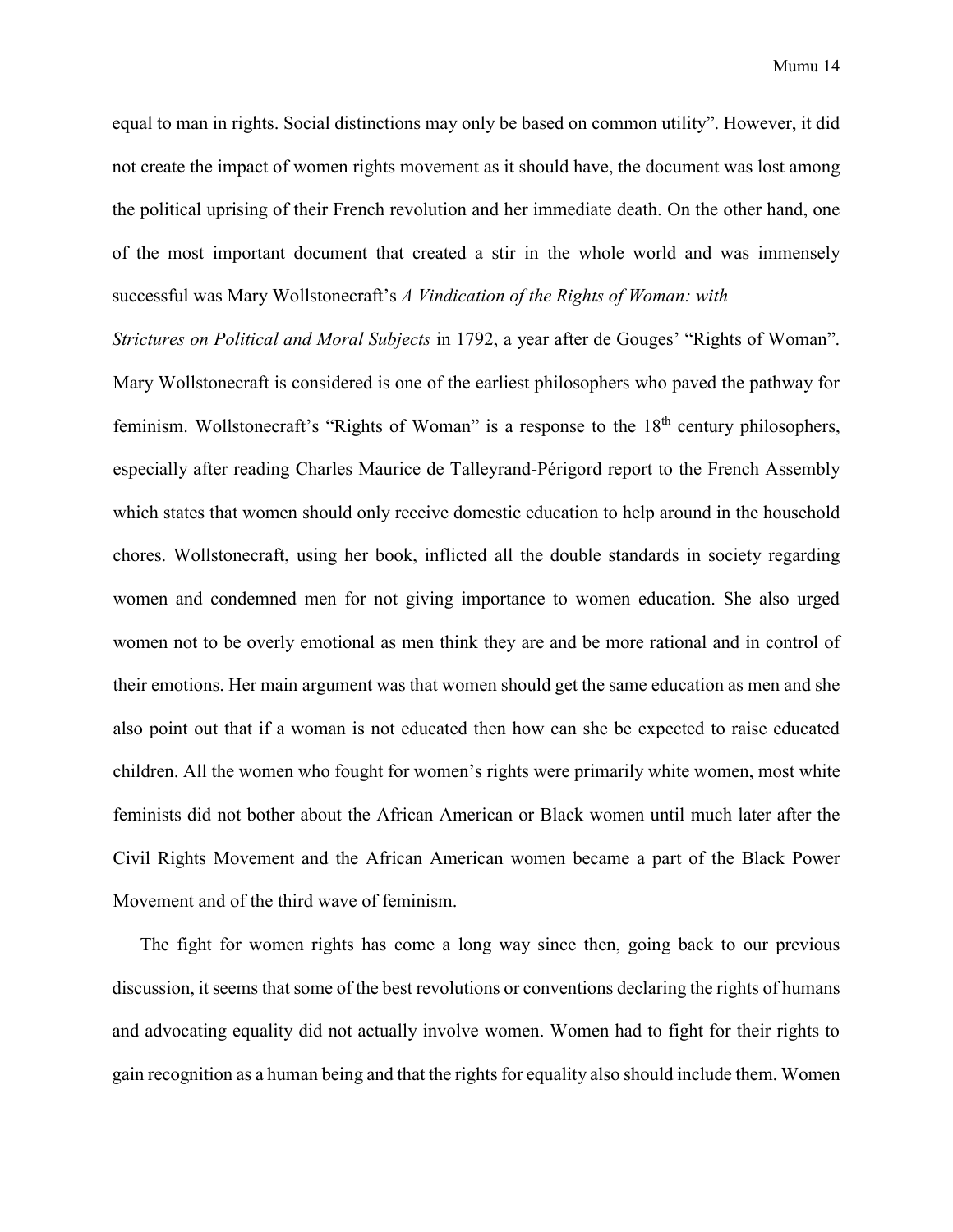have always been subjugated throughout history because of patriarchy, however there are also places where women from the minority groups are even more dominated by the men of their groups as well as patriarchy. One substantial example of such minority group is the African American community in the United States. One of the greatest movement in America for individual rights was by the African Americans referred to as the Civil Rights of America which led to the emergence of the Civil Rights Act of 1964. Therefore, this paper will explore the involvement of the African American women in the Movement and the important roles they played by examining the literature produced in the wake of the Civil Rights Movement and also find out whether laws passed after the Civil Rights Movement had actually benefited the women in any way.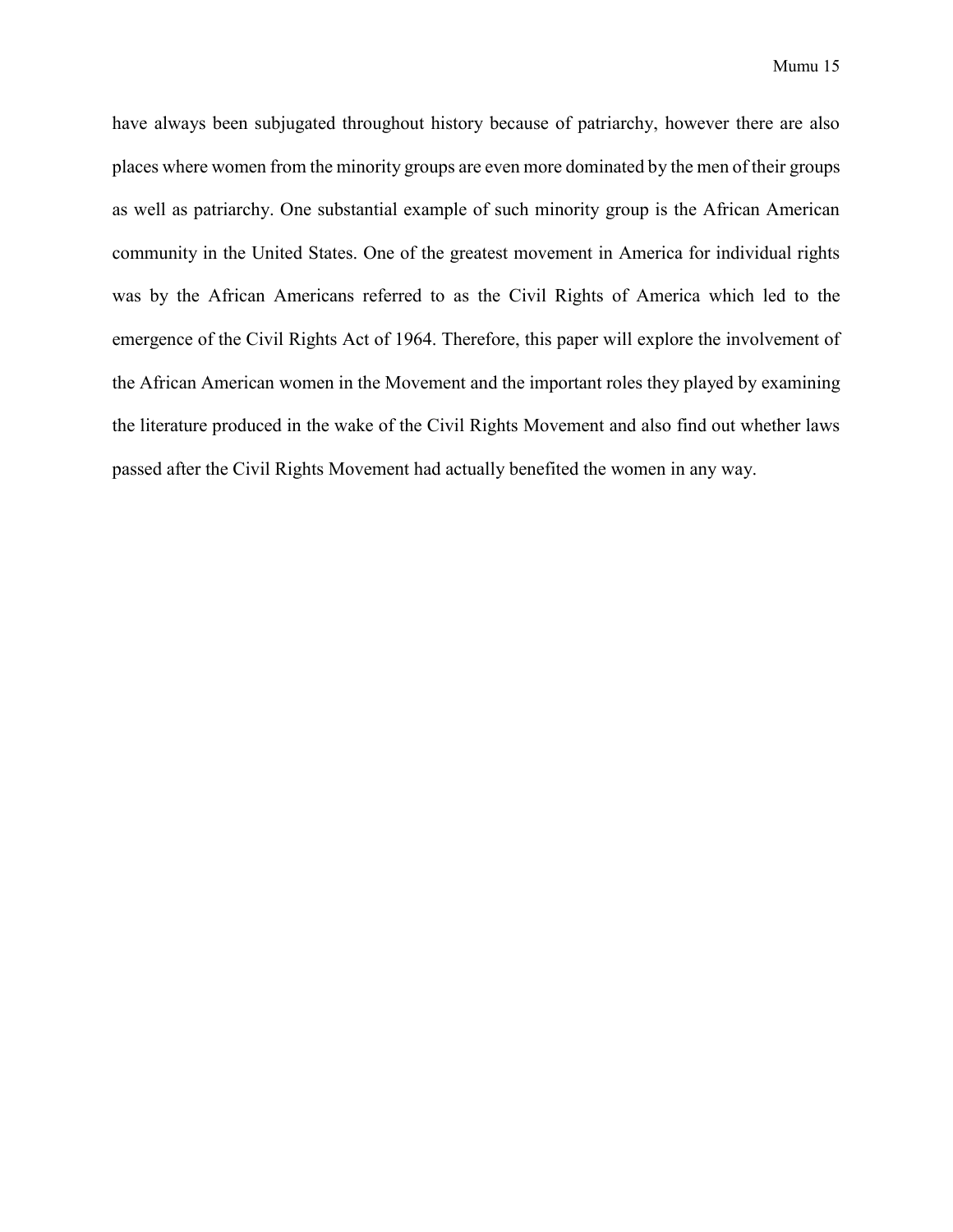#### <span id="page-15-0"></span>**2. African American Women and their roles in the American Civil Rights Movement**

Black women in America have been the subject of discrimination since the first time they brought to America in 1619<sup>17</sup>. Since they landed on America as slaves, there life had turned into a fight for pure survival. Throughout the years after the abolishment of slavery, the African Americans have strived to gain an equal footing in the American society. Being a minor community and from different ethnicities and victims of slavery, African Americans were subjected to years of racist oppression. Therefore, the women in the African American community were automatically victims of this racial discrimination while falling prey to the domination of the men in their own community as well. The struggles that these women had to go through in order to achieve something in life was tremendous because they were not only disregarded by men of their own community but also by white men and women because of racism. Therefore, the African American women were sexually discriminated against by the men of their own community and white men; on the other hand, they were also discriminated against racially by white women. White women were themselves dominated by the men in their family and which led to dissemination of feminism all over the Western world in the  $19<sup>th</sup>$  century, which was mainly led by the white women.

Before the feminist movements, most women all over the world occupied a similar position in the society and that was the position of subordination. Even though feminism gave the women rights for their voices to be properly heard, the only voices that were heard were of the white Western women. The sisterhood of women, which was a concept highly encouraged by feminists was not extended to women of colour, especially African American women, who were also a part

<sup>17</sup> Gyant, LaVerne. "Passing The Torch: African American Women in the Civil Rights Movement". *Journal of Black Studies.* 1996. Pg 629 < http://www.jstor.org/stable/2784888>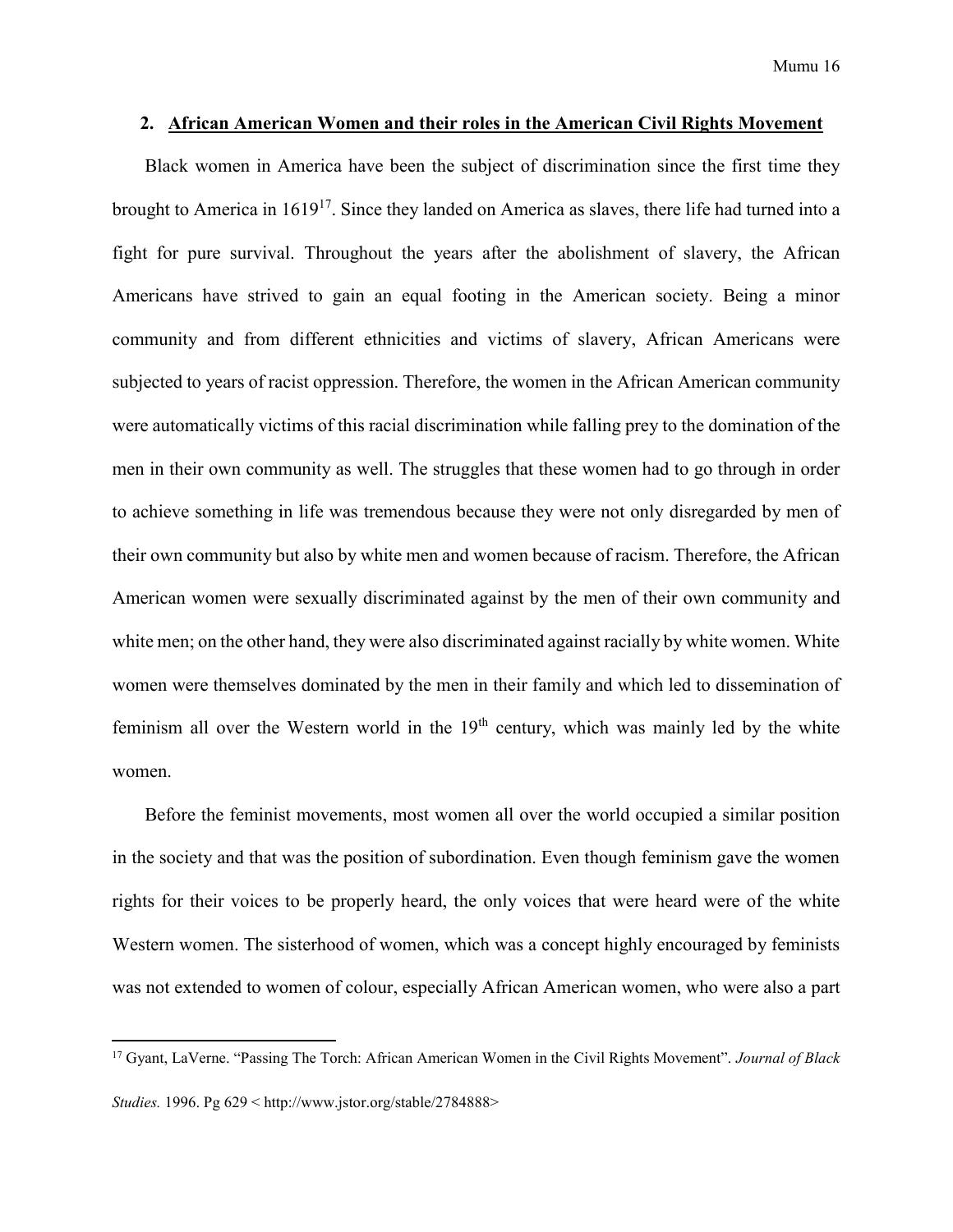Mumu 17

of the Western world albeit from a minority group. Having experiences of patriarchal domination, the white women were not unfamiliar with the realities of female subjugation; yet they did not have much sympathy for the African American women.

To further strengthen the form of domination over the African Americans, the Jim Crow laws were introduced that absolutely segregated the Black community from the Whites. The laws were quite harsh and abided by strictly in the American South especially. Aldon D. Morris, in his article stated, "The Jim Crow regime was a major characteristic of American society in 1950 and had been so for over seven decades. Following slavery, it became the new form of white domination, which insured that Blacks would remain oppressed well into the twentieth century"  $(518)^{18}$ . This was the new form of subjugation that the Black community was subjected to, separated and prevented them from taking part in any sort of political, social or economic events in the society. After the abolishment of slavery, African slaves gained freedom from their owners and many gathered to create their own community to live in. When the white supremacists saw that they would have to get along with the African American community, the Jim Crow laws were introduced which completely separated the Black community from the rest of the population in America. Their rights as a citizen in America, as minimal as it was, were taken away as they were being ostracized from society and cast off as a separate community. It is evident that their economic condition also worsened and as they were very marginalized in the wage spectrum at their jobs; "therefore, "in 1950 social inequality in the work place meant that nonwhite families earned nationally 54% of the median income of white families" (Qtd in Morris 518). The African

<sup>18</sup> Morris, Aldon D. "A Retrospective on the Civil Rights Movement: Political and Intellectual Landmarks". *Annual Review of Sociology.* 1999. Pg. 518. < http://www.jstor.org/stable/223515 >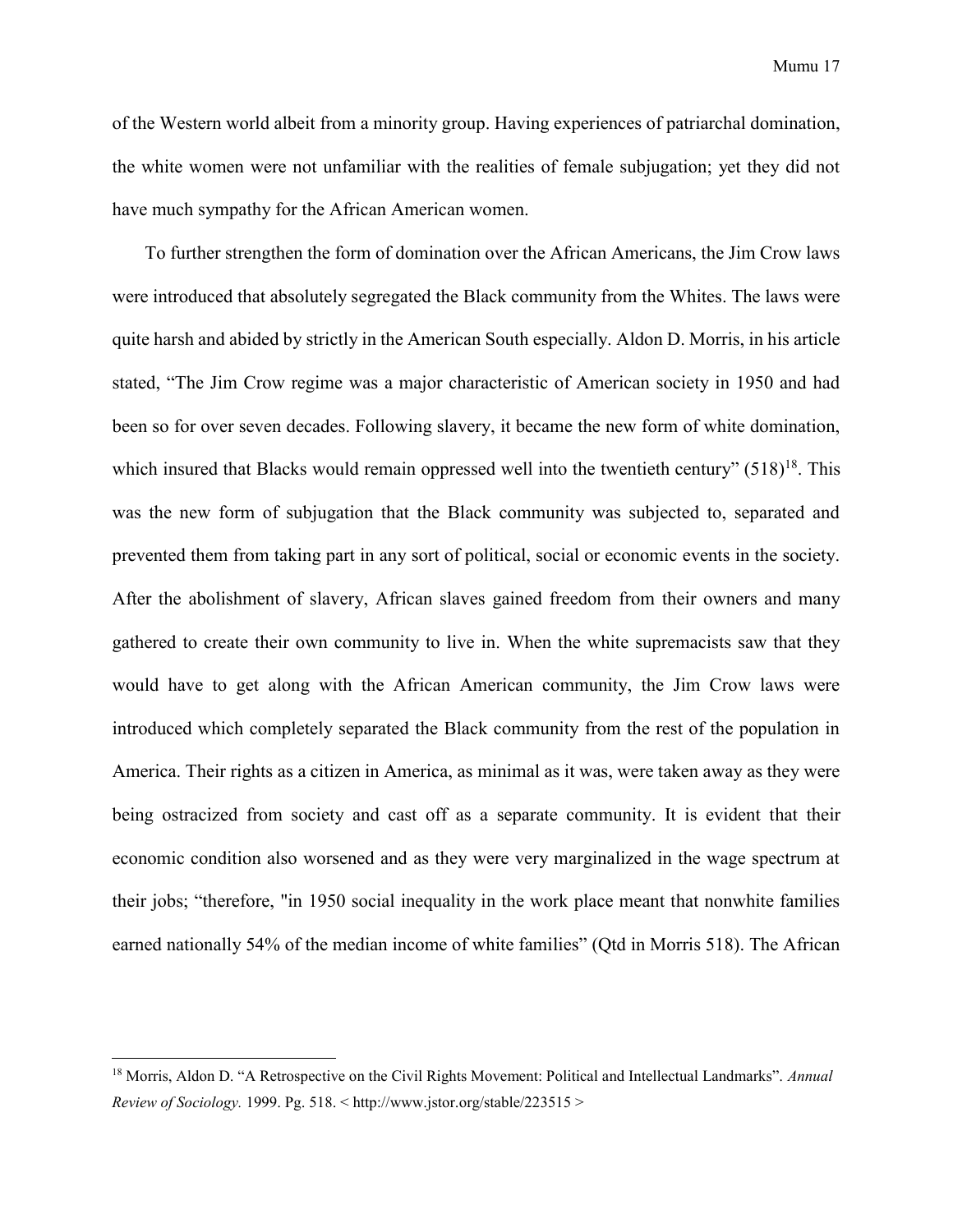Americans had to go through hardships because of the racial discrimination they faced. They were not allowed to go to any public places where the White people went rather they had to go to the "Black only" designated restrooms, cafes and even schools, etc. Moreover, they were made to sit at the very back of a bus or train reserved only for Blacks and had to travel without sleep because hotels were unwilling to accommodate them overnight<sup>19</sup>.

During the early half of the 20<sup>th</sup> century, violence against African Americans increased drastically, and the incidents have all been documented. "John Hope Franklin (1967) detailed the violence that white supremacist groups, including the Ku Klux Klan and the Knights of the White Camellia, heaped upon African American" (Morris 518)<sup>19</sup>. The most effective means of terror and the way to ensure the obedience of the African Americans was a punishment called lynching. Many have described lynching as unlawful killings by the people of the community or a mob: "Lynching, the unlawful killing of a supposed criminal by members of a community, developed into a widespread and stylized phenomenon in the years between the American Civil War and the Great Depression. Most scholarly studies of the practice have viewed it in instrumental terms, as a mechanism either for maintaining social order or for perpetuating racial inequality"  $(11)^{20}$ , as stated in Andrew S. Buckser's "Lynching as Ritual in the American South". Therefore, these carnages occurred because people either thought they were doing the country a favour by killing the alleged criminal without getting the officials involved or just because of pure racism. The act of lynching is part of the painful injustice that African Americans had to suffer in the past and lynching itself is regarded with derision, whereas civil servants and government officials in charge of helping the public turned the other way.

<sup>19</sup> Ibid

<sup>20</sup> Buckser, Andrew S. "Lynching as Ritual in the American South." *Berkeley Journal of Sociology* 1992: P 11.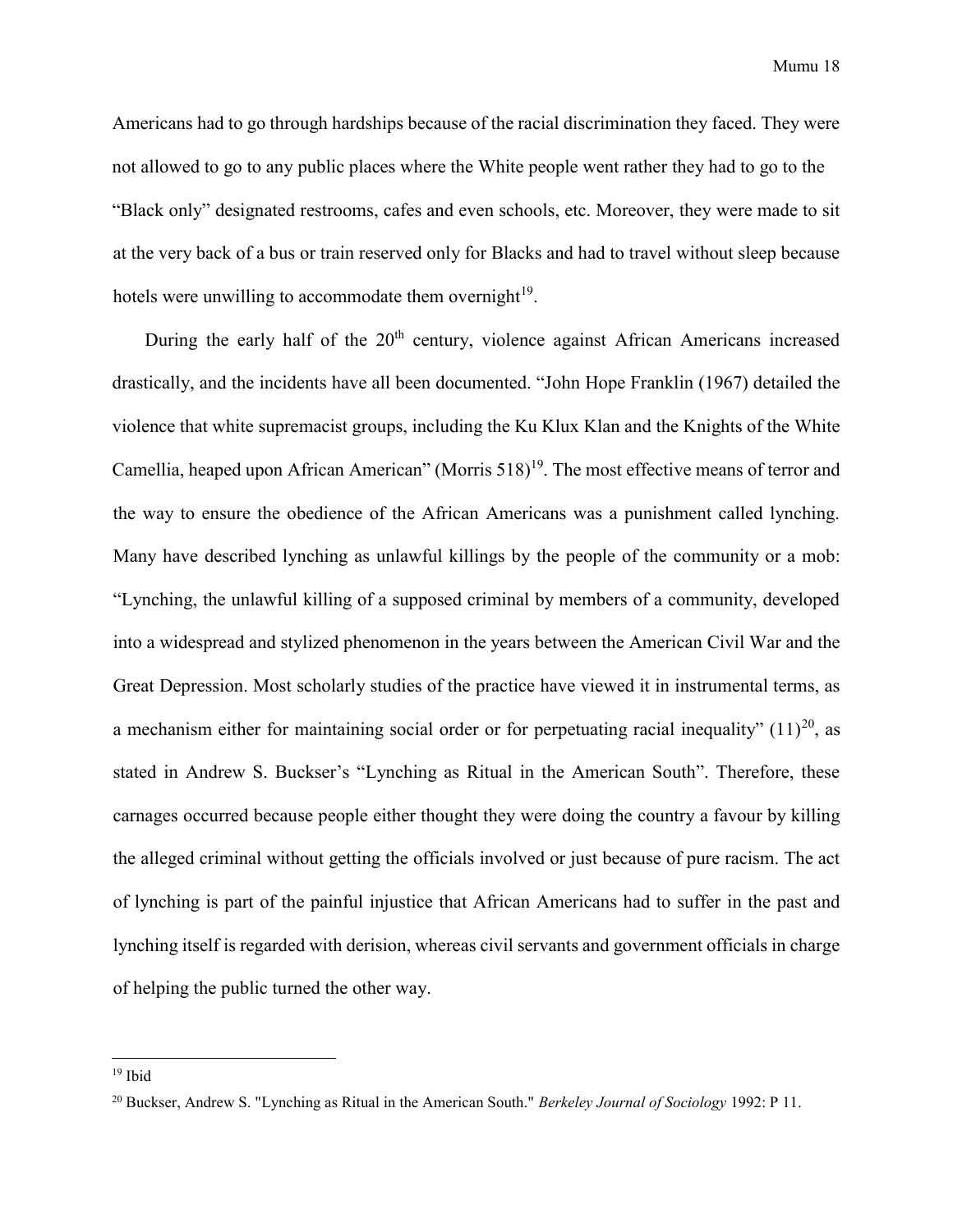Between the years 1900 to 1906, African Americans had led many protests in favor of revoking the Jim Crow laws as they were the reason that Blacks were being subjected to racism and inequality. It was during this time that African American women actively joined the fight to overthrow the Jim Crow laws and also to acquire women rights as there were many women who were also lynched to death brutally by a white angry mob. For example, in 1914, an African American teenager named Marie Scott was lynched by a mob in Oklahoma because her brother killed one of the men who sexually assaulted her, however the brother fled and she was arrested $^{21}$ . Both men and women have suffered because of the injustice of lynching, which had been easily perpetuated as the Jim Crow laws exiled the African Americans from the rest of the society and gave the white people power over them. In 1909-1910, the National Association for the Advancement of Coloured People (NAACP) was founded, which is considered the first national council to fight against the Jim Crow regime and the racial segregation<sup>22</sup>. Many movements during the first half of the  $20<sup>th</sup>$  century was attempting to lessen the violence and inequality that the African American had been suffering, such as the Harlem Renaissance of 1920s, which was a literary movement. It used literature to create a new image of Black people and the literature produced was termed as 'protest literature. In the mid-20<sup>th</sup> century, two events occurred that led the African American community into a crisis, and "[T]hey were the 1954 Supreme Court ruling in the Brown vs. Board of Education case and the lynching of Emmett Till in 1955" (Morris 521). The Brown case brought favorable results as the NAACP won the case and declared racially

<sup>&</sup>lt;sup>21</sup> "The Anti-Lynching Crusaders: The Lynching of Women," [1922], NAACP Papers, Part 7: The Anti-Lynching Campaign, 1912-1955, Series B: Anti-Lynching Legislative and Publicity Files, 1916-1955, Library of Congress (Microfilm, Reel 3, Frames 570-73) <http://womhist.alexanderstreet.com/lynch/doc7.htm>

<sup>22</sup> Morris, Aldon D. "A Retrospective on the Civil Rights Movement: Political and Intellectual Landmarks". *Annual Review of Sociology.* 1999. Pg. 520. < http://www.jstor.org/stable/223515 >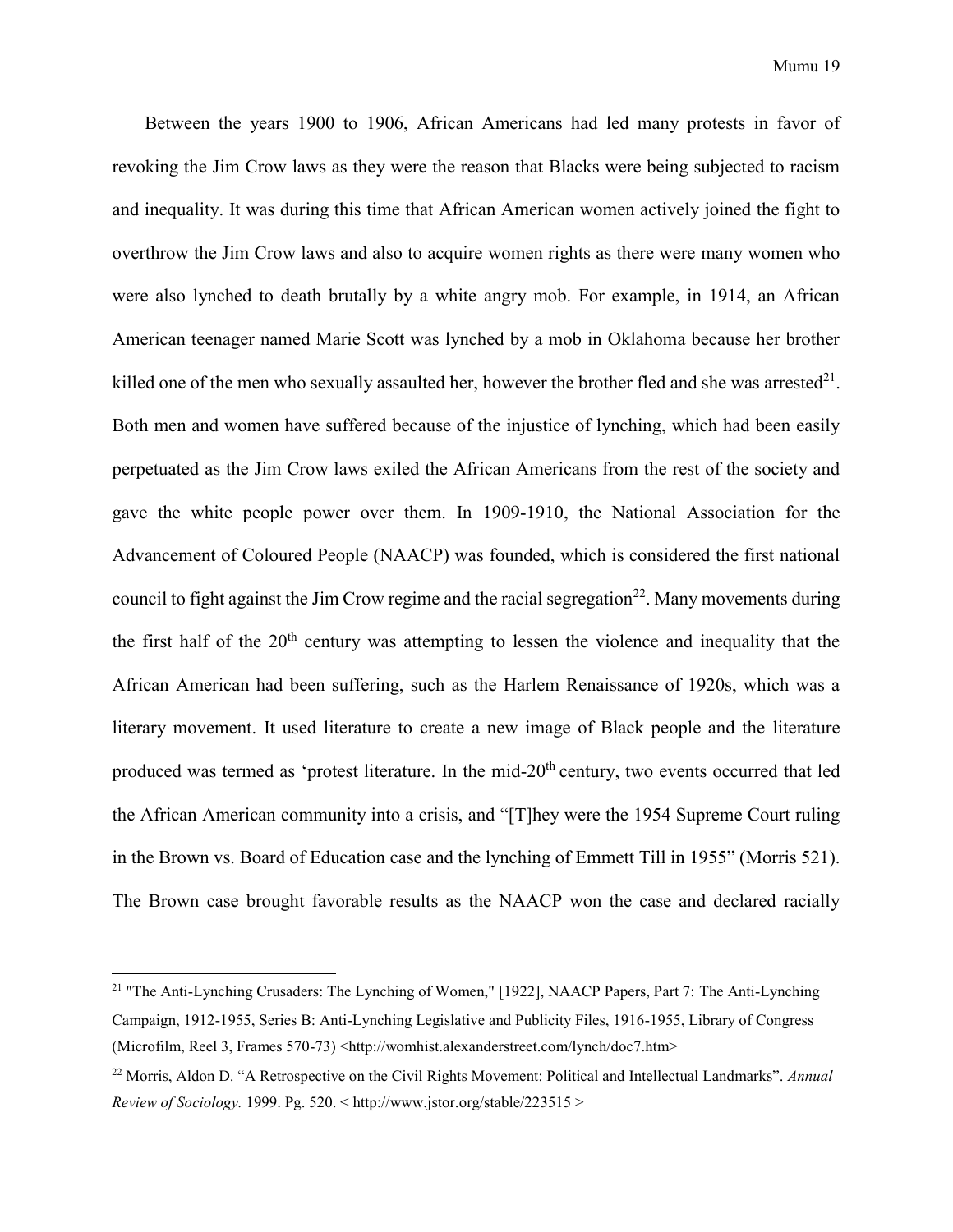segregated schools unconstitutional" (Morris 521). On the other hand, the lynching of the 14 yearold Emmett Till in 1955 for whistling at a white woman brought a lot of hatred and protest against the Jim Crow laws and white juries as they acquitted the murderer of Emmett Till. Because the news of this lynching found widespread recognition and attention, people became aware of how harmful and vicious these laws against the Black people were. According to Morris, "The hope generated by the Brown Ruling and the outrage caused by Till's lynching, helped set the stage for the emergence of the modem civil rights movement (522)".

The Civil Rights Movements of 1954 to 1965 has been one of America's most iconic and memorable revolutions when it comes to the idea of fighting against oppression and inequality and to secure the legal and constitutional rights for African Americans as citizens of the country. The African American community came together for this movement because of the years of abuse they had been suffering politically, socially and economically. The movement gained great recognition through their non-violent protests and marches, one of which was the March on Washington where Dr. Martin Luther King Jr. gave his most famous "I have a dream" speech. And another incident that is said to have marked the beginning of the Civil Rights Movement was the Montgomery bus boycott by Rosa Parks, where she refused to give up her bus seat to a White man and got herself arrested. Normal people, without much knowledge about the history of the modern civil rights movement, only acknowledge and remember Dr. King as the front runner of the movement. However, there were many other important activists who worked behind the scenes to make the movement a success and many of them were women. Most people know about the mother of the Civil Rights Movement, Rosa Parks, and also other activists such as Ella Baker, Mahalia Jackson and some others, however, there were many other female activists who had been the centre of the revolution but were unknown or at least not as popular. Even though there were many female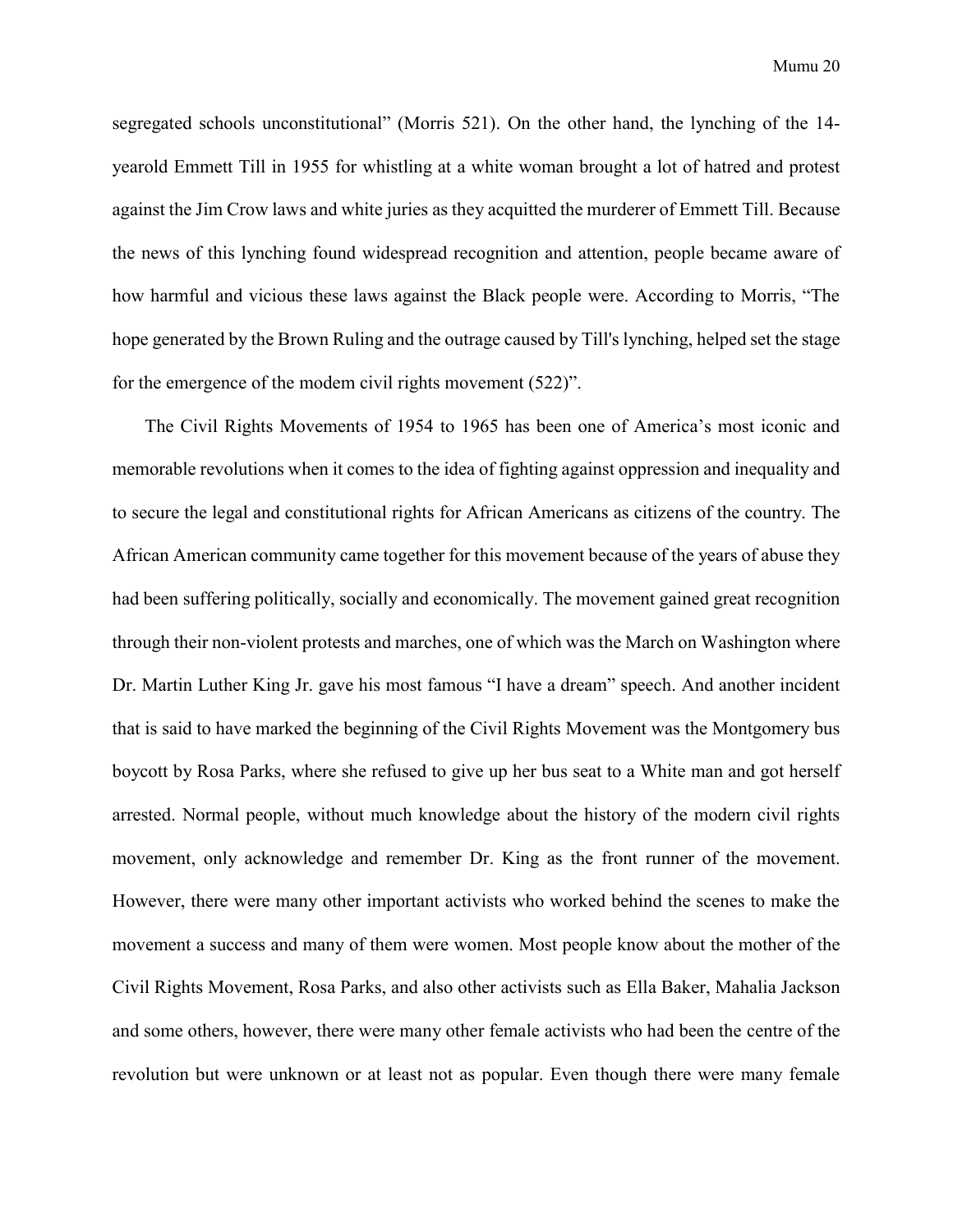leaders in the Civil Rights Movement, their fame had not spread because rather than being the face of the rebellion, many of them were bridge leaders who worked to connect the gaps in between.

An article by LaVerne Gyant stated that, "According to Baker, "The movement of the fifties and sixties was carried largely by women, since it came out of church.... The number of women who carried the movement was much larger than that of men" (quoted in Lerner, 1972, p. 351) $123$ . This may be easier to understand if we understand the structure of the movement itself. As mentioned before, women had different roles in the movement itself as they were more on the sidelines of the rebellion whereas men acted as the spokespersons and were at the very centre. Before that, we need to question the meaning of being a leader and the sustainability of the label. A person is only perceived as the leader when he or she is acknowledged in the public place, being more active and outspoken. On the other hand, if the labels were removed, thousands of men as well as women will be found who had worked as hard as the leaders but were never as popular or renowned because they mostly worked behind the scenes.

Women were significant contributors in the Civil Rights Movement too, but most people do not recognize their roles because of the stereotyped label that have been attached with the word 'leader', which normally and always pertains to a man. These narrow definitions of being a leader renders the potentials of a women to become an individual with her own rights. Belinda Robnett in her article expressed that, "Victoria Gray, an activist, provided a response typical of my interviewees: "They, [Ella Baker and Septima Clark, who will be discussed in detail later] were both leaders . . . in the sense of that effectiveness, of the loyalty of those who work with and around

l

<sup>23</sup> Gyant, LaVerne. "Passing The Torch: African American Women in the Civil Rights Movement". *Journal of Black*

*Studies.* 1996. Pg 1. < http://www.jstor.org/stable/2784888>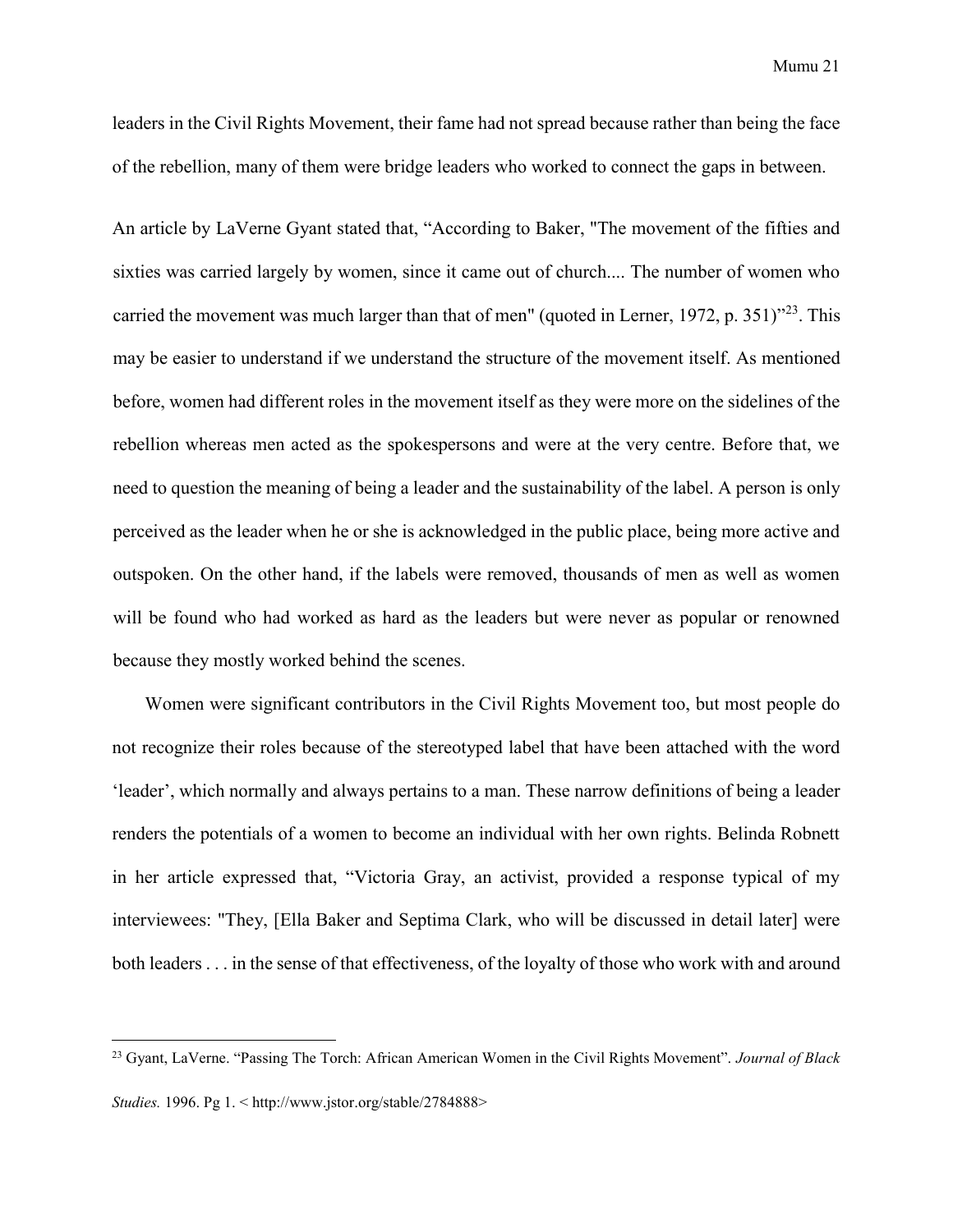them. It was a lot to do with a kind of loyalty and influence that you are able to elicit from the people around you." (1665). All these women had no doubt played important roles in their groups and carried out difficult tasks, but the idea that they could be a leader in still largely underdeveloped. But then again it is also important to know about the difference between formal and informal leadership. A formal leader is a person who acts as a person of power in the organization and has the authority over their subordinates, whereas informal leaders are ""actors within the organization who have personal but not official power over lower participants. The same person may have official power over some subordinates and personal influence as well over others. Moreover, he may be an officer to some of his subordinates, a formal leader for some others, and an informal leader of participants of his own rank over whom he has no official power" (Etzioni 1961, p. 90)"<sup>24</sup>. Therefore, the informal leaders are considered as leaders but this position has not been examined deeply to gather what exactly do this position entail. Robnett (1996) also mentioned that informal leadership are of two types, one specialized at the development of group beliefs or motivation and the other is concerned with movement mobilization<sup>25</sup>.

Throughout the ages the role of women in the individual movements or revolutions that erupted during their times, have been analyzed to understand the position of the African American women during the modern civil rights movement. Even though scholars describe these women as part of the civil rights movement, there is no extensive analysis on why they are not included in the role of leadership. The systematic exclusion of women from the position of formal leadership and always directing them towards a form of informal leadership is what has shaped the

<sup>&</sup>lt;sup>24</sup> Robnett, Belinda. "African-American Women in the Civil Rights Movement, 1954-1965: Gender, Leadership, and Micromobilization". *American Journal of Sociology.* 1996. Pg. 1665-1666. <: http://www.jstor.org/stable/2782115> <sup>25</sup> Ibid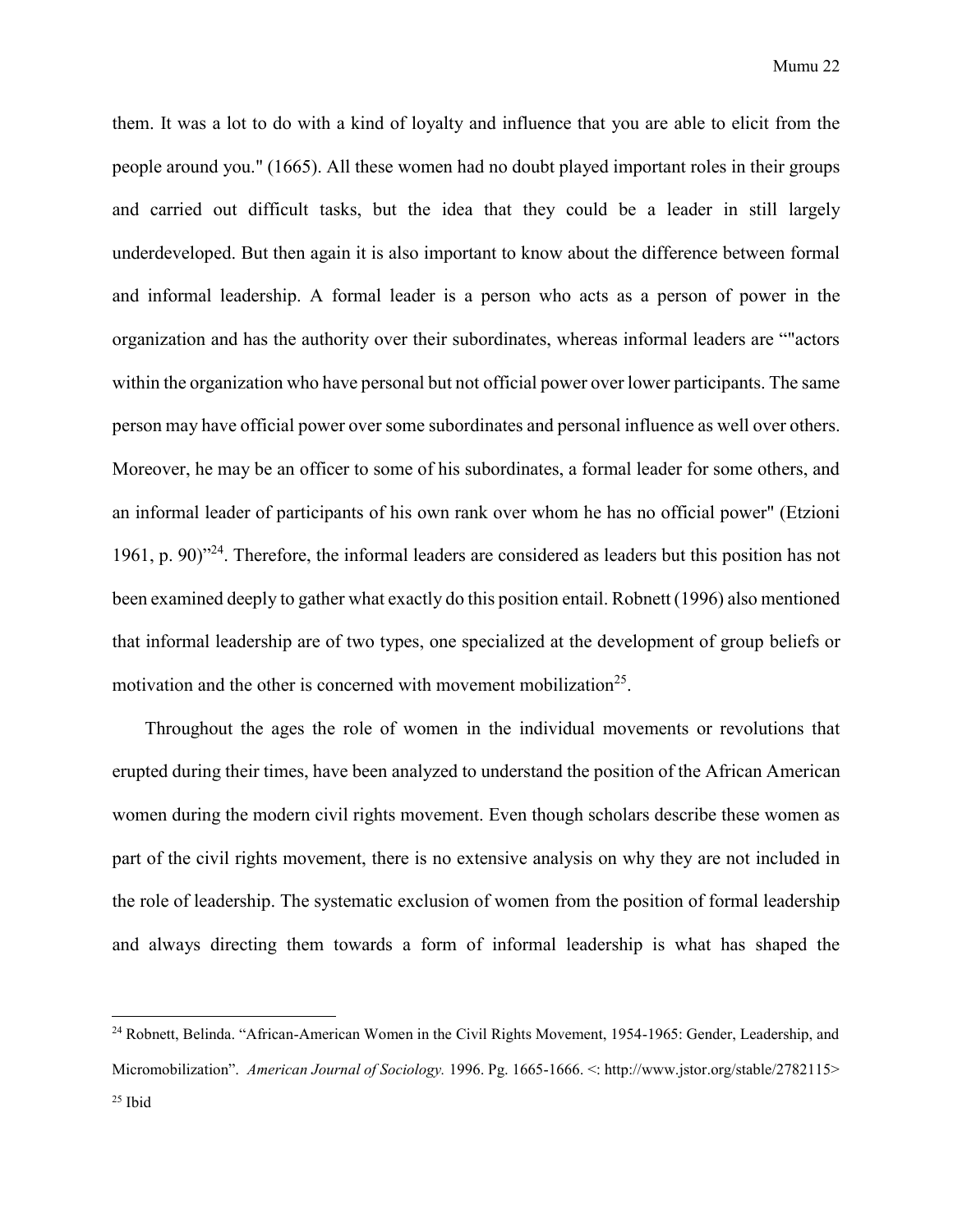development of the general role of leadership among organizations in movements. Since my research is based on the role of the African American women in the civil rights movements, let me mention those civil rights movement organizations where women were the most active, they are: the Women's Political Council (WPC), the Southern Christian Leadership Conference (SCLC), the Student Nonviolent Coordinating Committee (SNCC), the Montgomery Improvement Association (MIA), the Mississippi Freedom Democratic Party (MFDP), the National Association for the Advancement of Coloured People (NAACP) and Congress of Racial Equality (CORE).

Despite being a large part of the civil rights movement, women were largely excluded for the leadership roles of the movement. Black women were excluded from the leadership roles and were always shoved to the sidelines of the movement. The idea of women's rights and feminism was not a popular idea during the 50s and 60s, which is the same timeline as the Civil Rights movement. Men and women were still unequal and the idea of women working alongside men and holding the same designation as men was not welcome. The women's rights and feminism campaigns began to develop mostly in the 60s to 70s, which was decades later than the civil rights movement and that was why roles were divided and gendered during the movement. Before the feminist movements, women were always pushed to the periphery of every social phenomenon, however feminism did give women the chance to break free and embrace positions that were considered unconventional for them. Though lots of women were activists and took part in the movement, they were still outnumbered by the amount of men in the organizations, so women having a significant position in an organization was tough with so many men around. For example, the MIA was an organization which was formed as a church and had only one female officer when they first formed. Rosa Parks was the only woman who held a position in the committee when the MIA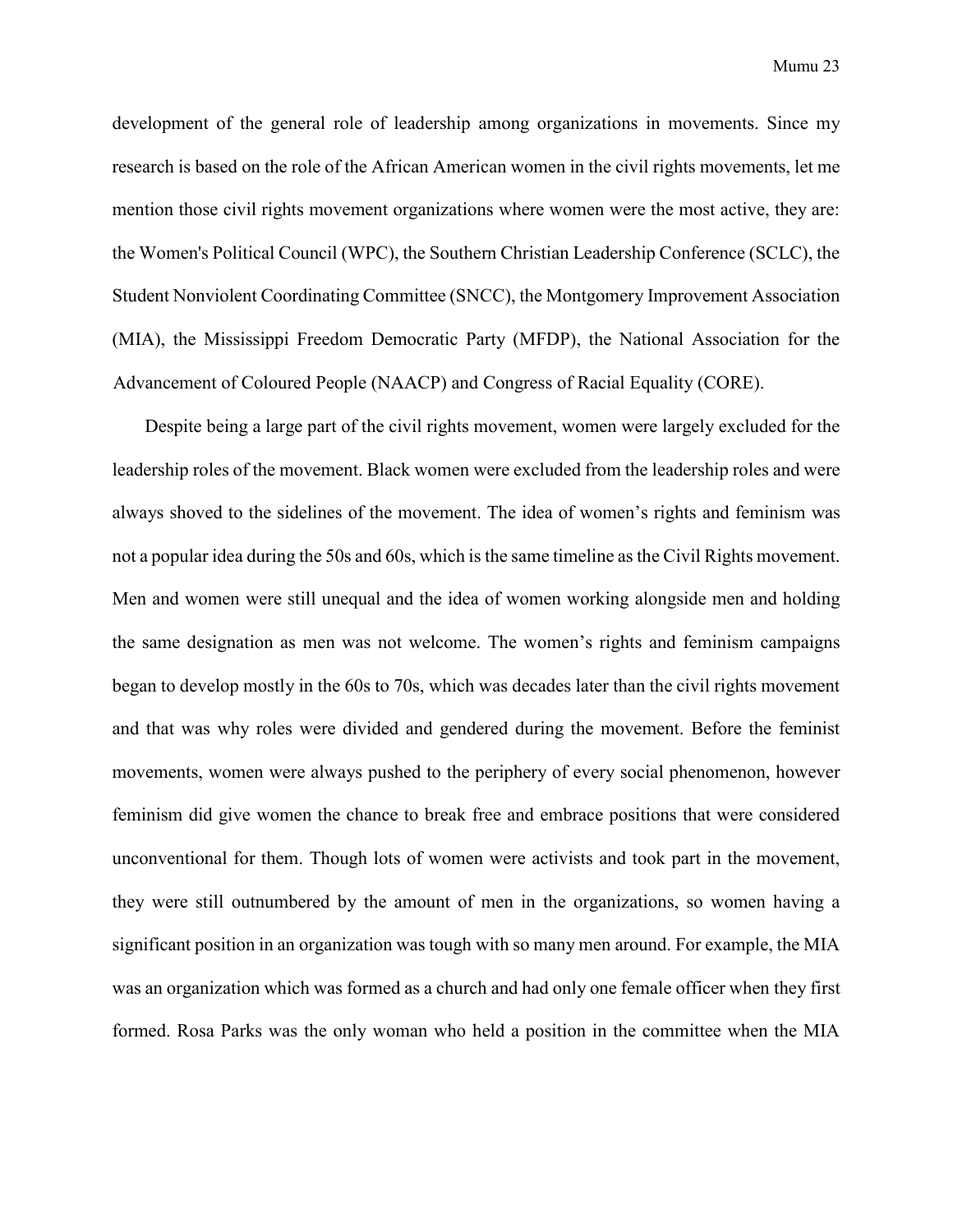constitution was written, as was Irene West was the only woman in a nine-member committee who were responsible for establishing a bank and savings association<sup>26</sup>.

Most women who were associated with the modern civil rights movement organizations were mainly in charge of domestic activities such as fund raising, recruiting members and community service. It was unequivocally agreed upon that women were the ones who would be doing these tasks, not because they considered it inferior but because they assumed that it was the task suited for women the most, thus creating a gender division. Women themselves were not aware that they were being sequestered because in an interview with Belinda Robnett (1996), Johnie Carr, a member of MIA, an activist and also a friend of Rosa Parks, "agreed that, while women could chair a committee or hold office as a secretary, they would not be elected president: "Well, it was not a stated thing but just an understood thing.... Now of course when you spoke out against things like that, a lot of times you were even criticized by other women that felt like . . . this is not what we ought to be doing." She continued, "I think we just accepted the servant [role] and done what we could because we felt like togetherness was the point." $27$ 

This shows that women did not just humbly accept the role that they were told to play, but they were silenced because the majority believed in dividing the gender roles and were afraid of criticism which might lead them away from the main cause of their movement. One example is that, two of the most renowned and well-loved African American female activists Rosa Parks and Coretta Scott King were often described and admired for their quiet and demure behavior who have won everyone's heart with their gentleness. The underlying the implications of them being

l

<sup>&</sup>lt;sup>26</sup> Robnett, Belinda. "African-American Women in the Civil Rights Movement, 1954-1965: Gender, Leadership, and

Micromobilization". *American Journal of Sociology.* 1996. Pg. 1669. <http://www.jstor.org/stable/2782115> <sup>27</sup> Ibid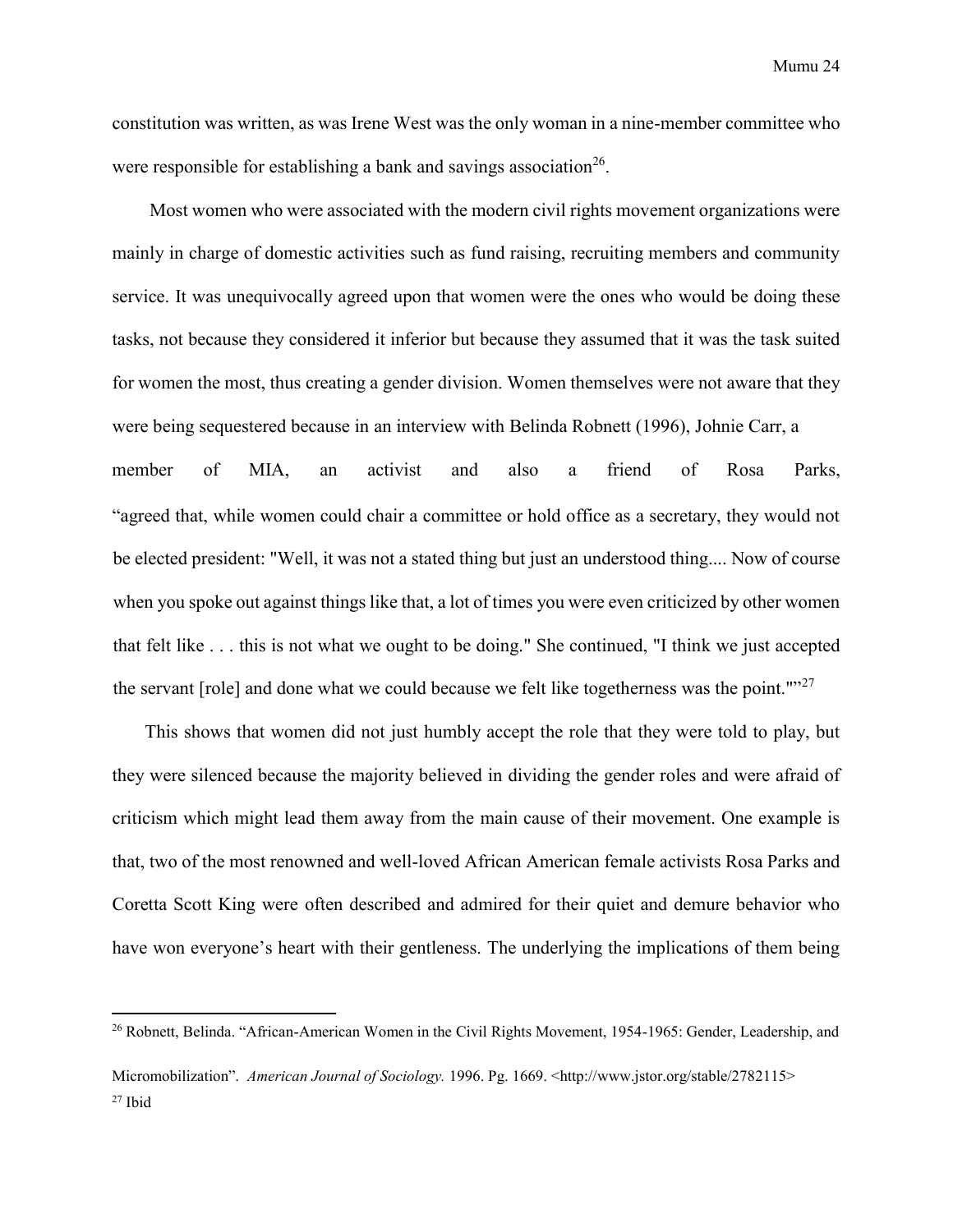gentle and quiet is the fact that the Black people wanted a peaceful revolution while there was an "unspoken castigation and stereotyping of other Black women, for being outspoken and outraged, for being poor or overweight or loud or angry- and therefore not appropriate for national recognition" (Theoharis  $408<sup>28</sup>$ . This was one of the main reasons that many women were excluded from the recognition and acknowledgment that they deserved, in spite of being active in the movements.

Despite the discrimination they faced because of their gender, class and race, some African American women stood with their head held high and achieved fame because of the remarkable literature they produced about the pain and sufferings of Black men and women. Literature was the tool that they used to spread awareness and tell their story to the world about the great injustice and brutality African Americans had to go through because of slavery and even after slavery was abolished. African American authors such as Angela Davis, Maya Angelou, bell hooks, Alice Walker, Toni Morrison and many more wrote about the American Civil Rights Movements and the experiences of a Black woman in America when the world was still ablaze with extreme racism and inequality, which still exists today.

<sup>&</sup>lt;sup>28</sup> Theoharis, Jeanne. "Accidental Matriarchs and Beautiful Helpmates: Rosa Parks, Coretta Scott King, and the Memorialization of the Civil Rights Movement." Crosby, Emilye. *Civil Rights History from the Ground Up: Local Struggles, a National Movement*. Athens and London: University Of Georgia Press, 2011. P 408. < https://books.google.com.bd/books/about/Civil\_Rights\_History\_from\_the\_Ground\_Up.html?id=gwVbfvfYEZkC&r edir\_esc=y>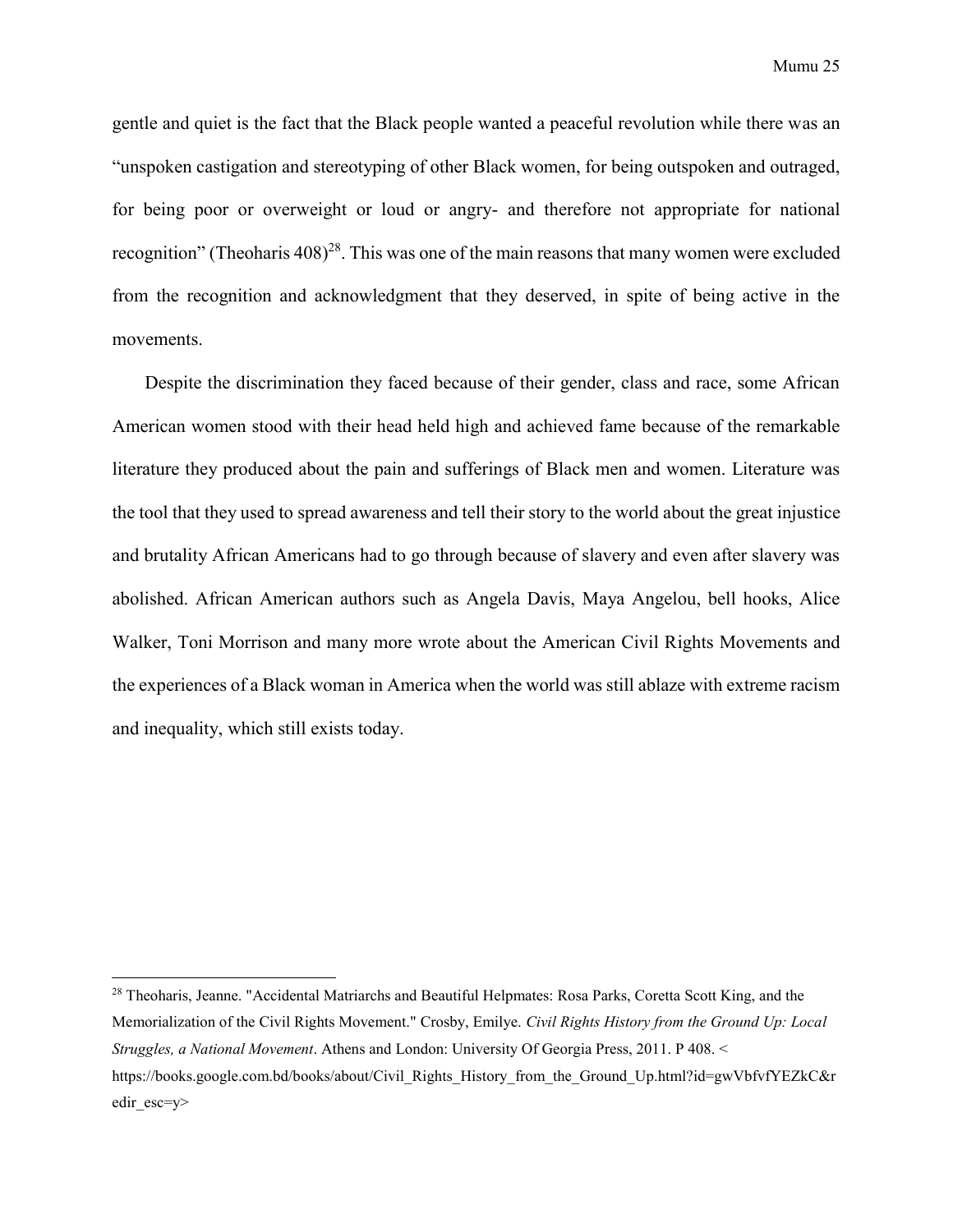# <span id="page-25-0"></span>**3. Racism, Gender and Female Sexuality as Explored in Toni Morrison's** *The Bluest Eye* **and Alice Walker's** *the Colour Purple*

The woman's side of the story is always forgotten as history often tends to overlook them. Women had and still have to bear the brunt of terrible injustice and violence. When we talk about African American women, the most famous people that come to our mind are Beyoncé, Oprah Winfrey, Michelle Obama and many more. They are all influential and have helped with female empowerment not just of African American women but of women in general. Raising awareness about female empowerment was not an easy task, it had to be done painstakingly, through the hard work and energy of countless women. The concept of intersectional feminism emerged during this time, which involves women of colour, especially African American women. One of the first occurrences of intersectional feminism, or maybe a significant point when white and black femininity collided was Sojourner Truth the first Africa American woman to have called out the discrimination against a Black woman. Being a former slave, an abolitionist, an author and a women's rights activist, who is considered to be the first woman who gave birth to the notion of intersectional feminism when she gave her famous speech "Aint I a woman?" at the Ohio Women's Rights Convention in 1851. The speech originally did not have a title and a variant of it was first published in the *Anti-Slavery Bugle* by Maruis Robinson<sup>29</sup>.

Sojourner Truth just barged into the white women's conference and demanded to be answered as an equal woman. She knew she was being doubly marginalized because she was a woman and that she was Black. Yet she wanted her answers bad enough that she marched down a place full of white audience and demanded that they consider difference between white and black women. She

<sup>29</sup> Chronicling America. *Anti-Slavery Bugle.* Library of Congress. 1851. P 160.

<sup>&</sup>lt;https://chroniclingamerica.loc.gov/lccn/sn83035487/1851-06-21/ed-1/seq-4/>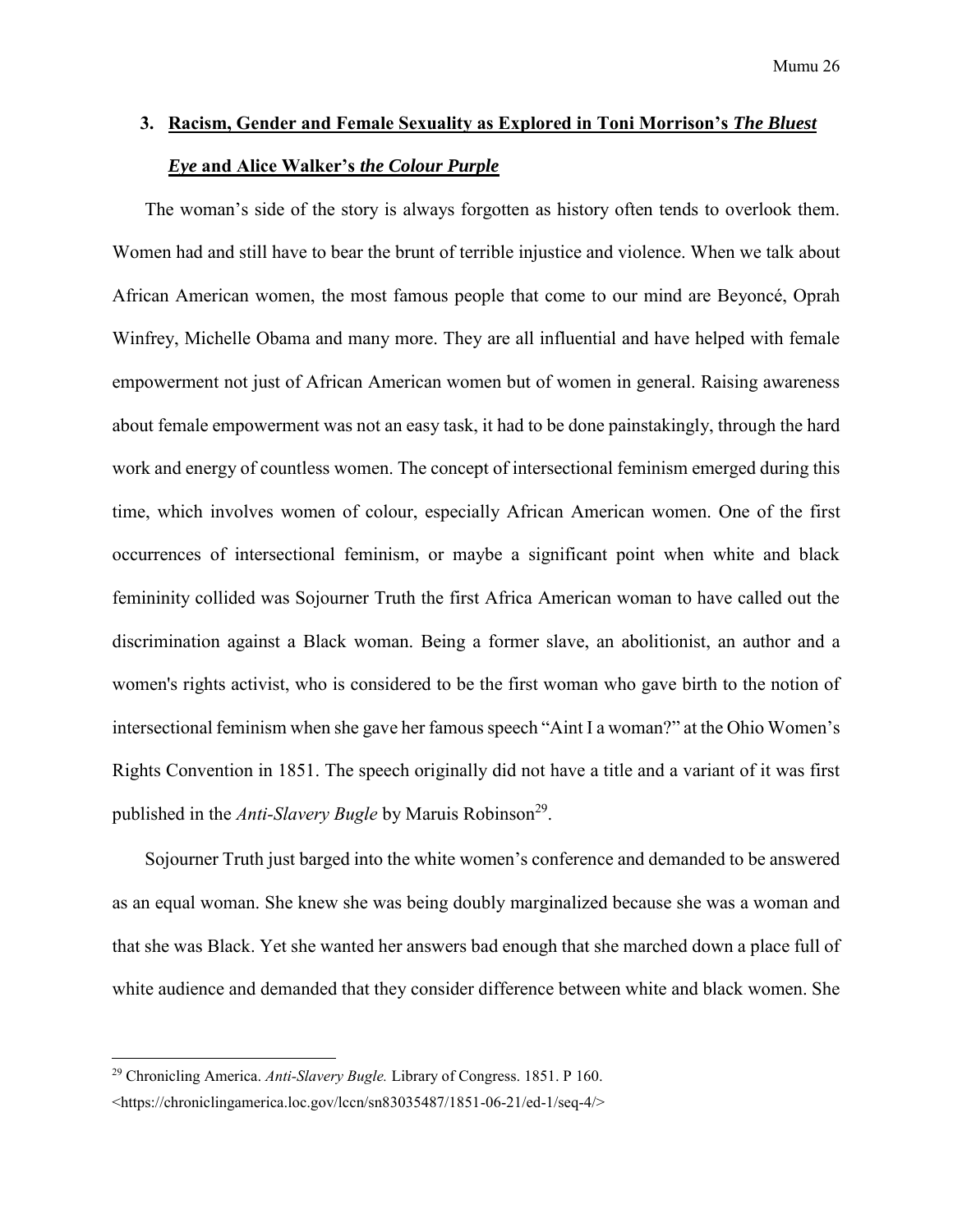stated, "You need not to be afraid to give us or rights for fear that we'll take too much, -- for we an't take more than our pint'll hold. The poor men seem to be all in confusion and don't know what to do. Why children, if you have woman's rights give it to her and, you will fell better<sup>30</sup>. She showed everyone else for who she really was, she was a working woman with calloused hands, who had faced many hardships in life unlike the white women. Her experiences will would never be the same as the ones who were there with her at the conference. She may be considered as the 'Other' woman, but the real point was that she was also a woman just like the others and deserved to have her voice heard. The subtle challenge towards the white women was what brought attention to her and showed that this was a woman, a former slave at that, who was actually really capable of doing work that only men were thought to do and changed the perspective of both the men and women who were present there. She asserted actual physical facts by pointing out the differences between her who was a hardworking woman and the white feminists, who had been subjugated and sheltered all their lives. It is not wrong to be believe that Sojourner Truth was the first person who planted the seed of intersectional feminism with her straight forward attitude and honesty about her own sex.

Even then, women had been fighting for years to achieve some semblance of equality. In her book *Feminist Theory: From Margin to Centre,* bell hooks talk about the injustices committed on Black women and criticizes white middle-class women for not including the African American women in their fight for equality. Hooks did not like the way feminism was defined by the white women as if t only belonged to the community of white women and no room for the Black women. She criticizes one of the pioneers of feminism in America back then, Betty Friedan on her book *The Feminine Mystique* for the lack of Black representation there. She said that most white

<sup>30</sup> Ibid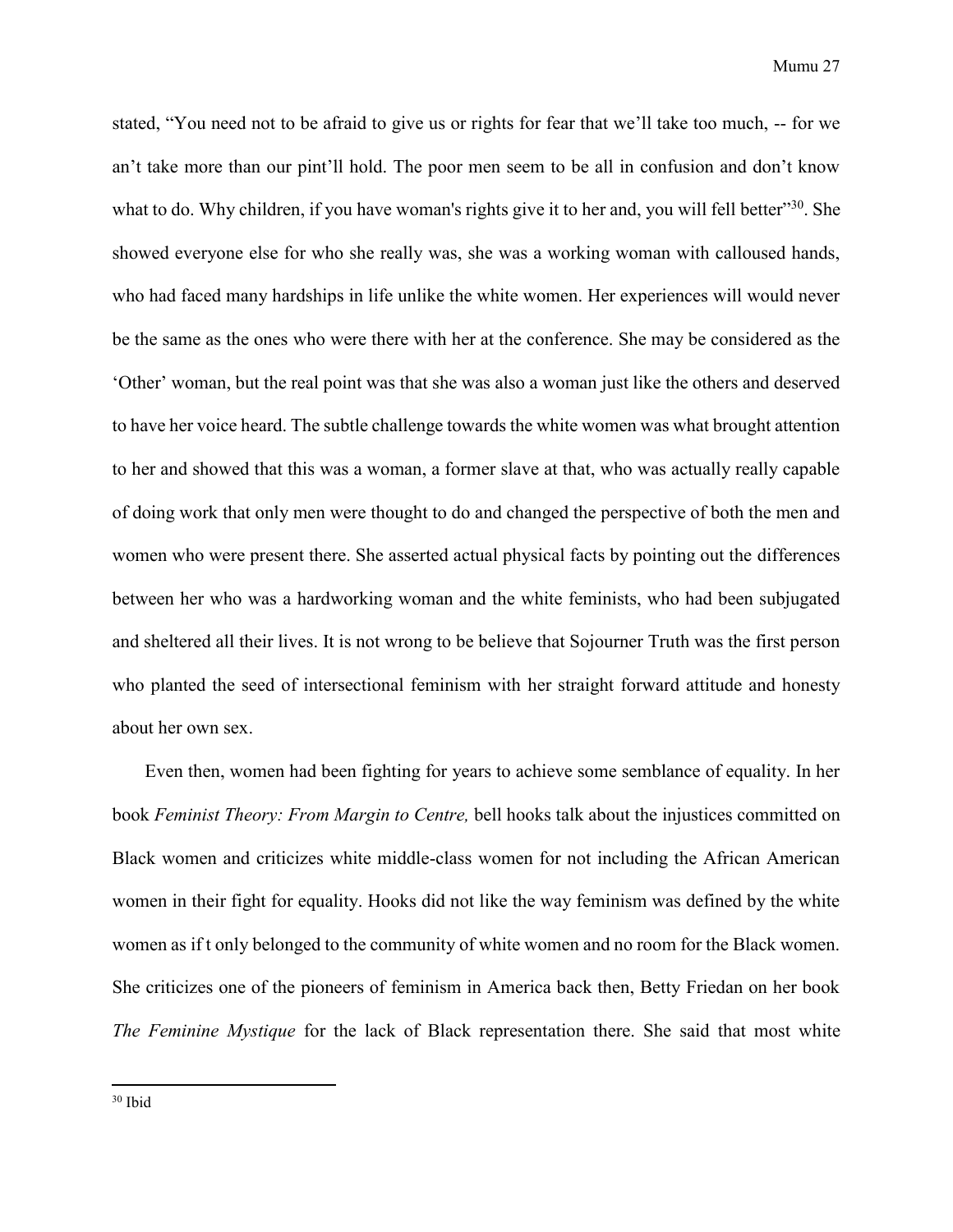feminists had a hard time recognizing or acknowledging the plight of the African American woman, they only talk about their own problems, saying that the ones she did write about was "a select group of college-educated, middle-and upper-class, married white women-housewives bored with leisure, with the home, with children, with buying products, who wanted more out of life" (hooks  $2^{31}$ . The complete disregard towards women of colour especially Black women reflects the attitude of white feminists towards Black women. They're not even acknowledged throughout the whole white feminist discourse. "White women who dominate feminist discourse, who for the most part make and articulate feminist theory, have little or no understanding of white supremacy as a racial politics, of the psychological impact of class, of their political status within a racist, sexist, capitalist state" (hooks  $4^{32}$ . Modern feminism tends to believe that all women are oppressed regardless of their experiences of race, culture, religion and sexual orientation. Therefore, Black women or women of colour are grossly left out from any white feminist discourse as the second wave of feminism failed to comprehend the experiences of 'other' women. Therefore, if their positions are compared, black women are that minority group who have the lowest position in society. That is because while white women are subjected to sexism, they in turn use racism to mistreat and oppress the black women, and on the other hand while black men are subjugated through racism, they use sexism to mistreat and oppress black women. Black women are in a predicament as they are twice as subjected to oppression and thus their experiences of life differ vastly from the women who more or less enjoy white privilege.

The blatant domination over the African American woman is a very important topic for Black feminist writers of the  $20<sup>th</sup>$  century, especially during or after the Civil Rights Movement. Authors

l

<sup>31</sup> hooks, bell. *Feminist Theory: From Margin to Centre".* Routledge (2015). P 2.

<sup>32</sup> Ibid, P 4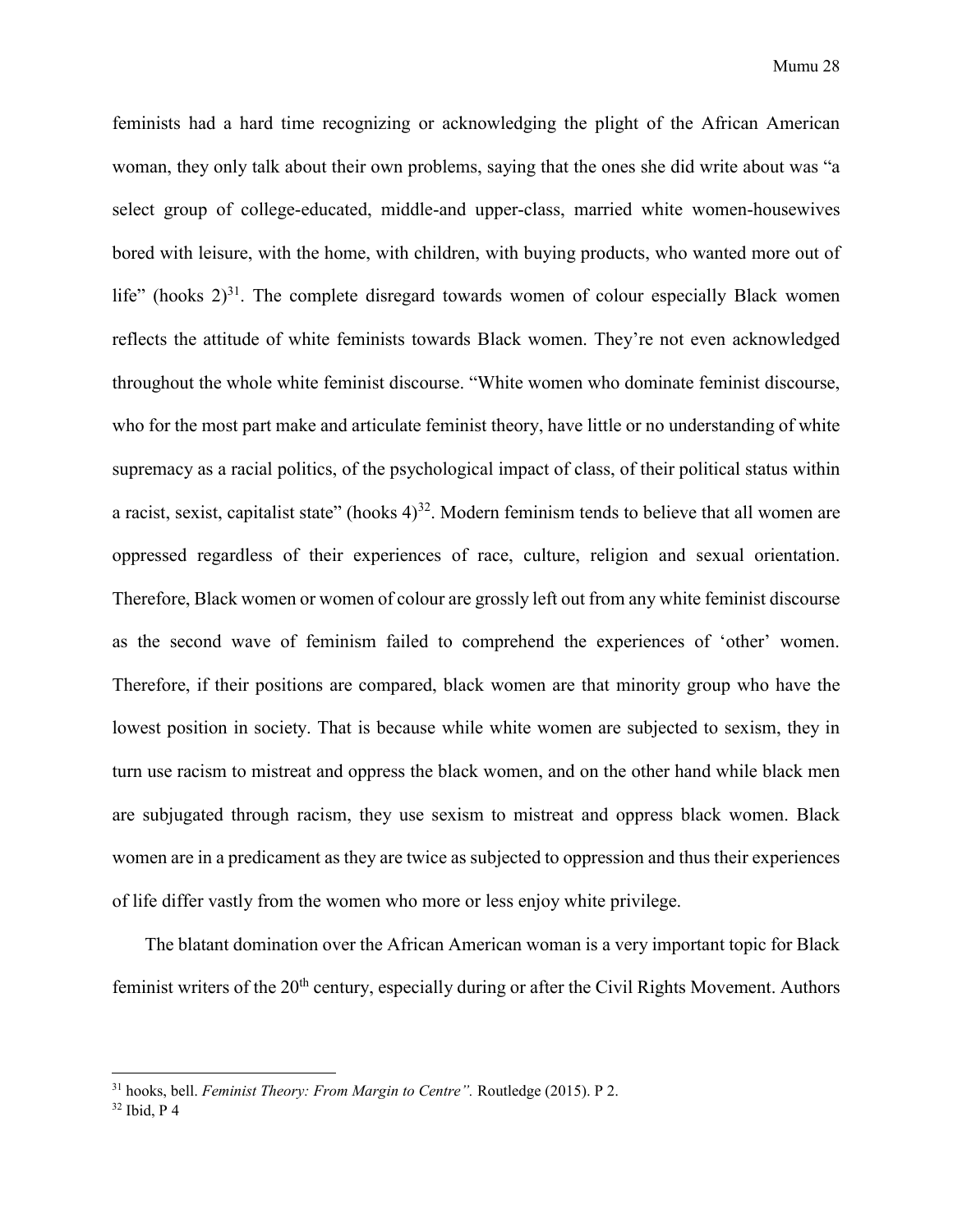like Toni Morrison and Alice Walker who had been activists knew about the gender discrimination the African America women had to go through. Their stories such as *The Bluest Eye, The Colour Purple* and many more, describe the status of Black women in segregated America. *The Bluest Eye* (1970) is a novel written by Toni Morrison, who won the Nobel Prize for Literature in 1993. This novel is full of criticism against racism, female oppression and sexuality, also sexual violence; *The Colour Purple* (1982) by Alice Walker also deals with similar themes. Even though the books were written more than a decade apart, it is somewhat hinted that the time period for both the stories were somewhat the same. Both the books, it seems, had been set in the early 20<sup>th</sup> century around the time period of 1910-1940, before the Civil Rights Movement of America took place and black segregation was still prevalent.

Toni Morrison's *The Bluest Eye* is about three little girls, Claudia, Frieda and Pecola and their experiences regarding racism, sex and discrimination. The characters of this novel have internalized the idea that being "White" equals to cleanliness, beauty, virtue and value. Most of the characters have this obsession with the whiteness of their skin to the extent that it created a dysfunction among their families. The whiteness of the person was not just confined to the skin tone but also included the colour of the eyes, or the texture of one's hair. This internalization of a standard of beauty created the self-hatred that was evident among the characters. For example, Pecola wanted to have blue eyes so that she could be loved more by her parents. "Colourism" seems to be a very common theme in much of African American literature. Ruth Rosenberg says, "Because being dark meant never being considered beautiful, being other became a canonical part of black women's literature" (439) "In almost every novel or autobiography written by a black woman," writes Mary Helen Washington, "there is at least one incident in which the dark-skinned girl wishes to be either white or light-skinned with good hair" (Qtd in Rosenberg 439). Pecola's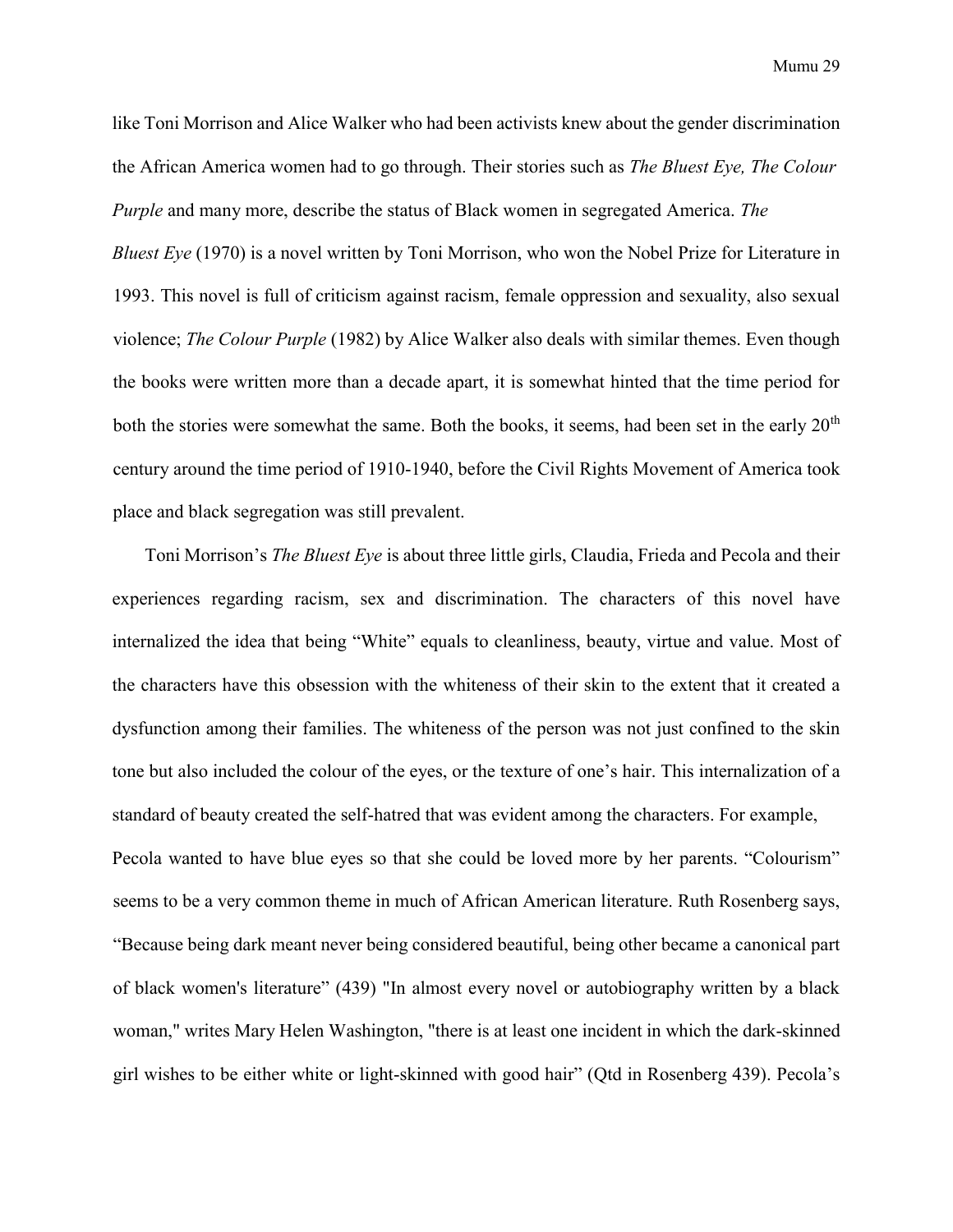life with her parents had not been a good one, her family was a dysfunctional one and her parents fought with each other all the time:

"Cholly and Mrs. Breedlove fought each other with a darkly brutal formalism that was paralleled only by their lovemaking. Tacitly they had agreed not to kill each other. He fought her the way a coward fights a man—with feet, the palms of his hands, and teeth. She, in turn, fought back in a purely feminine way—with frying pans and pokers, and occasionally a flatiron would sail toward his head" (13).

As Alice Walker has said in her essay, 'In Search of Our Mother's Gardens" that every Black American woman should remember the story and background of their mother and grandmother's story (Walker 402). So, in relation to that, a girl is always influenced by her mother. Pecola's mother's surrender to Western ways greatly affected Pecola's psyche. On the other hand, Claudia was very different from Pecola. Claudia comes off as a very fierce girl when she openly protests the prejudice against 'colourism' by outright disliking the new girl named Maureen Peal because she said she wanted to "kick her". Her attitude towards the new girl shows "Claudia's ability to survive intact and to consolidate an identity derives from her vigorous opposition to the colourist attitudes of her community" (Rosenberg 440). Even though she refused to fall prey to the internalized fear that has seemed to be preconceived knowledge among most African American women, she also has the constant fear and dislike for that "*Thing"*. The *'Thing"* is a recurring word in the novel. "And all the time we knew that Maureen Peal was not the Enemy and not worthy of such intense hatred. The Thing to fear was the Thing that made her beautiful, and not us"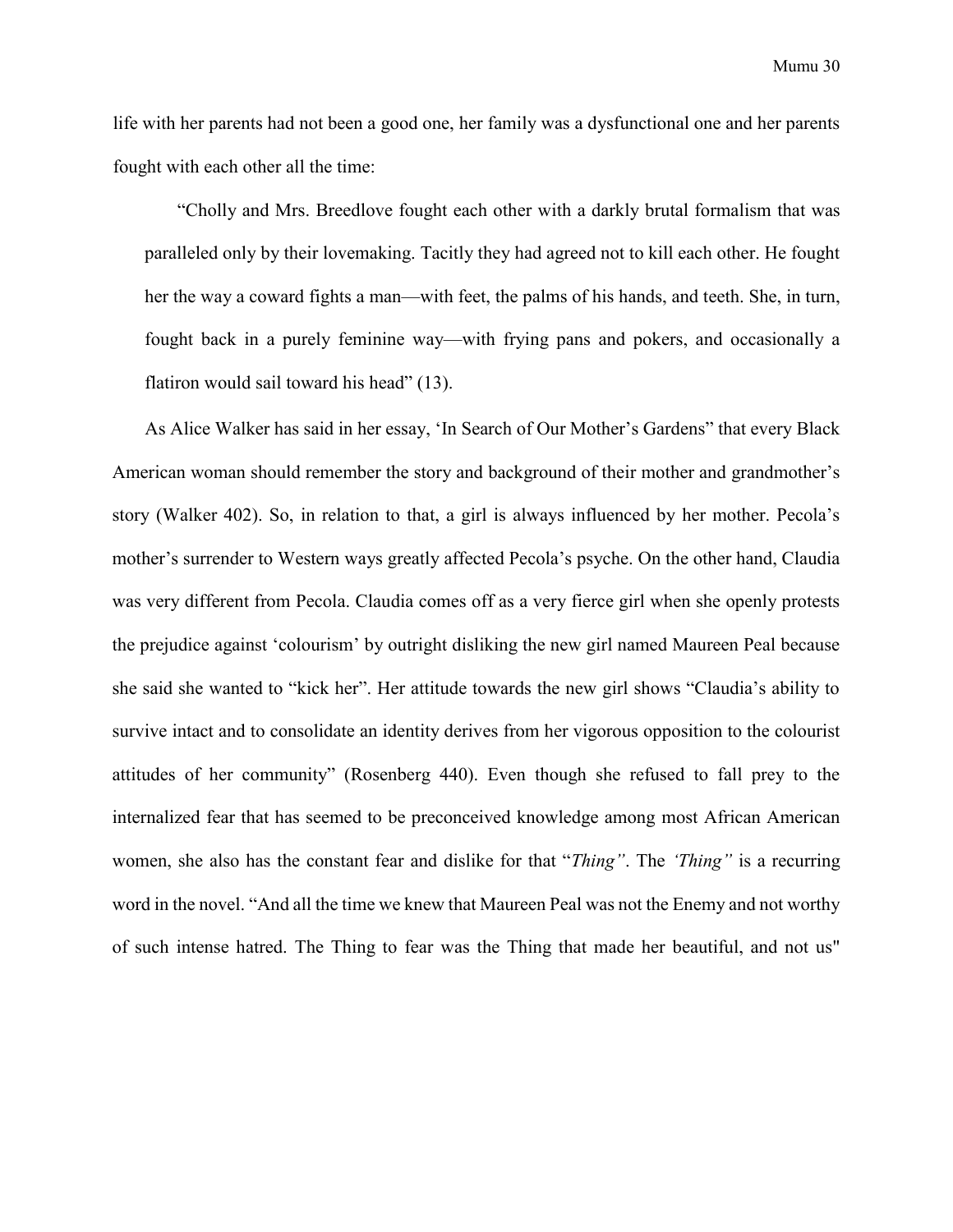(Morrison 74). However, the "*Thing"* that constantly comes up in the narration is a fear that runs deeper than the fear of racism and that is the fear of ugliness $^{33}$ .

In this novel, being black has been associated many times with being ugly, the helplessness the African Americans feel when they cannot stand up for themselves against the Whites, against injustice. Their constant fear of being ugly and unclean because of their skin colour is manifested in various ways in the novel, the most notable of them all was the rape of Pecola by her father. His childhood hatred towards his mother as he was abandoned and then at the white police officers as he was forced to have sex with Darlene in front of them all culminated in the climax of the book, when he raped his own daughter. This was shown as the ultimate oppression of a man over a woman with an underlying connotation that it was also the result of the oppression the Afro-Americans were subjected to. Whether it was because of racism or sexism, the ultimate victim of the act was Pecola herself, an innocent Black girl caught in the middle of everything. Furthermore, to prove that child-rape and violence is often a problem for women in an African American family, Alice Walker's novel "The Colour Purple" also demonstrates the violence a girl had to suffer at the hands of her stepfather who she had believed to be her own father. The most ironic part about the rape scene is that the violence has not been inflicted by a White male on a Black woman, rather the person who committed the crime was Black himself, indeed the father of the girl.

Whenever the case of rape comes up involving the Black community, it is always assumed that the victim must be a white woman, who must have been rape by a Black man. The fear of rape by a Black man among the white population was a very common occurrence. Even if there were cases where a white woman had happened to have been attracted to a black man and made sexual

 $\overline{a}$ 

<sup>&</sup>lt;sup>33</sup> Bump, Jerome. "Racism and Appearance in The Bluest Eye: A Template for an Ethical Emotive Criticism". *College Literature.* Pg. 153. <www.jstor.org/stable/20749587>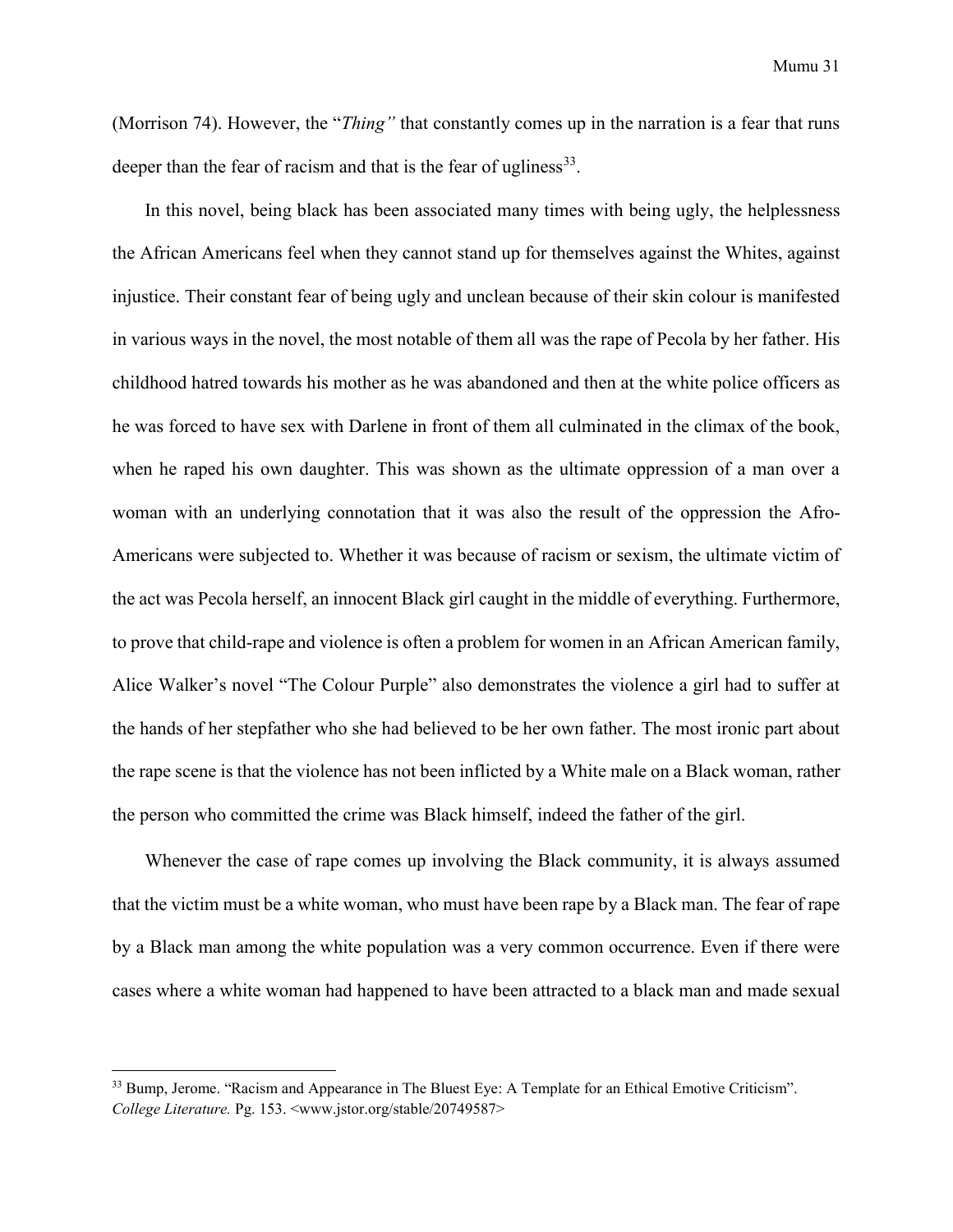advances towards him, no one in the white community would believe it because even imagining such a thing was impossible for them as they could not fathom why would anyone be attracted to a Black person. As we have seen in Harper Lee's best-selling book *To Kill A Mockingbird*, where a Black man Tom Robinson was accused of raping a white girl even though it was proven that it was the girl who made advances towards him. Tom was convicted of rape despite his innocence and then killed. Then, on the other hand, we see a different case of White men violating the Black woman, a great example of it is young black woman slaves being violated by their masters and its modern representation where there are many accounts of young black woman activists being raped by policemen and men in uniform. As Angela Davis stated, "young activists often stated that nothing could protect Black women from being raped by Birmingham police. As recently as December, 1974, in Chicago, a 17-year old Black woman reported that she was gang-raped by 10 policemen. Some of the men were suspended, but ultimately the whole thing was swept under the rug"  $(101)^{34}$ . It was often assumed that white man could not have raped a Black woman because the Black woman herself was bad and seductive so she must have had seduced the man. Angela Davis, in her book *Women, Race & Class* said, "The myth of the black rapist of white women is the twin of the myth of the bad black woman—both designed to apologize for and facilitate the continued exploitation of black men and women. Black women perceived this connection very clearly and were early in the forefront of the fight against lynching.4 (101).

Rape had always been the way to subjugate women and a key feature of racism, the way to silence women through sexual violence. It was evident that Black women were victims of sexual violence by white men which had sparked the anti-rape movement as can be seen from the case of

 $\overline{a}$ 

<sup>34</sup> Davis, Angela Y. *Women, Race & Class.* Vintage Books. New York: (1983). P 101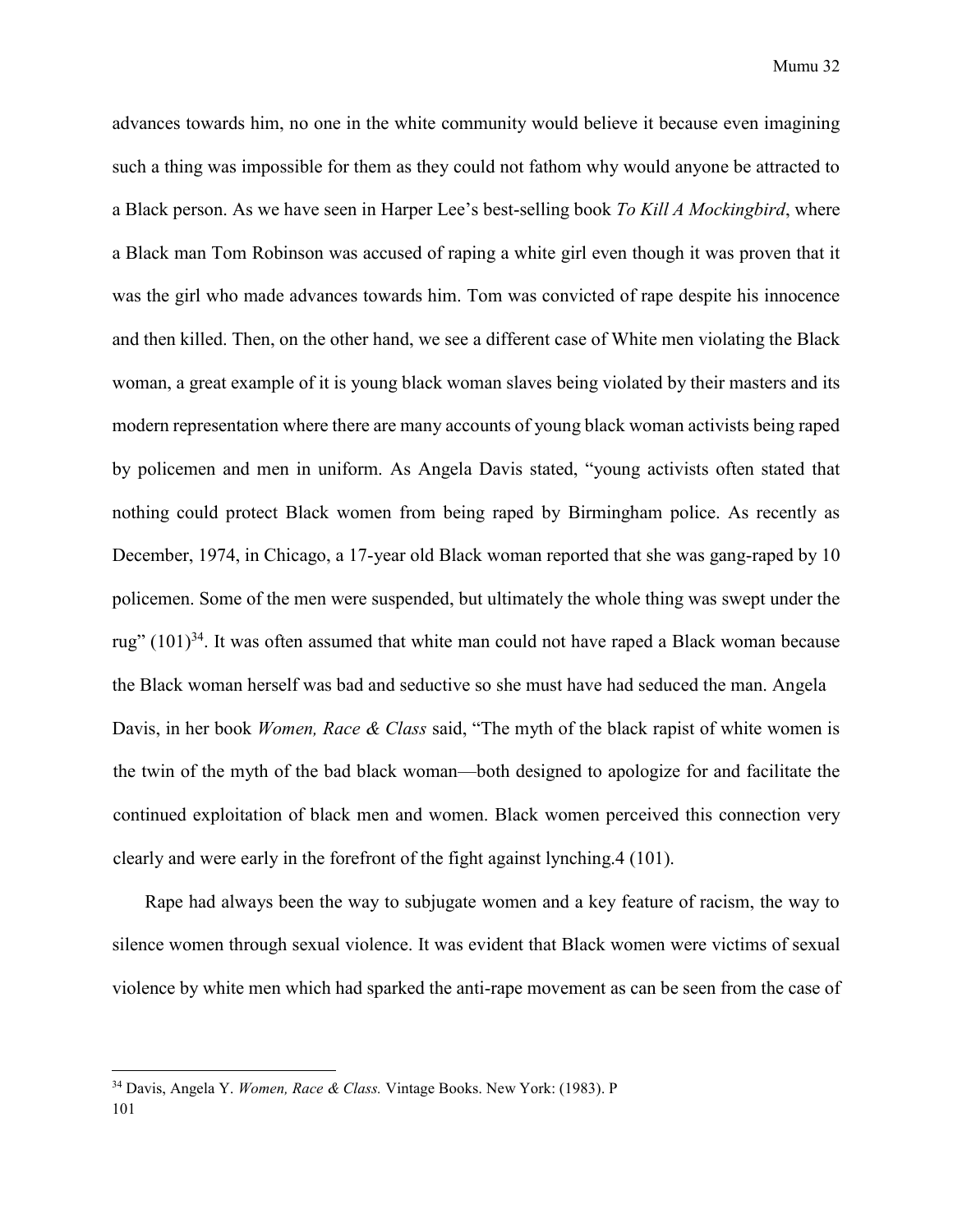Joan Little who was accused of murdering a white jailer in North Carolina where she was the only inmate. She revealed that she was raped by the guard which sparked a huge protest<sup>34</sup>. Thus, these are the only two dynamics of the rape cases involving the Black community that we know. However, Black women had to suffer sexual violence from not only White men but also men of their own community. And the men were not always the unknown evil men who hunts defenseless woman and rapes them, these men are usually very close relatives of the victims as it often is heard in rape cases, but in these circumstances the perpetrator is not just any relative but the victim's own father or a father figure. For example, the author Maya Angelou herself was raped in her childhood by her mother's boyfriend, when she spoke up about it, her uncles went and killed the man which caused her to stop speaking for years. There are many instances where African American women had been silenced through violence and sexism.

The very first line of the book, *The Colour Purple* starts with "You better not never tell nobody but God. It'd kill your mammy" (Walker 3). The most effective way of silencing a woman even if she was having to suffer extreme violence through the hands of a relative, in this case Celie's stepfather. Lindsay Tucker in her article writes, "These words, uttered by the presumed father who is also the rapist of his daughter and who has twice impregnated her, establish not only the primacy of a male text, but also convey the essence of patriarchal repression-a silencing of the young Celie that leaves no recourse but communication with a transcendent white male deity"  $(83)^{35}$ . The fourteen-year-old Celie who was raped an impregnated twice by the supposed father had no way to express her pain. Her status in the society was basically non-existent as she was a woman and a Black woman at that, so the only out let for her pain was writing letters to God, a very white God

<sup>35</sup> Tucker, Lindsey. "Alice Walker's The Colour Purple: Emergent Woman, Emergent Text". *Black American Literature Forum.* Spring 1988. P 83. <www.jstor.org/stable/2904151>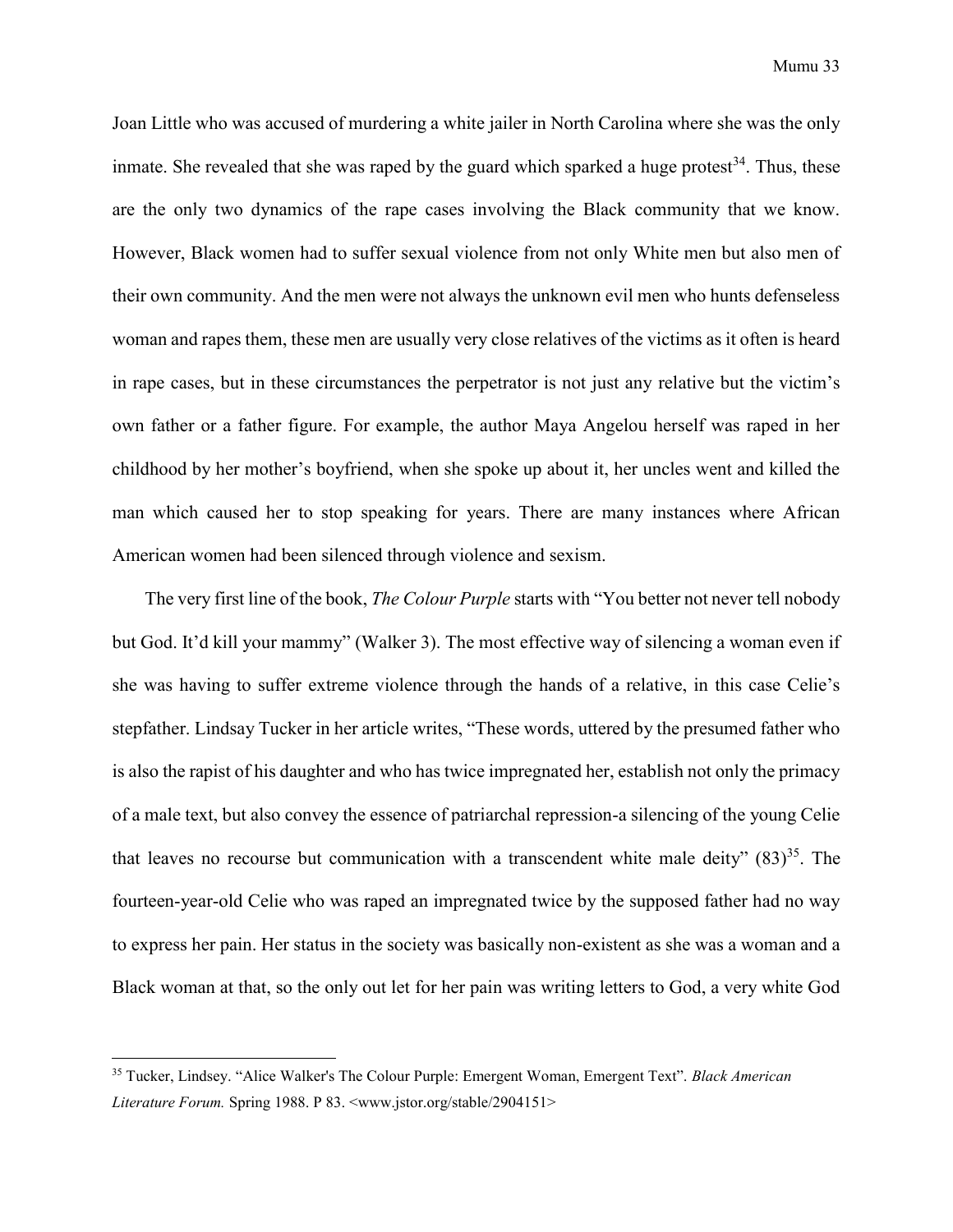by the sound of it. That is because, in every depiction of a Christian God, He has always been portrayed as a big White man who is kind but also formidable. The epistolary method of the novel is also a way for Alice Walker to break the conventions of the patriarchal pattern in the narration in novels. The epistolary form of writing is especially important because it is a fairly private narrative which shows the reader the conversation between only those characters who were writing the letters, such as Celie and Nettie and Celie's one-way conversation with God. However, it also shows how the dialogues between two characters can be disrupted, which happens when Albert intercepted the letters and hid them from Celie until Shug found out about those letters. Lauren Berlant in her article suggested that, "Alice Walker has said that her intent with The Colour Purple was to supplant the typically patriarchal concerns of the historical novel-"the taking of lands, or the births, battles, and deaths of Great Men"-with the scene" of "one woman asking another for her underwear""  $(833)^{36}$ . The desire to supersede the patriarchal notion of how historical novels should be written prompted the creation of the novel. Walker also incorporated her idea of a "womanist" in the novel. Womanist is a term from her *In Search of our Mother's Gardens* where she says that it is a variant of feminism that includes the Black women's experience including racism, sexism and nationalism, also a women's sexuality.

Female sexuality is a very important marker in this story. Celie's sexuality was horribly repressed to the point that she could not bear to be touched by any man as she believed that it would only hurt her. Her rape by her father was also sexually repressing to the point that it did not only repress her sexuality but also her body's naturally feminine functions. Firstly, her rape is a classical sign of patriarchy silencing a woman when she was told by her supposed father that it

<sup>36</sup> Berlant, Lauren. "Race, Gender, and Nation in "The Colour Purple"". *Critical Inquiry.* Summer 1988. P 833. <http://www.jstor.org/stable/1343674>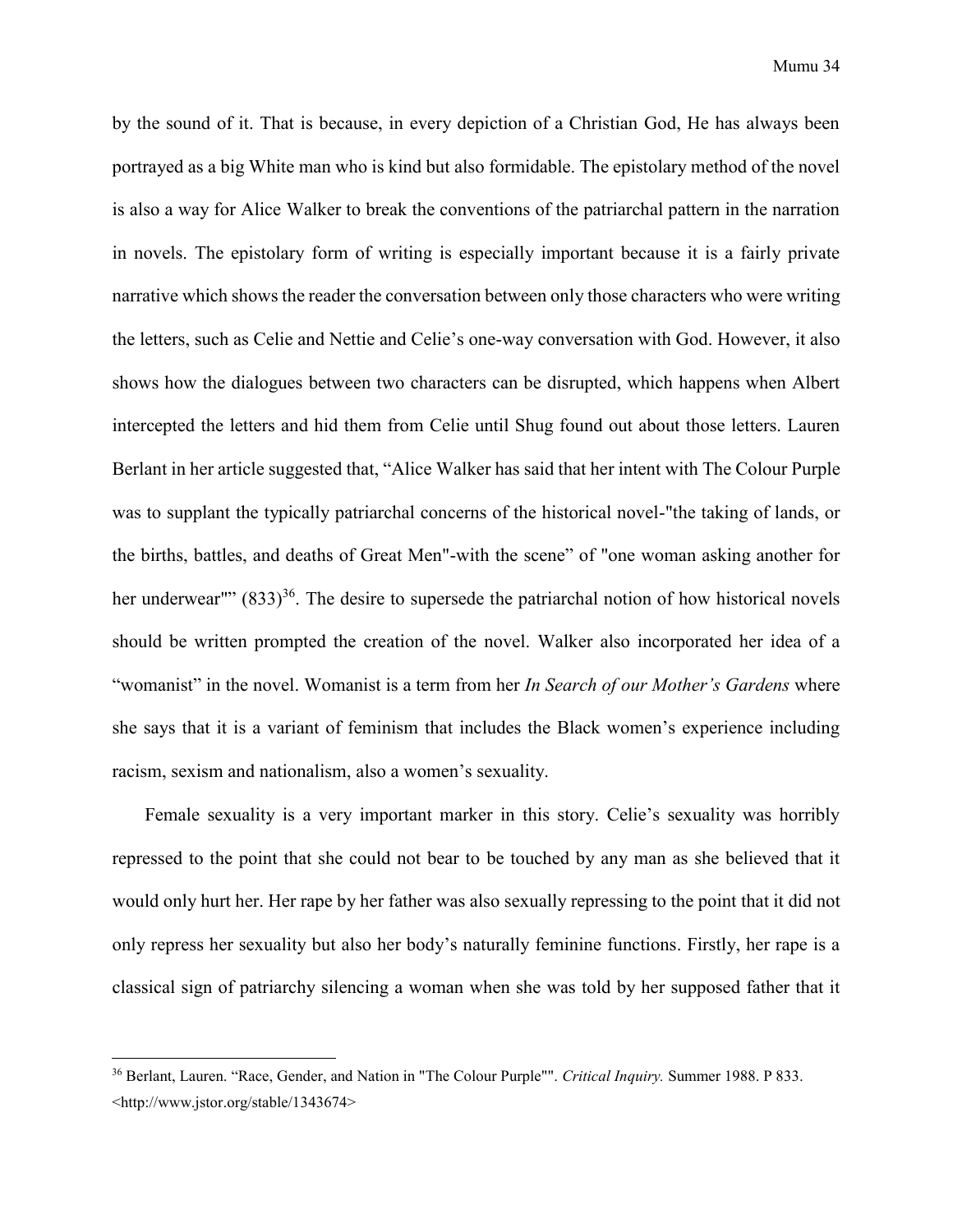would kill her "mammy", if she did not keep quiet. By saying this, the father created a rift between the mother and daughter by imposing a sexual jealousy between the two and severing the bond that should be there between the mother and children<sup>37</sup>. The traumatic experience made Celie hate sex with any other man and that included Albert. Albert was no better than her father, who would beat and abuse her physically and emotionally. Her sexuality was repressed to the point that she could not menstruate, which after her two pregnancies. Her own body started to defy her, menstruation is something that is exclusively a female bodily function that is related to childbirth. A young healthy woman's menstruation only stops when the woman is pregnant with a child. According to Tucker, the reason Celie's menstruation stopped is because, in a metaphorical way "Celie is pregnant with her own story. If autobiography is a self-mothering, then Celie's body language bespeaks a gestation period, a condition necessary to the creation of an identity which will come into being through her letters. Celie will offset the silencing and suppression by writing herself (85). Every instance of Celie's life can be written as a story, her personality had been repressed for so long that the only way to express herself was through her writing. A woman's writing resonates with her inner self, it is as if she was freeing herself from the clutches of the being that was holding her back and pouring all her emotions onto that piece of paper. It is almost like regaining what had been lost from the person. Celie's letters are form of her writing, every time she writes a letter to God or Nettie, she bares her heart out in those letters which she otherwise could not have done in reality. To write means to be heard, when Celie decided to write she knew that someone was listening to her, she was reclaiming everything she had lost, her personality,

<sup>37</sup> Tucker, Lindsey. "Alice Walker's The Colour Purple: Emergent Woman, Emergent Text". <*Black American Literature Forum.* Spring 1988. P 83 <http://www.jstor.org/stable/2904151>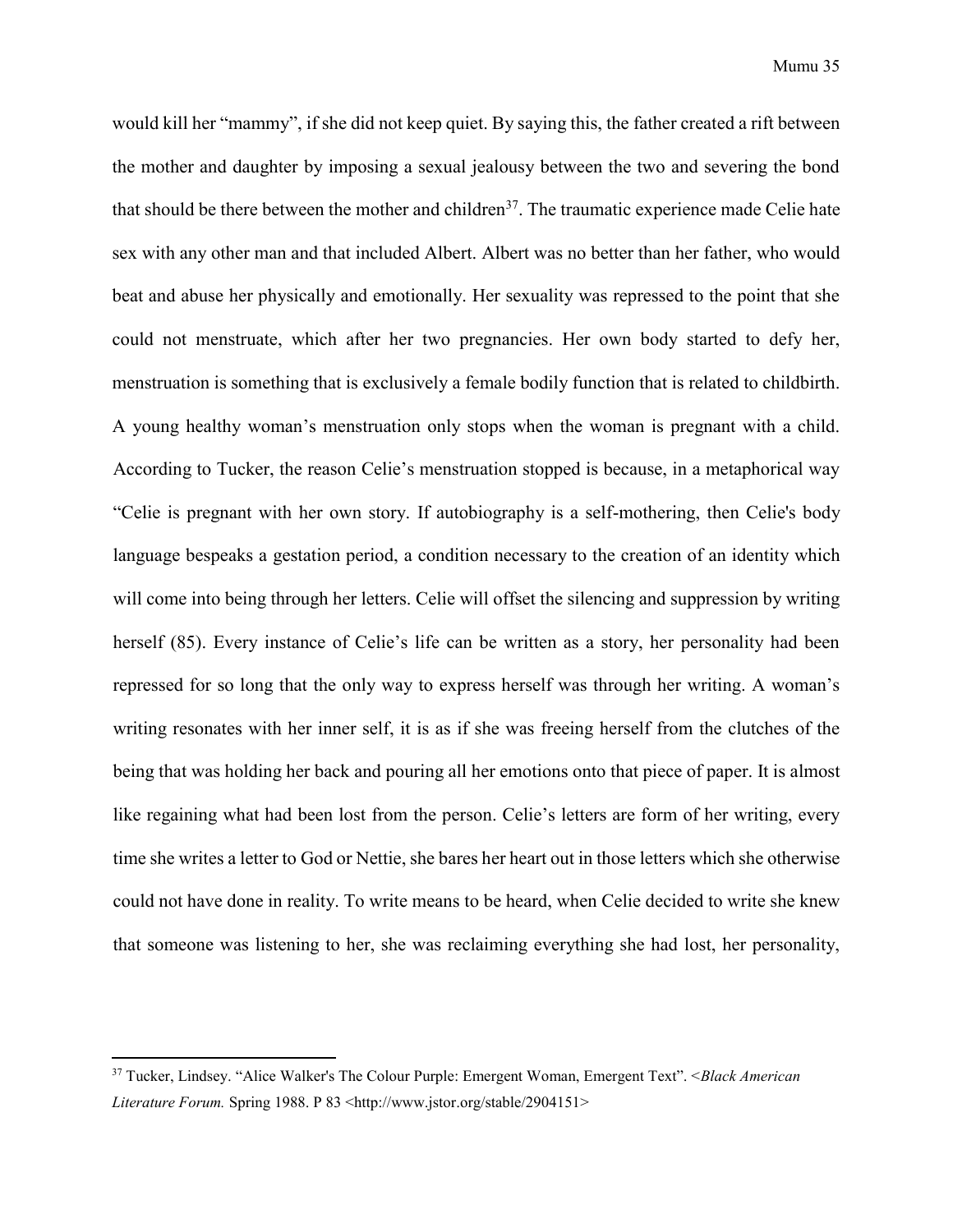sexuality and connecting herself with her inner strength by writing because at least someone is listening to her even if that 'someone' is God.

To write about herself, Celie needed someone who would serve as a counter to all the violent and victimized people such as Albert, her father and mother. The essential character in the story who was not ashamed of her sexuality and was very open about it was Shug. Celie could not help but be attracted to Shug because she was the opposite of everything that she had ever experienced. "What Shug possesses instead is a freedom which has always been involved with mobility and sexuality. In fact, Shug's sexuality suggests that untranslatable French word jouissance, an experience beyond pleasure, beyond orgasm, not phallocentric but concentric"  $(85)^{38}$ . Shug did not have a father, so there was never a male influence in her life. Time and again she had said that she enjoyed sex. Celie was inexplicably drawn to her because she exudes a sense of independence that Celie had never experienced herself. Shug is the kind of character that poses a threat for every male entity in the novel. She has a carefree disposition that would not conform to all the boundaries that has been set by the society for women. She was misunderstood and hated so much that even the preacher talked about her in his sermon when she was sick. "He take her condition for his text" (Walker 42). Even though he did not specifically refer to her or say her name, it was pretty obvious to everybody there who he was talking about. "He talk bout a strumpet in short skirts, smoking cigarettes, drinking gin…Talk bout slut, hussy, heifer and streetcleaner" (42). With all the names he used to describe Shug Avery, it was no wonder that the community despised her. Even a preacher, who was supposed to teach forgiveness and guide people towards religion did not hesitate to talk badly about her behind her back. This just shows how men despise woman who are independent or have the courage to do whatever they want.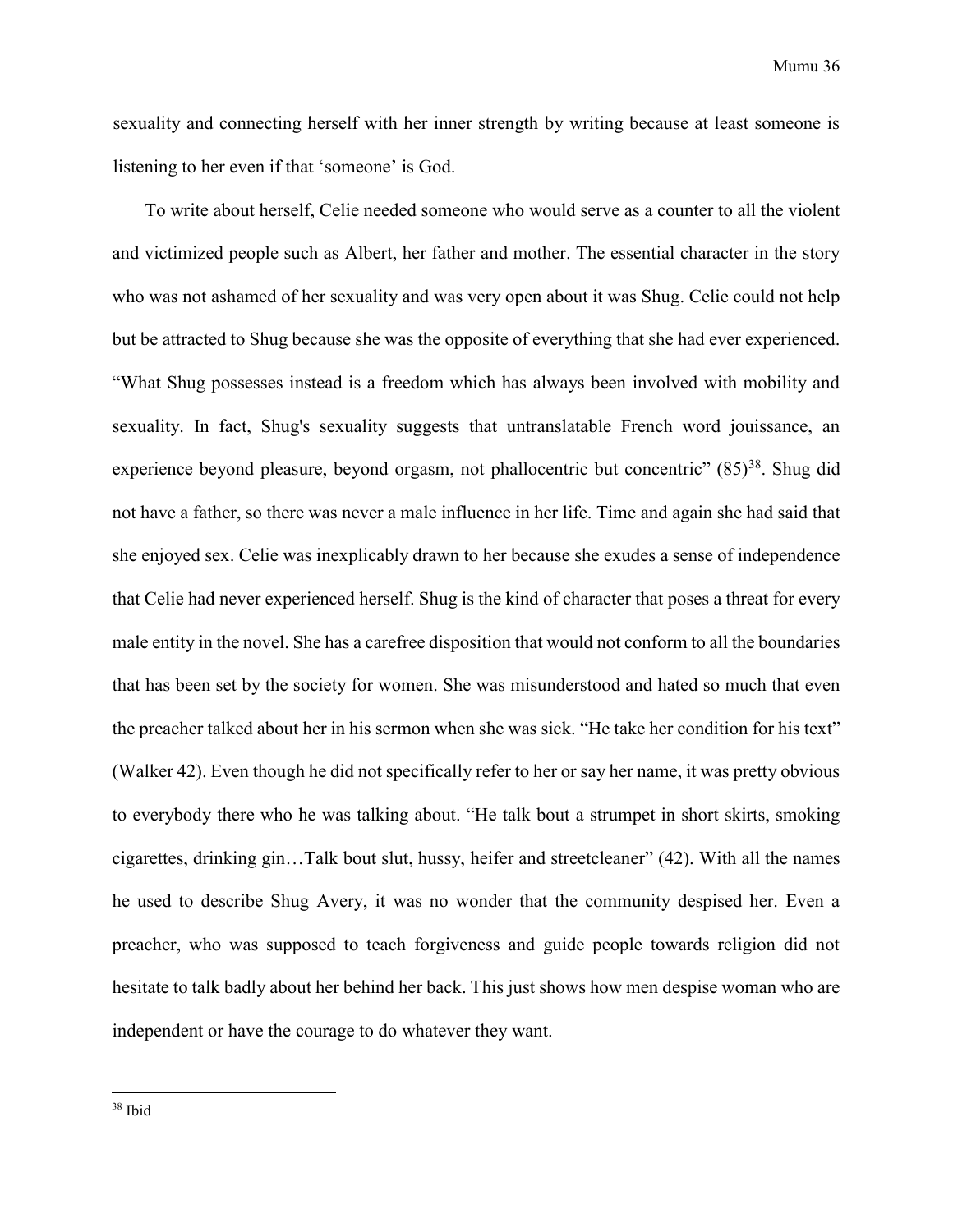The topics of sexuality and rape are very closely related in both these novels which demonstrated the way women were discriminated against and violated in their own homes, the only place where she was supposed to be safe, and by the hands of her own father or a father figure who was supposed to protect her. This is definitely the ultimate breach of trust and the most abhorrent form of violation. Incestuous rape has been a common occurrence in the African American literature, these authors were not afraid to enlighten the world with the sufferings of the African American women even if they were greatly criticized for using such taboo topics in their novels. Doane and Hodges in their book talks about the significance of using this taboo trope. According to them, the segregation demanded by the Jim Crow laws of the Black community played a significant part which led the father to sexually assault his daughter. As the Jim Crow laws forbade interracial mixing and rendered the African American community virtually powerless, the men in the community struggled to maintain the little semblance of power that they held and that was dominating the weaker individual in his own home and thus the women fall victim to their power struggles, especially if there is a daughter who is the most vulnerable among them. Therefore, the man turns against the people who are closest to him but also the most vulnerable. The man suffering from social castration at the hands of white men, and therefore manifest their emasculation and by violating his own daughter, who is the vulnerable person in his home to feel powerful again<sup>39</sup>.

Black Literature in American will always be an assortment of stories involving sexism, racism, sexual violence, discrimination and nationalism. Especially, when an African American woman

<sup>39</sup> Doane, Janice., Hodges, Devon. *Telling Incest: Narratives of Dangerous Remembering from Stein to Sapphire*. The University of Michigan Press. 2001. Pp 35-37.

<sup>&</sup>lt;https://books.google.com.bd/books/about/Telling\_Incest.html?id=Vs2X6ZVs3XQC&printsec=frontcover&source =kp\_read\_button&redir\_esc=y#v=onepage&q&f=false>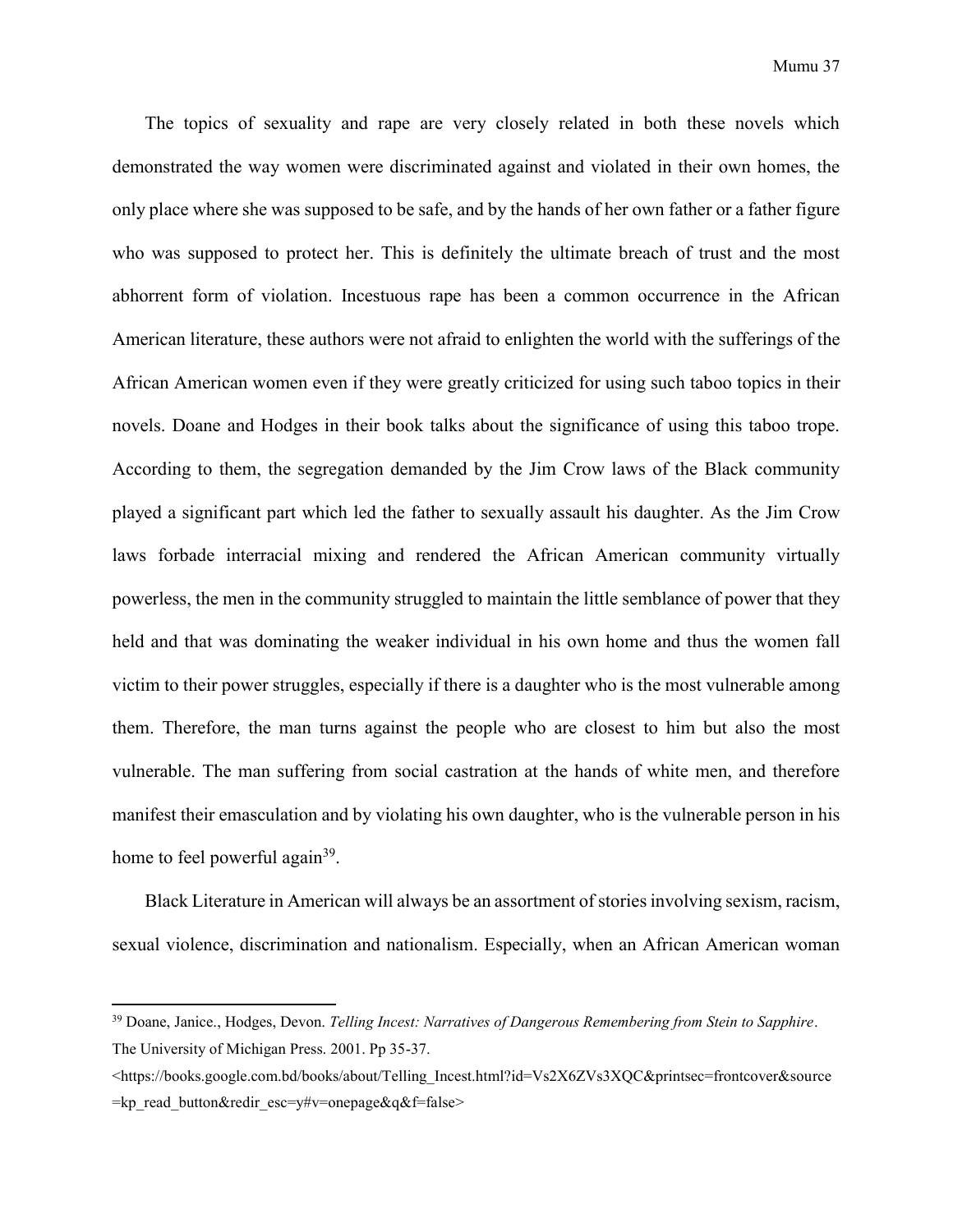writes, her story echoes the lives of many black American woman who had experienced similar things. As community is very important for African Americans, the Black experience in America is parallel and writing can be therapeutic. These stories depict the condition of women in the pre-Civil Rights era, when the African Americans had little to no rights, especially women. However, after the Civil Rights Movement, a new Bill was signed which was the Civil Rights Act of 1964 and the Jim Crow laws were repealed. In the novel *Meridian*, Alice Walker takes the reader to a journey through the Civil Rights Movement and its effects on women.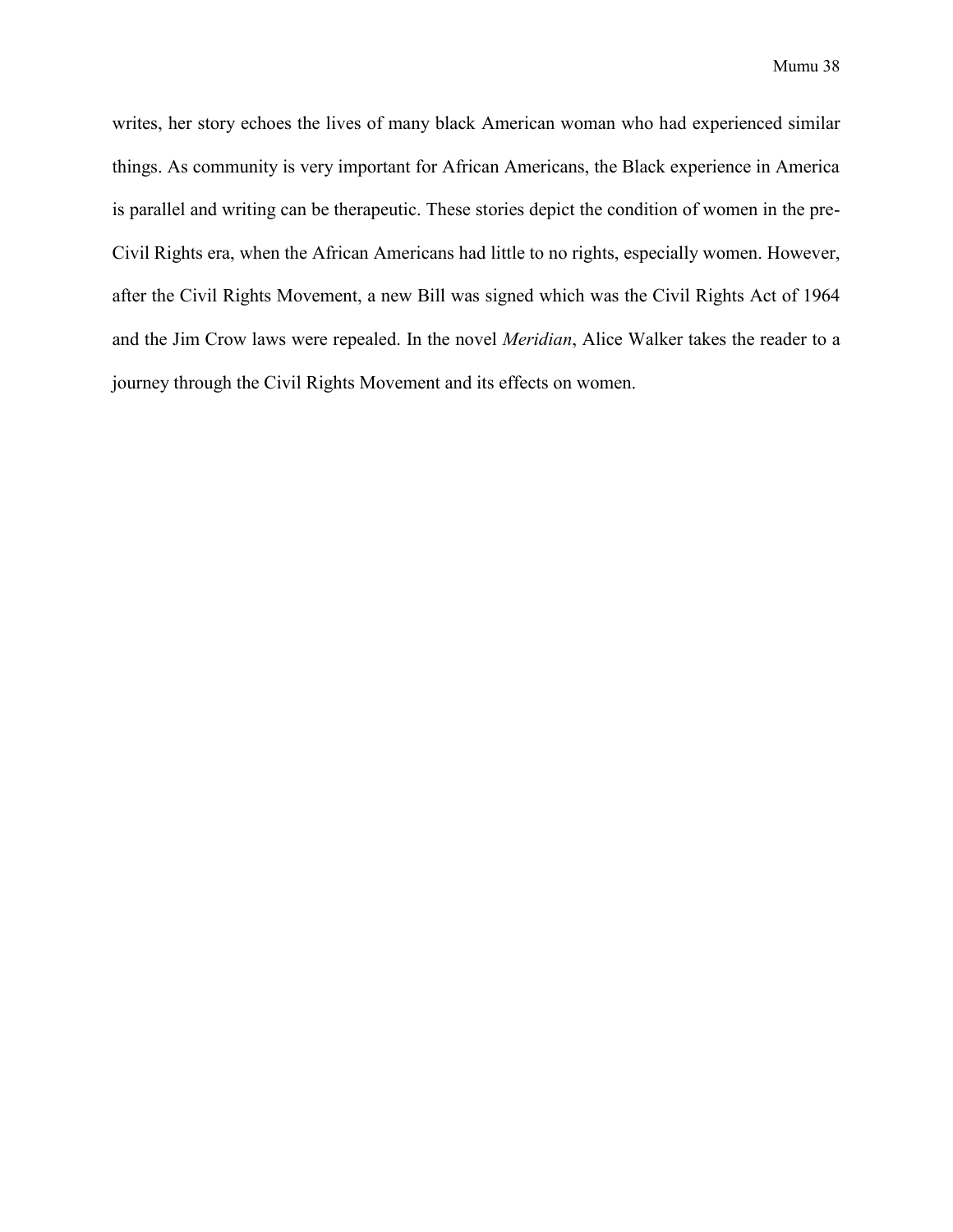#### <span id="page-38-0"></span>**4. Women, Law and Literature in the wake of the Civil Rights Movement**

The experiences prior to and during the Civil Rights Movement, has been an inspiration for many African American women to write novels, especially authors such as Alice Walker, Maya Angelou, Toni Morrison and many more who wrote fiction and non-fiction, to portray the experiences of women before the movements and during the post-Civil Rights Movement era. The blend of women's literature with these socio-legal movements also brings the stature of two wholly different streams into a standpoint where they are melded together to create an interesting genre of law and literature. Though the Civil Rights Movement had been a successful campaign to acknowledge the African Americans, the woman question was left out in many aspects. Many Black American women participated during the Civil Rights Movement because it would enhance the position of the African American community. Community has always been and will be a big part of the African American culture, because they had been segregated from the White for so long, that they formed an extremely strong bond. And due to the strong commitment towards the community, many African Americans, men and women alike, joined the Civil Rights Movement. Therefore, here the question remains whether these African American women really achieved equal rights through the success of the Civil Rights Movement.

Alice Walker, is termed as a 'womanist' because of her fight against female oppression and for raising awareness among African American women to be stronger, both emotionally and socially. One of Alice Walker's most famous novels is *Meridian* (1976), which talks about the African American Civil Rights Movement in the US. The story revolves around a young Black woman named Meridian Hill and her quest through life being a Black woman in America during the Civil Rights Movement and her involvement with the movement. The novel is considered to be an honest account of the Civil Rights movement because the timeline of the novel coincides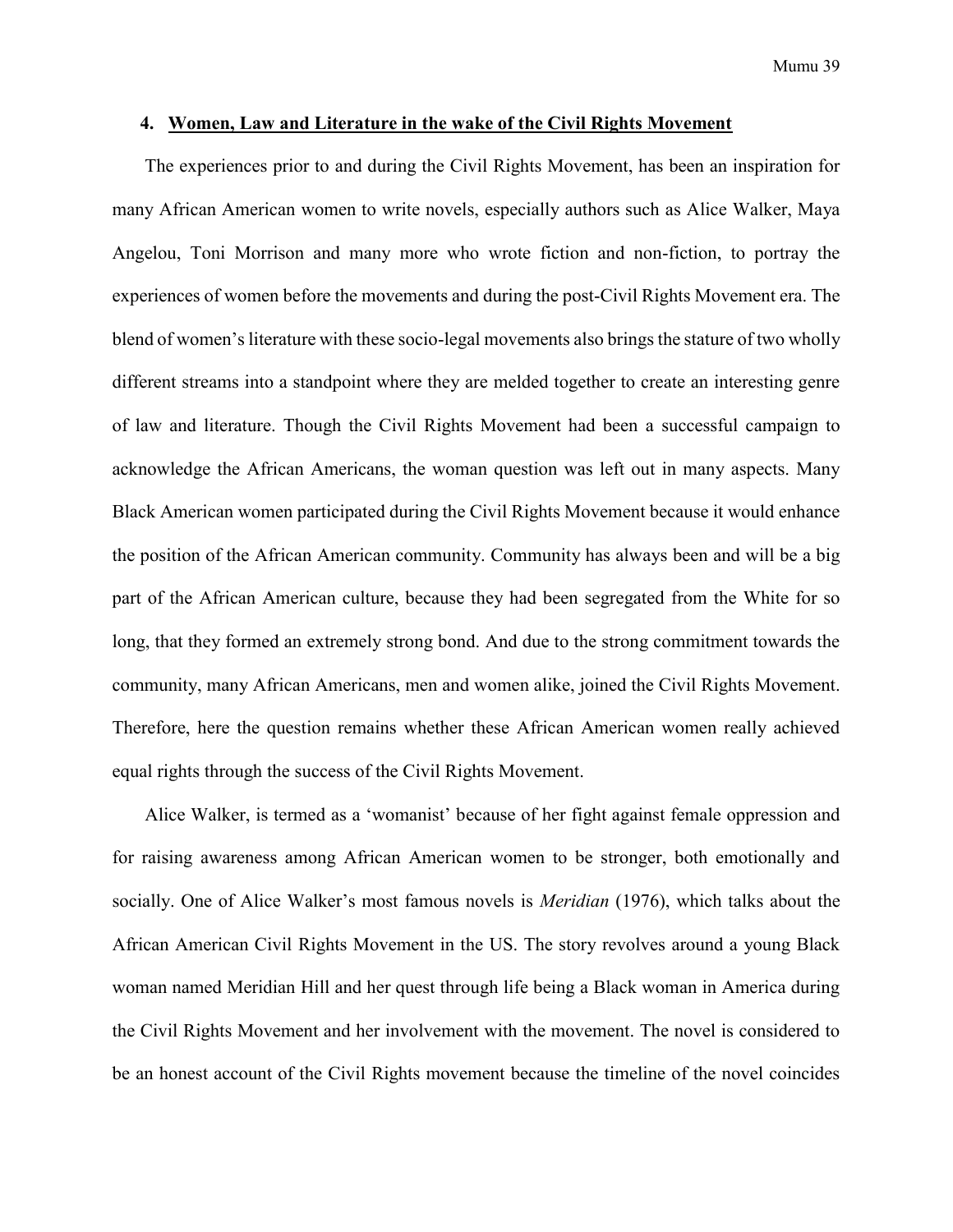with the time when the movement's peaceful history had been forgotten and it was portrayed as a violent uprising. In this novel, Alice Walker was criticizing the movement itself because by turning violent it had sort of lost its purpose and deviated from its early goals. The story can be interpreted as the critic of the revolution itself where you see how the movement is changing according to the author's experience but through the eyes of the character Meridian. This novel reflects the beginning, development and the demise of the Civil Rights Movement.

The novel *Meridian* is an essential part of African American Literature because it is one of the few novels that has been written about the experiences of the Civil Rights Movement in terms of fiction by a woman. It revolves around the major issues of Black woman role in the movement, black motherhood, black women's identity, gender discrimination and more importantly how the nature of the Civil Rights Movement itself has changed. It talks about the struggle of a Black woman and her attempt to embrace her womanhood. In her novel, *Meridian*, Alice Walker endeavored to show that the Civil Rights Movement with all its attempt to bring equality among the races forgot the importance of individuality thus it only succeeded in oppressing woman and suppressing individual autonomy. Walker shows in *Meridian,* through the journey of Meridian Hill, what became of the Civil Rights Movement and how the cause of the movement shifted away from its ultimate goal. In the beginning of the novel, the readers are shown a gruesome image of a black woman named Marilene O'Shay being killed and mummified for having an affair with another man. It's notable that when Whites and Blacks usually have holidays on separate days because of the extreme segregation imposed on the African

Americans, here the mummified body of Marilene was on display for everyone to see. She was a possession of the patriarchal and racist society as she had been finally being 'silenced' by men for acting on her desire and having an affair with someone else. Lynn Pifer in her article states, "She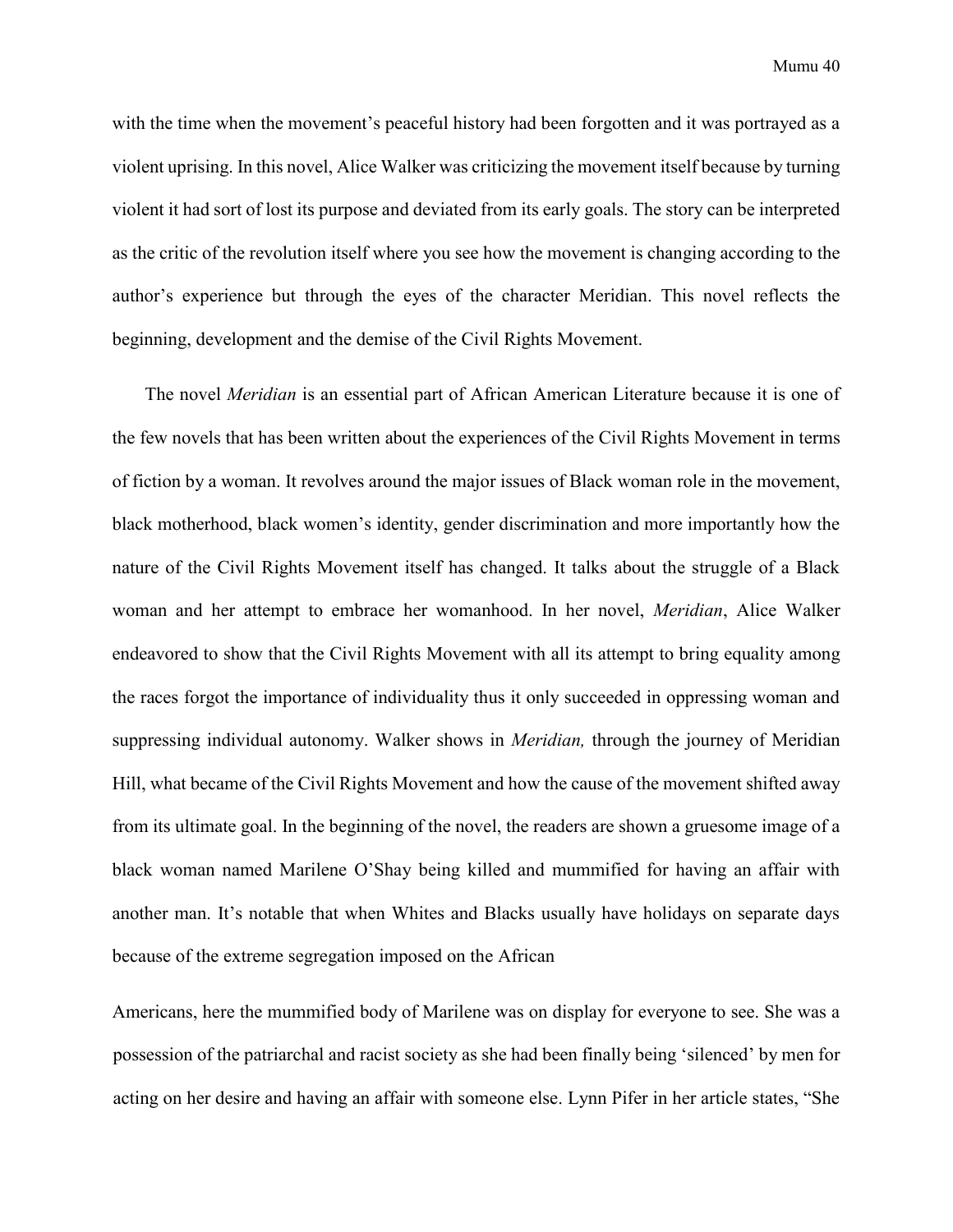[Alice Walker] also examines patriarchy's ability to "kill" women, using the Marilene O'Shay exhibit as a visual reminder, as well as a parody of society's idolization of dead women as the perfect women (patriarchy's version of "The only good Indian's a dead Indian")" (79)<sup>40</sup>. The death and preservation of the corpse of Marilene O'Shay screams out the fact that society actually likes woman who has been frozen into compliance. The death is not merely a literal death but the symbolic death of a woman's individuality, the society only wants a woman when the woman's voice has been squeezed into silence. For the society, a woman is only perfect when she has been petrified into silence and obedience.

Meridian's march towards the dead body with a group of children shows her defiance towards the white community. She walked up right to the dead body after facing an angry mob and a tank to make a clear statement that a black woman has the right to see the dead body of another woman and show the band of children the traumatic result of defying the patriarchy. Karen F. Stein in her article claimed that, "The scene is a poignantly ironic illustration of the Civil Rights dilemma: The Movement sought to break down social barriers to claim equal access for all individuals, but the society which it opened up often proved to be an ugly one. Thus, Walker suggests that a primary reason for the Movement's failure was its lack of a sustained sociopolitical critique" (131). Walker makes a very strong criticism of the Civil Rights Movement and its deviation from its primary goals. According to the author, from her experiences, the movement lost its momentum when it failed to raise the motif of black womanhood. A revolution which had started with the idea of liberating men and women from racism to gain equal rights had its cause defeated because it turned a blind eye to the oppression of the black women through racism and sexism simultaneously.

<sup>40</sup> Pifer, Lynn. "Coming to Voice in Alice Walker's Meridian: Speaking Out for the Revolution". *African American Review.* Spring 1992. P 78. < http://www.jstor.org/stable/3042078 >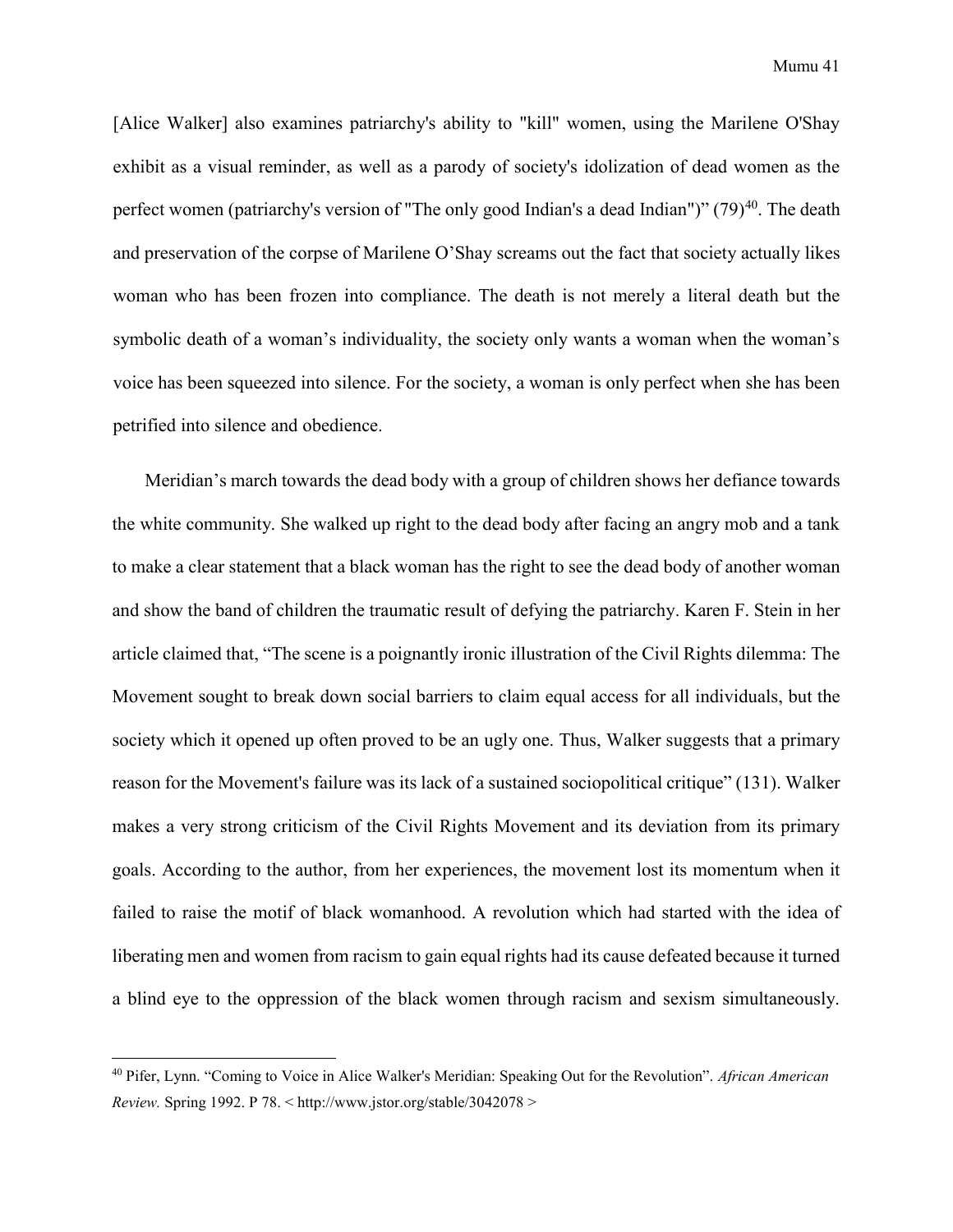Furthermore, when Meridian's activist friends asked her to kill for the revolution, which in turn horrified Meridian. Walker portrays the turn of events through the distaste of Meridian at having to choose between killing for the revolution or leave the activism. As Stein has explained "…we find that Meridian's radical friends eventually assimilate into white capitalist America, thus defusing the revolutionary potential of their early ideals"  $(131)^{41}$ . By allowing violent acts in the movement, they were doing exactly what whites had been doing to black people. They were resorting to violence to fight the very abuse that whites had been imposing on them, which went against the very foundation of the Civil Rights Movement. Therefore, the activists were giving in to the ways of the capitalist idea which they at first been set to fight against.

Meridian promptly rejects everything that made her feel like she had been moving away from the very core of what the Civil Rights Movement stood for. She gave up her motherhood and sexuality to become a full-fledged activist for the cause of the African American people, only to find that the movement that started out to be a peaceful way of gaining equal rights for the African American and fight racism had been turned into something else, which caused Meridian to suffer. She had given up a lot for the sake of her nationalism. She gave up her motherhood by giving her child away for adoption and later she had an abortion and got sterilized, for which she feels terribly guilty about. However, on the other hand, Meridian grew up individually, "she insists on her own subjectivity. But those who do not share Meridian's ability to grow and to transcend stereotypical naming may be locked into stagnation" (Stein  $132)^{42}$ . Because Meridian was able to reject the conventions of the society imposed on women, she was able to grow internally on her own,

<sup>41</sup> Stein, Karen F. "Meridian: Alice Walker's Critique of Revolution". *Black American Literature Forum.*  SpringSummer 1986. P 131.

 $42$  Ibid.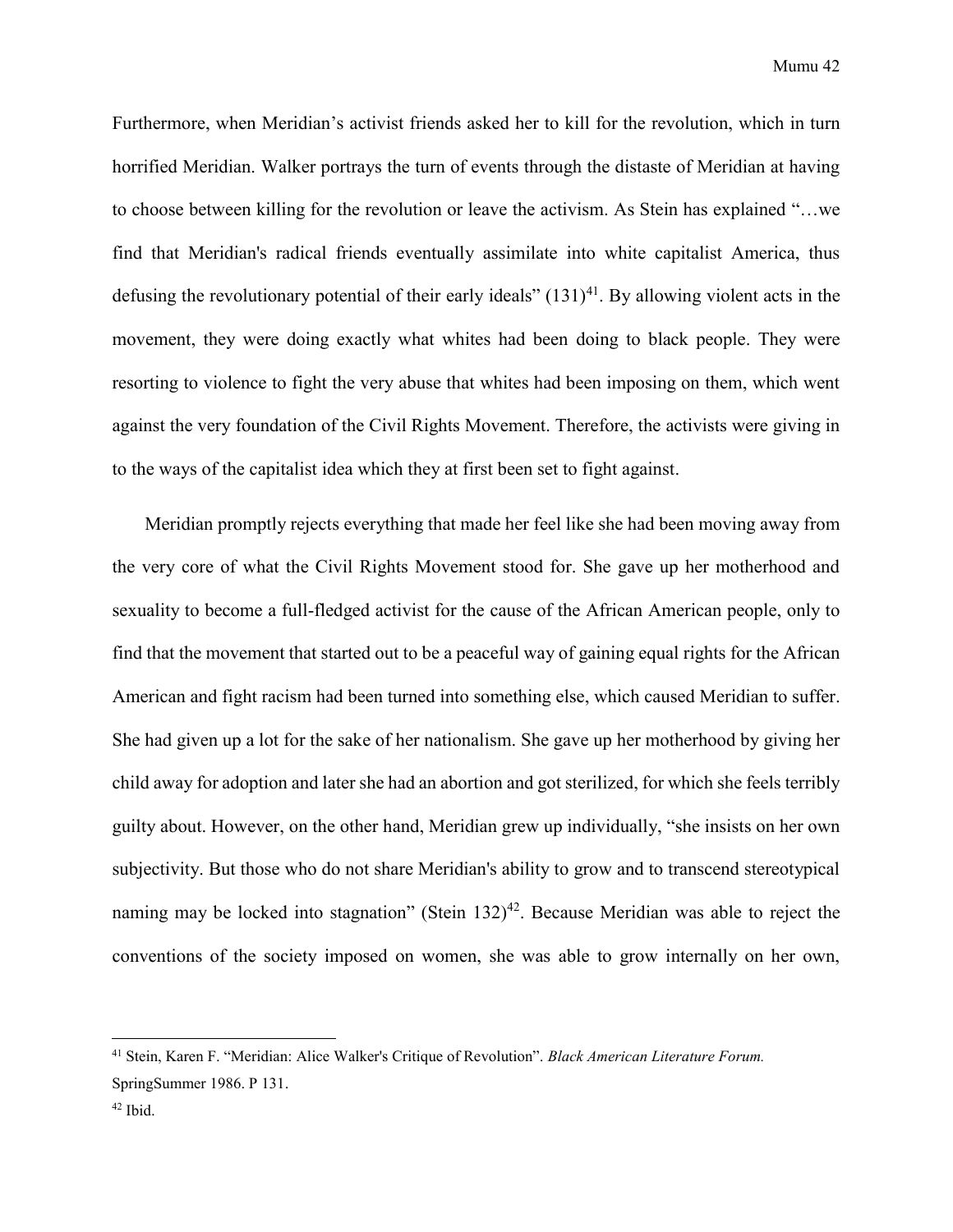surpassing the barriers imposed on women, the woman who had not been able to, stayed dormant just like the mummified body of Marilene O'Shay.

Through Meridian's journey of self-growth and her ideals for the Civil Rights Movement, Alice Walker speculated the outcome the outcome of the movement had there been female leaders like Meridian with tremendous consciousness and morals, if the society had not been adamant on imposing some stereotypical conventions on women. Throughout the novel, the readers are shown glimpses of independent, defiant Black women, who Meridian drew inspirations from. While studying in Saxon College, Meridian learns the history behind the iconic huge magnolia tree that was situated in the middle of the campus named The Sojourner. There are many tales and folklore that goes around involving The Sojourner because the Saxon College is located in a place which used to be a plantation where Black slaves worked under Master Saxon, just like in Saxon College where young Black woman were turned into decent little 'slaves' of the society by teaching them how to be a proper lady; therefore, the women in the folklore absolutely fascinated them. The first woman whose story is really popular was called Louvinie, she was a slave in the plantation who planted The Sojourner herself and an expert storyteller. But, one day, one of her master's children passed away out of fear after Louvinie tells them a story which she had been requested for. In return as punishment, the master cut off her tongue, which she planted under The Sojourner. After that incident, The Sojourner was said to have magical qualities, other slaves in the plantation believed that. ". They claimed it could talk, make music .... Once in its branches, a hiding slave could not be seen" (Walker 44). By transferring Louvinie's power of speech and storytelling The Sojourner became the symbol of an African American, who had been silenced but stands with her head held high and silently encourages fellow Africa American women to speak out and not be afraid about it.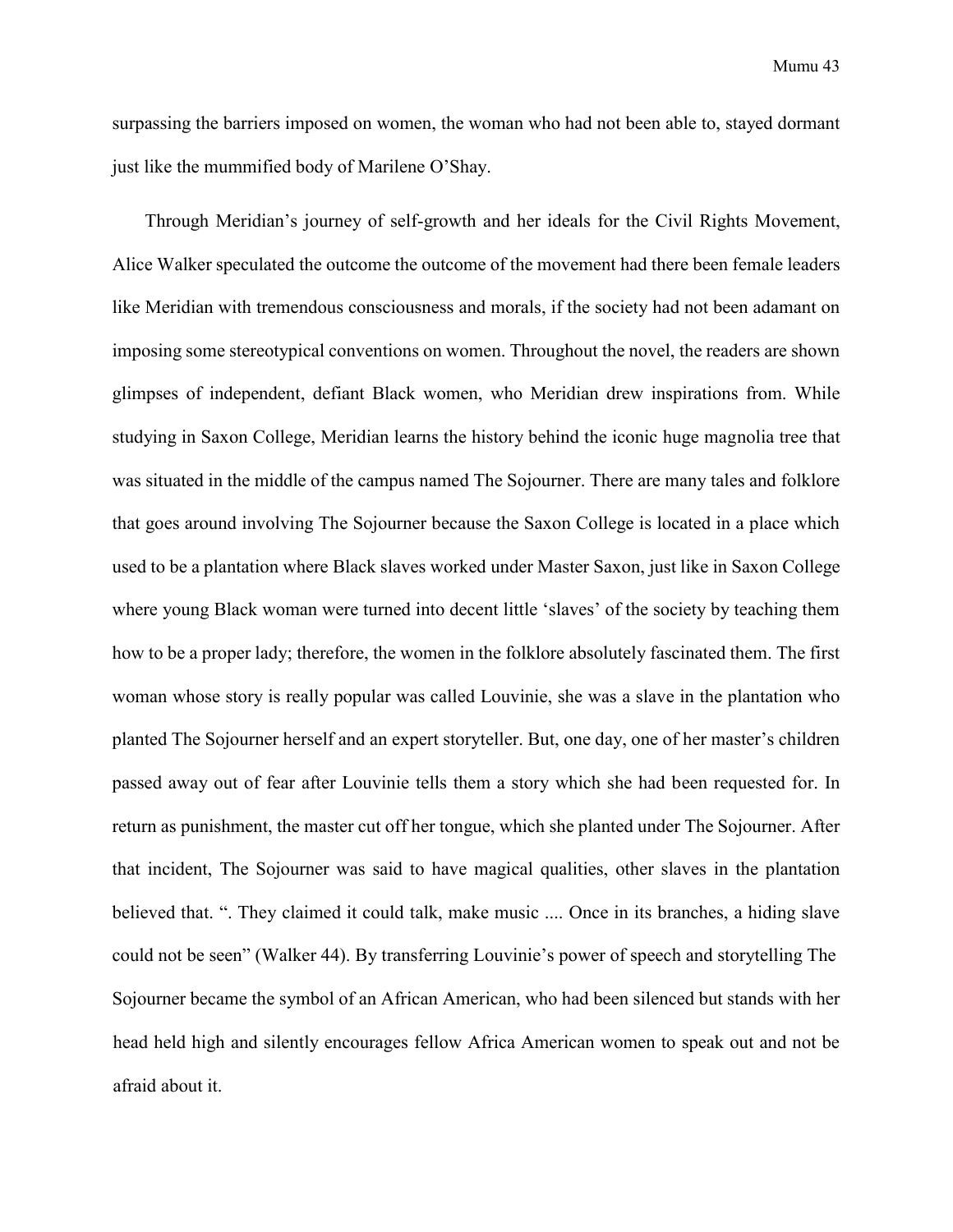Mumu 44

"Named The Sojourner, the magnolia conjures up the presence of an other leader of black women, who, like Louvinie, used language in the struggle for liberation. In this way, Walker builds a network of women, some mythic like Louvinie, some real like Sojourner Truth, as the context for Meridian's affirmation and radicalization (114)" (Qtd in Pifer 79)<sup>43</sup>.

The tree has its significance in the story because it gives strength to the young African American woman who go to Saxon College as if to tell them that they were not alone in the struggle. There had been many before them who had also striven for their independence. The novel *Meridian*  depicts all the problems that women had to face. Not only are they oppressed through racism but they're oppressed by sexism as well. That very sexism manifested itself in the Civil Rights Movement. While Meridian wanted to an activist and was ready to give her life for the movement, she was set aside and asked to do menial tasks by fellow activists such as her own lover Truman Held, and they expected her to fully oblige their demands without any questions asked, keeping the important tasks for themselves. Throughout this whole novel, Alice Walker showed how sexism and sexual politics had tarnished the very essence of the Civil Rights Movements, which had always been about equal rights. Participating in the fight for Civil Rights, Meridian discovered the blatant discrimination that Black women were living with. She finally figures out that for the African Americans to truly elevate their status they need to change the very foundation of their society and rise together as a community and it will not happen until they stop treating women like a second-class citizen in their own community. In figuring that Meridian elevated herself to the position of her maternal ancestors, the Black woman leaders, who truly fought for the betterment of the community.

<sup>43</sup> Pifer, Lynn. "Coming to Voice in Alice Walker's Meridian: Speaking Out for the Revolution". *African American Review.* Spring 1992. P 79. < http://www.jstor.org/stable/3042078 >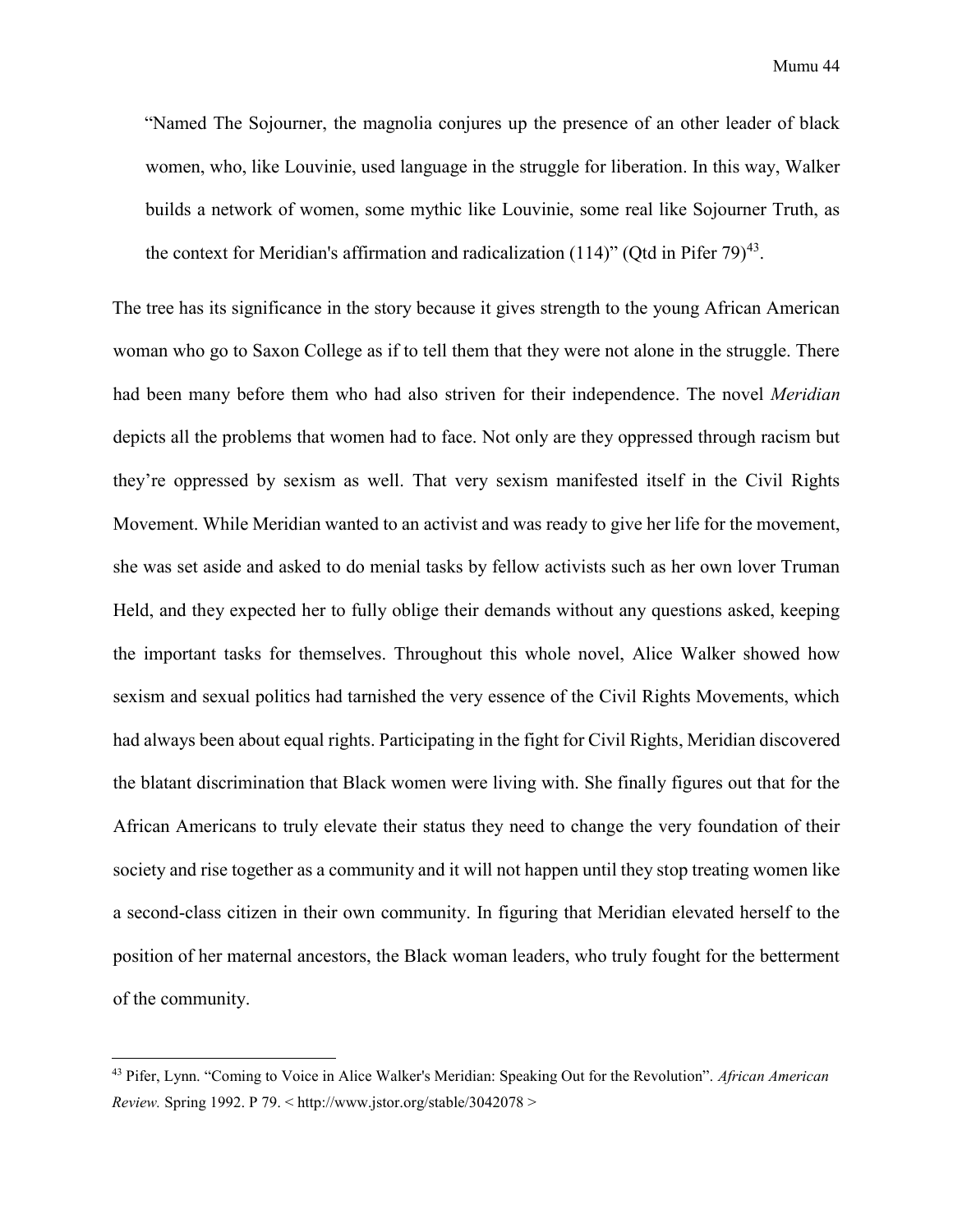African American women had no rights or laws passed by the state that would protect them from discrimination. The African American community itself did not have much rights to begin with hence the journey of the Civil Rights Movement. However, finally, in 1964, a bill for the Civil Rights Act was passed which is said to have given adequate rights to African Americans. There is even a section that is Title VII in the Civil Rights Act which talks about equal employment opportunity, that includes women, both black and white as the women's rights activists merged their demands with civil rights. But the main question remains whether the law is as it seems that is to eradicate discrimination or maybe there is more than that meets the eyes. Before moving on to the laws laid down as per the provisions of the Civil Rights Act, it should be noted that the history behind is quite long and critical. It did not emerge overnight, but the African Americans had to fight their way against all the oppression and racism that bound them. As Clifford Lytle wrote:

"While in 1962 and 1963 the public had already been awakened to the fact of discrimination, the climax to this movement of political agitation came on August 28, 1963, in the form of the March on Washington. It was reported that nearly 200,000 persons gathered on that summer day to protest against racial discrimination. It was here that Martin Luther King moved the nation with his stirring speech, with his vision of a colourless society. Perhaps the most successful aspect of the March rested with the fact that the support of the social revolution was now truly bi-racial"  $(284-285)^{44}$ 

In all the years that the African Americans had to struggle for equality, the year 1963 was the most significant because that was the year when Martin Luther King Jr gave his famous speech of "I

<sup>44</sup> Lytle, Clifford M. "The History of the Civil Rights Bill of 1964". *The Journal of Negro History. Oct. 1966. Pp 284285. <http://www.jstor.org/stable/2716102>*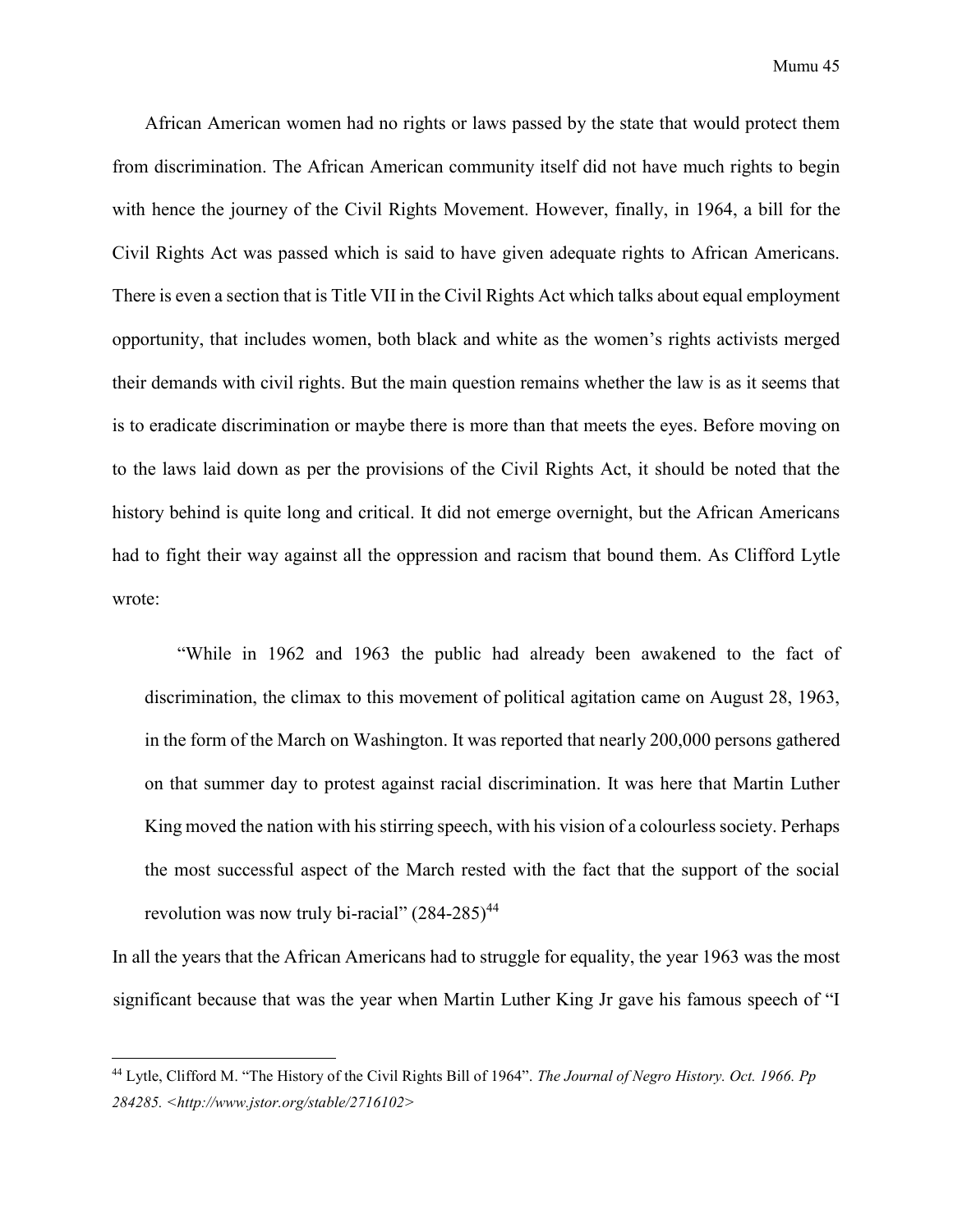have a Dream" and that truly opened the eyes of everyone to face the social injustices that was happening against the Afro-Americans. Even though the march was successful there was still no tangible improvement on the treatment of African Americans, and the worst brunt of it was suffered by the women.

The Civil Rights Act was passed, signed by President Lyndon Johnson on 2<sup>nd</sup> July, 1964. The Act prohibited any sort of discrimination, advocated for the desegregation of schools and other public places, made gender discrimination for employment illegal and also gave the African Americans the constitutional rights to vote. Even though, the Civil Rights Act was the result of the equal rights movement by African Americans, in the whole act there is only one law that paid homage to women's rights, and that was "Title VII - Equal Employment Opportunity"<sup>44</sup>. The segment where it talks about women goes as:

"(k) The terms "because of sex" or "on the basis of sex" include, but are not limited to, because of or on the basis of pregnancy, childbirth, or related medical conditions; and women affected by pregnancy, childbirth, or related medical conditions shall be treated the same for all employment-related purposes, including receipt of benefits under fringe benefit programs, as other persons not so affected but similar in their ability or inability to work, and nothing in section 2000e-2(h) of this title shall be interpreted to permit otherwise. This subsection shall not require an employer to pay for health insurance benefits for abortion, except where the life of the mother would be endangered if the fetus were carried to term, or except where medical complications have arisen from an abortion: Provided, that nothing herein shall preclude an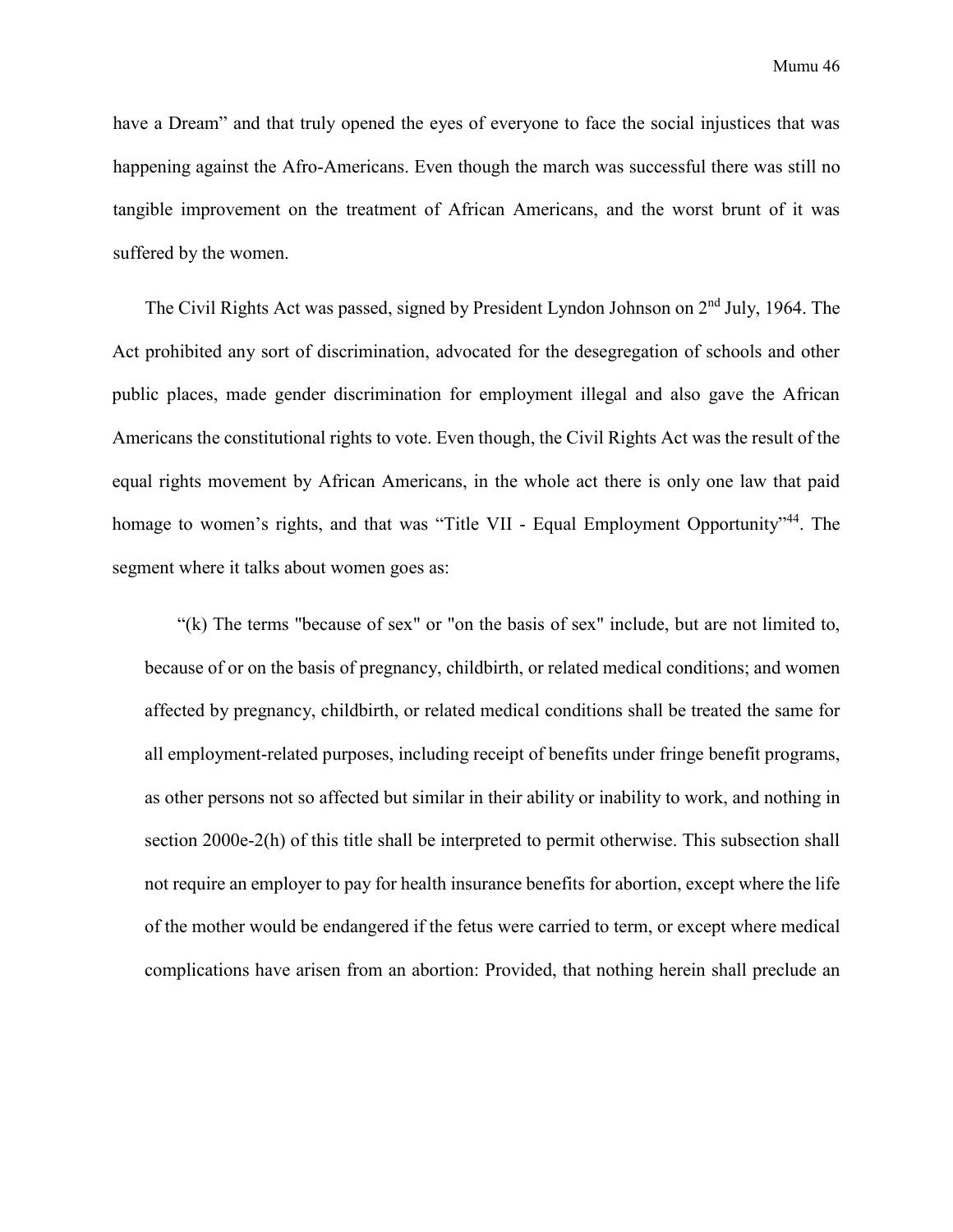employer from providing abortion benefits or otherwise affect bargaining agreements in regard to abortion"<sup>45</sup>

This part is under the section "Definitions" where it explains a woman's position in her job and how she shall be treated as such when there is an emergency in regard to pregnancy, childbirth and any other medical conditions relating to them and what sort of health benefits women might receive because of these distinctly feminine issues. This amendment to the act was introduced by a Virginia Democrat named Howard W. Smith, who was initially opposed to the idea of the legislation. The idea of this amendment came by during the 1950s when the talk of Civil Rights legislation had been bubbling on the horizons of the U.S, a leader of the National Women's Party, Alice Paul, tried to unsuccessfully to include women's equal rights in the decree<sup>46</sup>. The NWP saw tried to draw a connection between black rights with women's rights as both were minorities, but they could not succeed. However, when the discussion of the Civil Rights Act was brought up by the then President John F. Kennedy, the NWP again tried to promote women rights with Black Rights.

Brauer wrote, ""So much of the racial discussion, even that on the most elevated and inspired level," Mary F. Anderson wrote Alice Paul, "seems to assume that everybody but the Negro in this country has full equality." She hoped to see two birds, the "woman problem" and the "Negro problem," killed with one stone"  $(39)^{47}$ . It did not matter to them whether it annihilated racial

<sup>45</sup> FindUSLaws. "Civil Rights Act of 1964 - CRA - Title VII - Equal Employment Opportunities - 42 US Code Chapter 21" <https://finduslaw.com/civil-rights-act-1964-cra-title-vii-equal-employment-opportunities-42-uscodechapter-21#1>

<sup>46</sup> Brauer, Carl M. "Women Activists, Southern Conservatives, and the Prohibition of Sex Discrimination in Title VII of the 1964 Civil Rights Act". *The Journal of Southern History.* Feb 1983. P 39.

<sup>&</sup>lt;http://www.jstor.org/stable/2209305>

<sup>47</sup> Ibid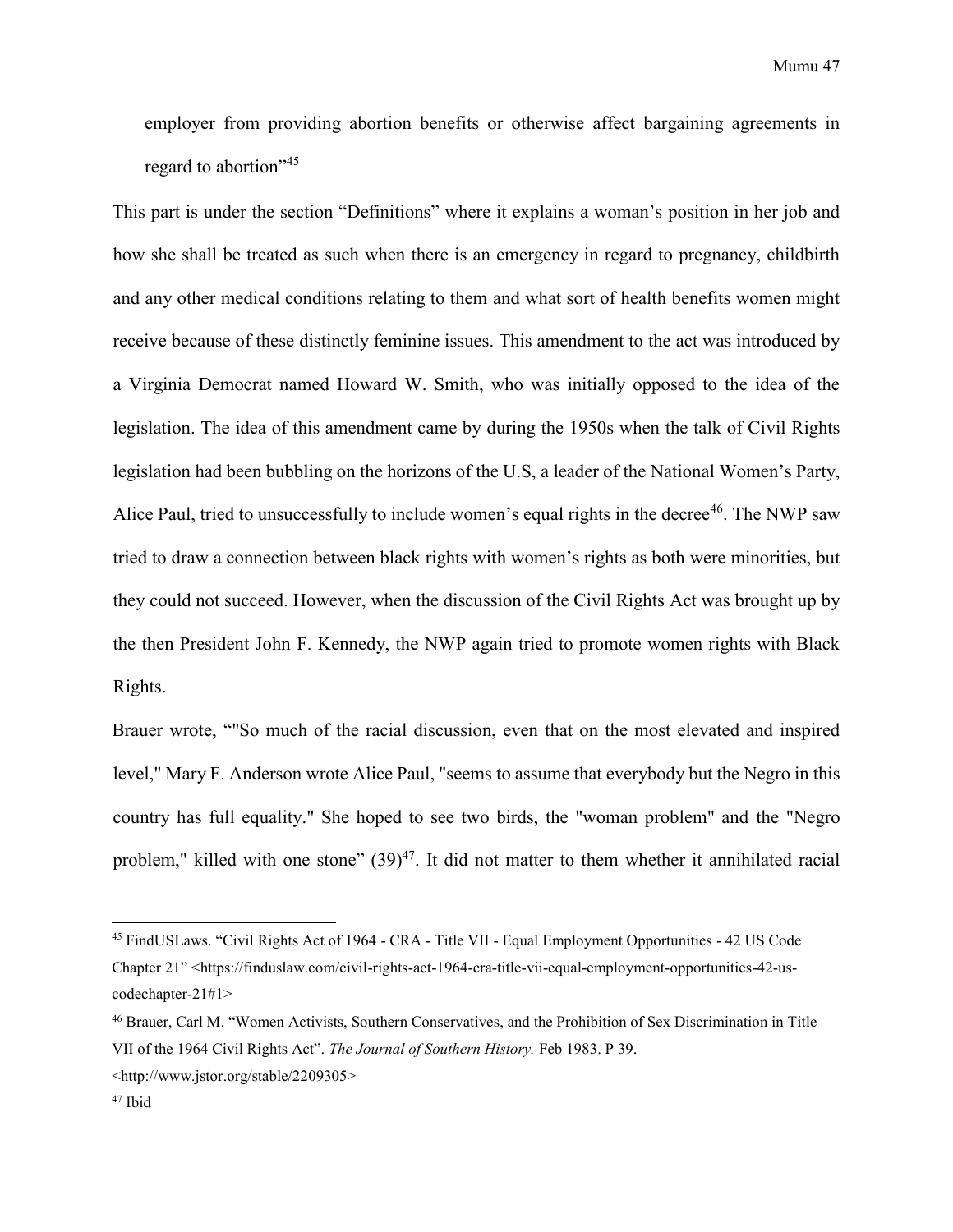discrimination, the priority of the NWP was including equal rights for women in the constitution of America, however they did not care if it gave any rights to Black women. As Brauer stated in the article, "In other respects, however, NWP tended to look backward rather than forward. Its overwhelmingly and perhaps exclusively white membership evinced little concern for racial or economic equality"  $(40)^{47}$ . The women's rights seem to have excluded the rights for Black women making them the most marginalized group. Cynthia Deitch, in her article stated that

"King (1988) suggests that the race-gender analogy historically has helped white women mobilize for their rights, but it has also made Black women invisible in social theory, political strategy, and public policy (184)<sup>48</sup>. However, even though Alice Paul wanted to include equal rights for women with sincerity in the legislation, the amendment was not made because it would help women, it was done purely to prevent the Act from passing in Congress. In his article, Brauer claimed that, "Butler Franklin has also recalled that Paul fully expected Smith to welcome the opportunity to subject the civil rights bill to ridicule by adding sex to it" (Brauer 41-42).

The Senators never intended Congress to take the equal rights for women seriously, rather it was added to mock the Act just to show the government how ludicrous of an idea it was to bestow the same rights the White men have to Black people and women. The idea of women's rights did not matter to them, as a part of the patriarchy they rather wanted women to be subjugated the way they were, the Senators were hoping that the Congress would realize just by looking at the word "sex" how laughable it was to give women rights and the Black community was even below that, so they could not fathom that the Act would actually be signed. When the amendment was first

<sup>47</sup> Ibid

<sup>48</sup> Deitch, Cynthia. "Gender, Race, and Class Politics and the Inclusion of Women in Title VII of the 1964 Civil Rights Act". *Gender and Society.* June 1993. P 184. <http://www.jstor.org/stable/189577>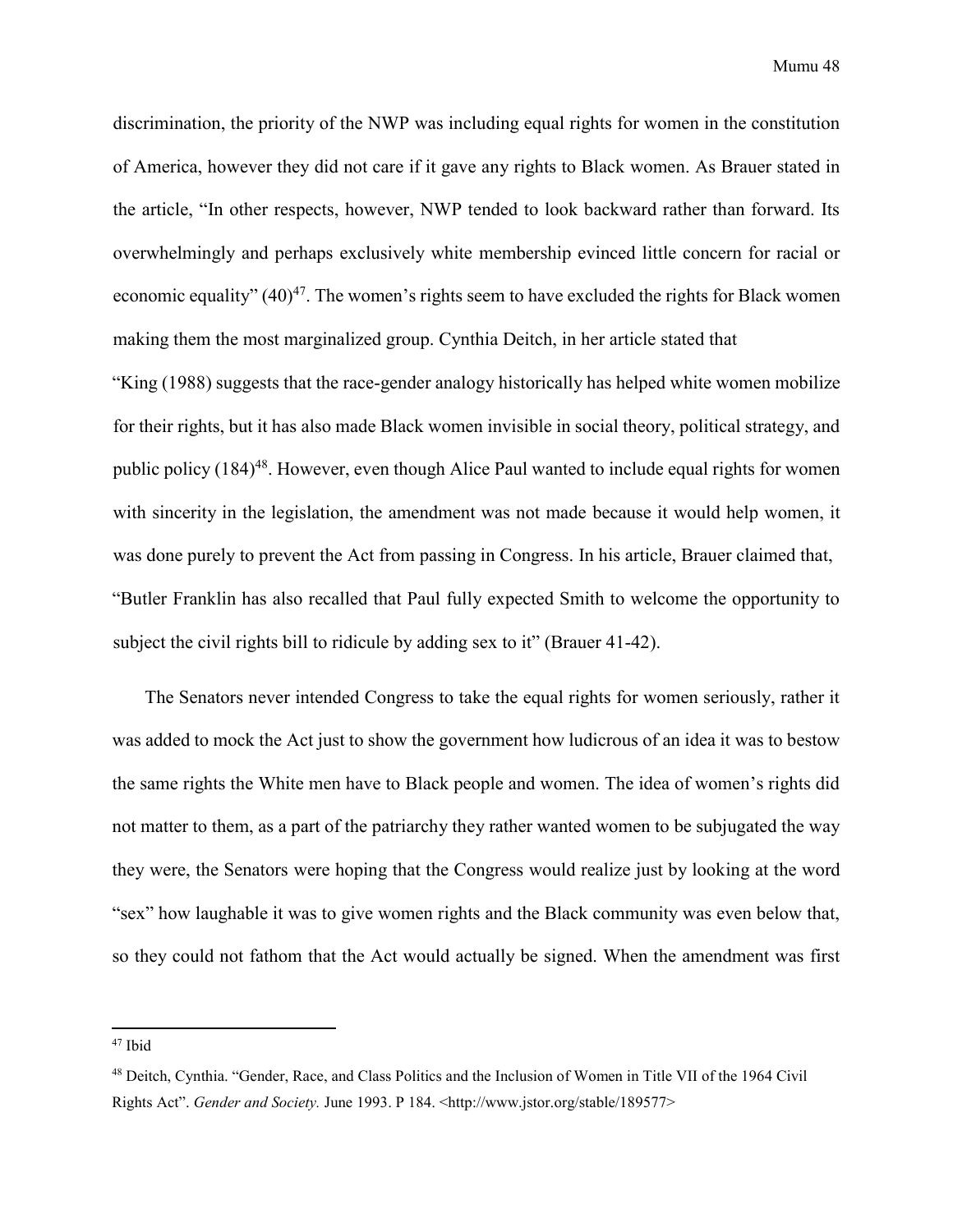Mumu 49

proposed to the Congress, it "was met with laughter. Although it was introduced as a joke and a tactic to defeat or weaken civil rights legislation, the inclusion of the word sex in Title VII of the 1964 Civil Rights Act became the legal basis for most gender discrimination policy in the United States (Brauer 1983; Hoff-Wilson 1987; Robinson 1979)." (Deitch 183).

Even though, the amendment was first introduced to the Civil Rights Act very reluctantly, it is believed that the inclusion of women in the act became the foundation for including women's equal rights in the Constitution of America. Many women supported the act and the Black women also joined the cause, but the discrimination against Black women still remains. Women, black and white are still discriminated against, more often in case of a Black woman despite Section 2 of Title VII in the Civil Rights Act saying that it will be unlawful for an employer to discriminate an employee in regards to sex. Therefore, it is evident that the intention behind including women's rights in the Civil Rights Bill was not to enhance the position of all women but to ridicule the act by using the analogy of racism and sexism.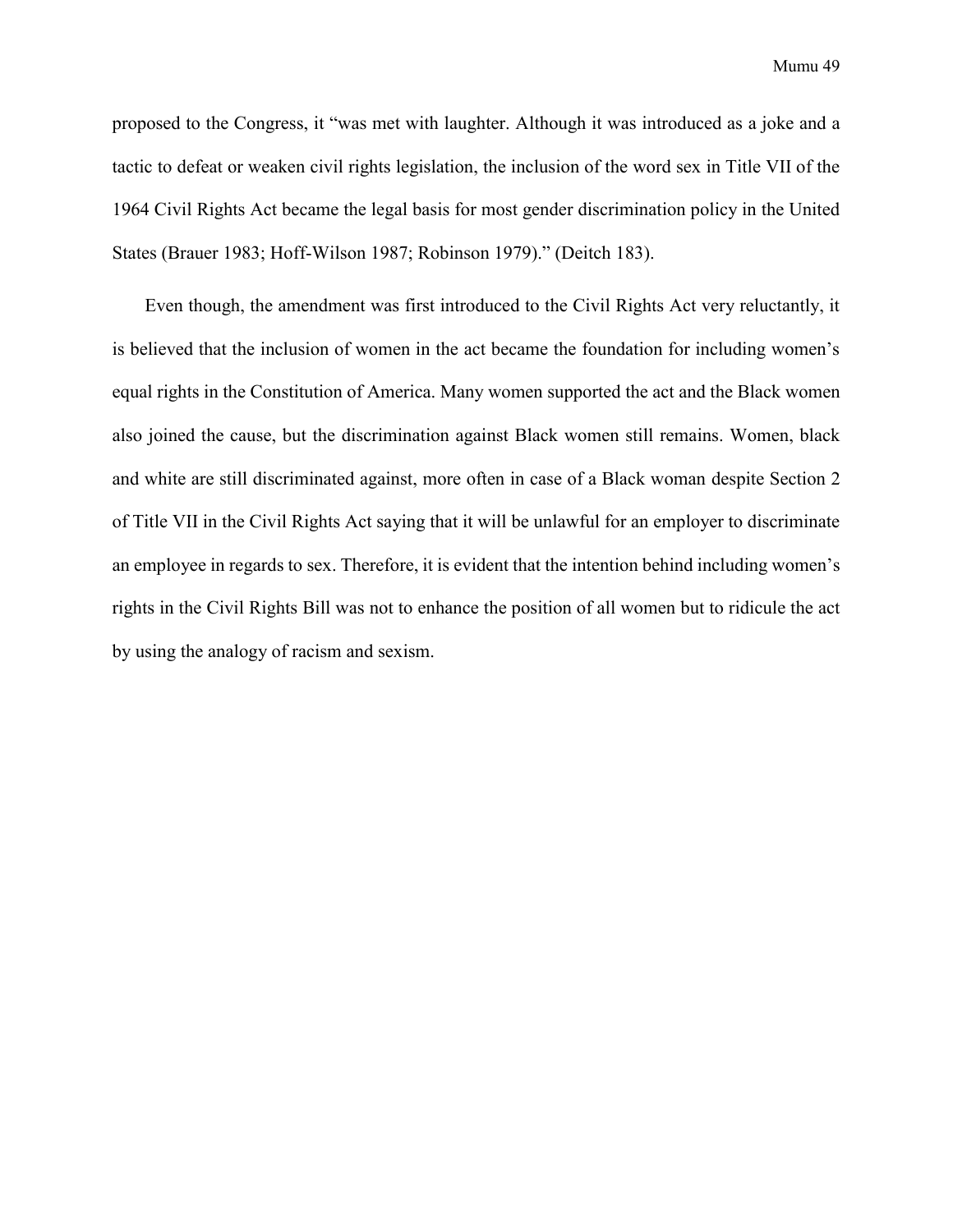#### <span id="page-49-0"></span>**5. Conclusion: Black Women in Post-Civil Rights America**

When we talk about the rights of Black women in America, we need to consider the extent of human rights and women's rights condition of the country during the  $20<sup>th</sup>$  century. The Universal Declaration of Human Rights (UDHR) itself was announced in 1948, moreover in the postbellum America, the African American community was living a horrendous life under the existence of the Jim Crow laws. Therefore, a close look at the African American community made me realize that though the community itself was suffering under the domination of the white supremacists, it was the women who suffered the most as they had to endure both racism and sexism from the people around even from fellow women, albeit they were white.

Through the racial and gender discriminations, these African American women had to endure double the pain of their white counterpart. While they were dominated and oppressed by the men inside their own community and outside, they were also sexually discriminated against. Moreover, when women were actively taking part in the Civil Rights Movement, they were given menial tasks and kept away from the centre of the movement. After a few years, when the  $2<sup>nd</sup>$  wave of feminism shook the whole world, the female voices that were heard were only of white women as the feminist movements were led by them mostly. The white women showed no form of solidarity or sisterhood towards the black women which shows that they were racially discriminated against by women as well.

In this research paper, I've tried to show how the African American women progressed throughout the years from having little to no voice in their own community, to having been activists in the Civil Rights Movement and then having judicial laws including women in one of the law in the Civil Rights Act 0f 1964, where women were given equal opportunity of employment as men and these women include both blacks and whites.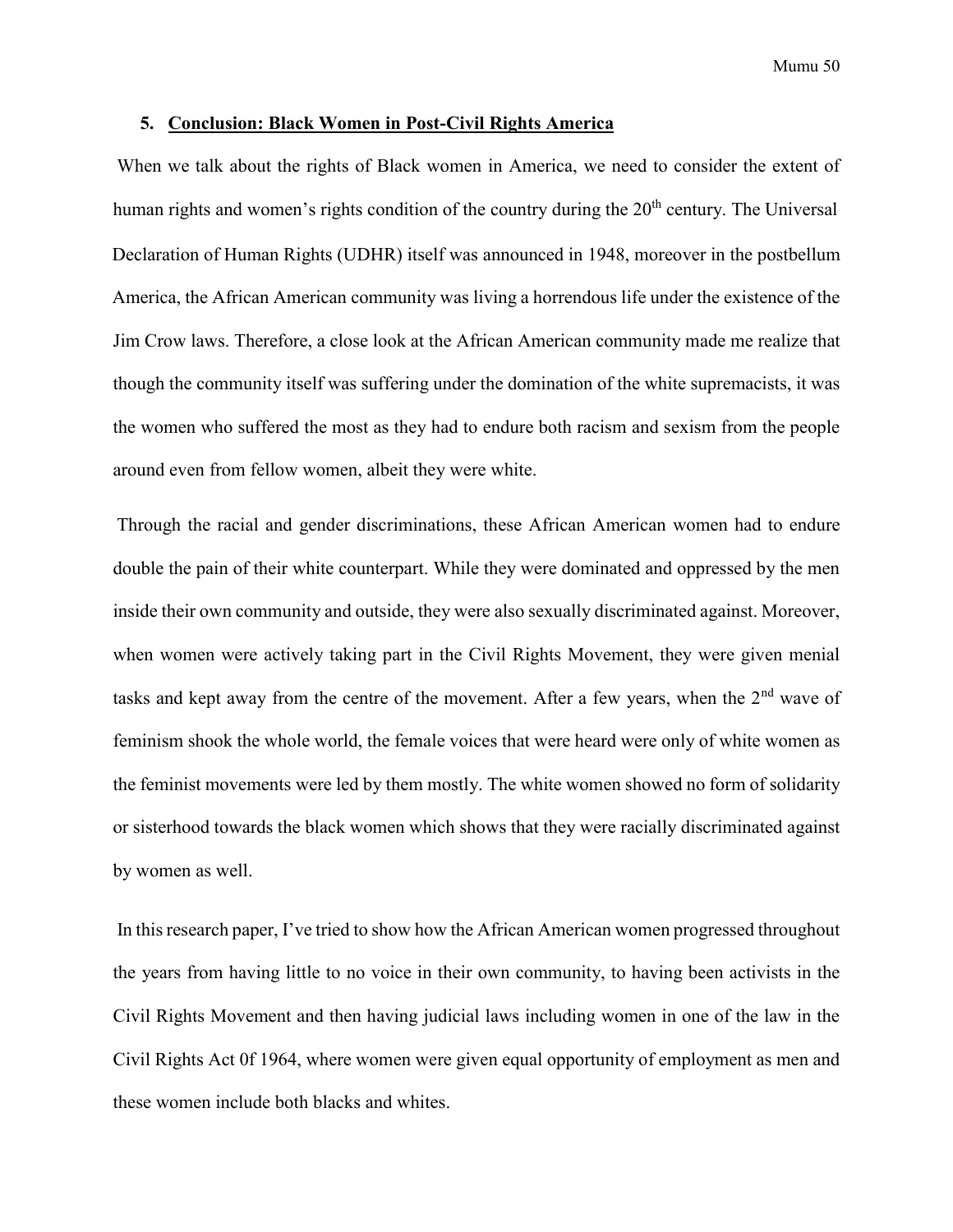#### <span id="page-50-0"></span>**Works Cited**

- Berlant, Lauren. "Race, Gender, and Nation in "The Color Purple"." *Critical Inquiry* (1988): 831-859. Print.
- Brauer, Carl M. "Women Activists, Southern Conservatives, and the Prohibition of Sex Discrimination in Title VII of the 1964 Civil Rights Act." *The Journal of Southern History* (1983): 37-56. Print.
- Buckser, Andrew S. "Lynching as Ritual in the American South." *Berkeley Journal of Sociology* (1992): 11-28. Print.
- Bump, Jerome. "Racism and Appearance in The Bluest Eye: A Template for an Ethical Emotive Criticis." *College Literature* (2010): 147-170. Print.
- Campbell, Dr. Peter. *The Origins of the French Revolution* The University of Portsmouth. 07 November 2005. Print.
- "Civil Rights Act of 1964 CRA Title VII Equal Employment Opportunities 42 US Code Chapter 21." n.d. *findUSlaw.com.* Print. 17 December 2017.
- Davis, Angela Y. *Women, Race & Class*. New York: Vintage Books, 1983. Print.
- Deitch, Cynthia. "Gender, Race, and Class Politics and the Inclusion of Women in Title VII of the 1964 Civil Rights Act." *Gender and Society* (1993): 182-203. Print.
- Doane, Janice and Devon Hodges. *Telling Incest: Narratives of Dangerous Remembering from Stein to Sapphire*. U.S.A: The University of Michigan Press, 2001. Print.
- Gyant, LaVerne. "Passing The Torch: African American Women in the Civil Rights Movement." *Journal of BLack Studies* (1996): 629-647. Print.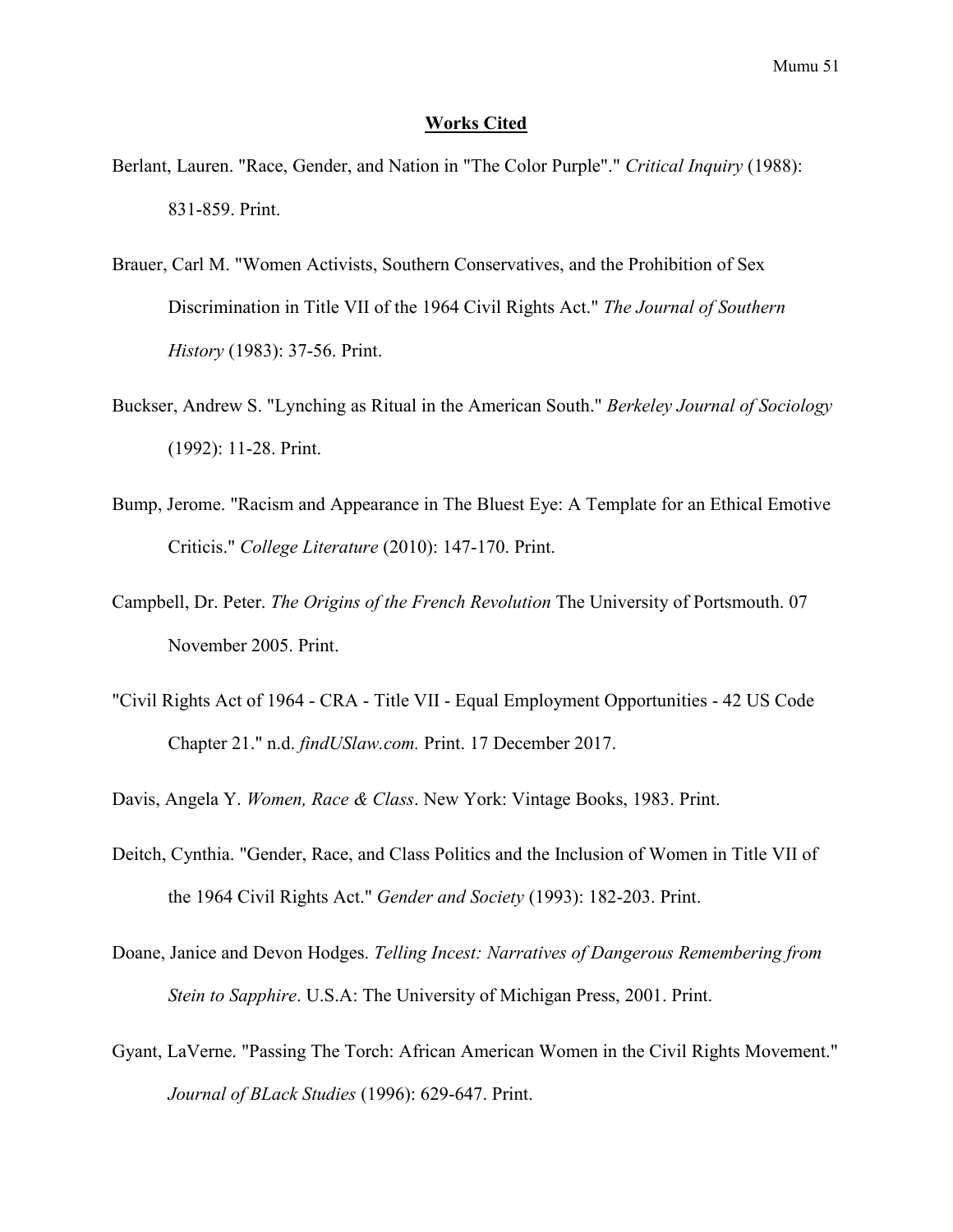History.com. *REVOLUTIONARY WAR*. 2009. Print. 13 December 2017.

- hooks, bell. *Feminist Theory: From Margin To Center*. New York and London: Routledge, 2015. Print.
- Hunt, Lynn. *The French Revolution and The Human Rights: A Brief Documentary History*. Boston and New York: Bedford Books of St. Martin's Press, 1996. Print.
- "Jim Crow Laws and Racial Segregation." n.d. *VCU Libraries: Social Welfare History Project.* Print. 23 December 2017.
- Lytle, Clifford M. "The History of the Civil Rights Bill of 1964." *The Journal of Negro History* (1966): 275-296. Print.
- Morris, Aldon D. "A Retrospective on the Civil Rights Movement: Political and Intellectual Landmarks." *Annual Review of Sociology* (1999): 517-539. Print.

Morrison, Toni. *The Bluest Eye*. U.S.A: Holt, Rinehart and Winston, 1970. Document.

- Pifer, Lynn. "Coming to Voice in Alice Walker's Meridian: Speaking Out for the Revolution." *African American Review* (1992): 77-88. Print.
- Robinson, Maruise. "Anti-Slavery Buggle." 21 June 1851. *Chronicling America, Library of Congress.* Print. December 2017.
- Robnett, Belinda. "African-American Women in the Civil Rights Movement, 1954-1965: Gender, Leadership and Micromobilization." *American Journal of Sociology* (1996): 1661-1693. Print.
- Rosenberg, Ruth. "Seeds in Hard Ground: Black Girlhood in The Bluest Eye." *Black American Literature Forum* (1987): 435-445. Print.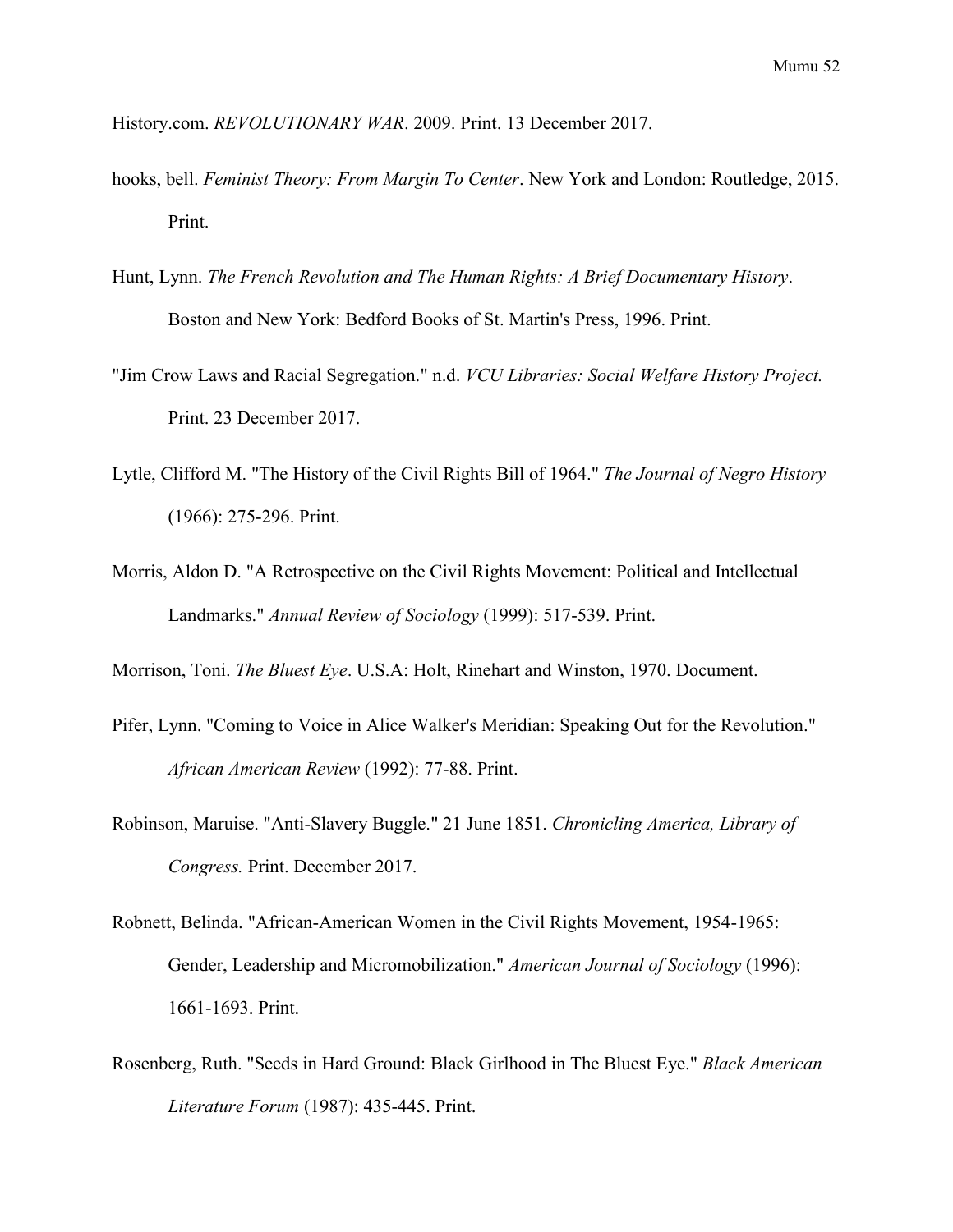- Stein, Karen F. "Meridian: Alice Walker's Critique of Revolution." *African American Review* (1986): 129-141. Print.
- "The Anti-Lynching Crusaders: The Lynching of Women." 1922. *Women and Social Movements in the United States, 1600-2000.* Print. 3 January 2018.
- Theoharis, Jeanne. "Accidental Matriarchs and Beautiful Helpmates: Rosa Parks, Coretta Scott King, and the Memorialization of the Civil Rights Movement." Crosby, Emilye. *Civil Rights History from the Ground Up: Local Struggles, a National Movement*. Athens and London: University Of Georgia Press, 2011. 385-418. Print.
- Tucker, Lindsey. "Alice Walker's The Color Purple: Emergent Woman, Emergent Text." *Black American Literature Forum* (1988): 81-95. Print.
- United, Nations. *The Universal Declaration of Human Rights*. n.d. Print. 13 December 2017.
- USHistory.org. *The Declaration of Independence*. 4 July 1995. Print. 13 December 2017.
- Walker, Alice. "In Search of Our Mothers' Gardens." Mitchell, Angelyn. *Within The Circle: An Anthology of African American Literary Criticism from the Harlem Renaisance to the Present*. Durham and London: Duke University Press, 1994. 401-409. Print.
- —. *Meridian*. New York: Open Road Media, 1976. Print.
- —. *The Color Purple*. London: Phoenix, Orion Books Ltd, 1983. Document.

Wikipedia.org. *Declaration of the Rights of Man and of the Citizen*. n.d.

Wood, William J. "The Illegal Beginning of American Negro Slavery." *American Bar Association Journal* (1970): 45-49. Print.